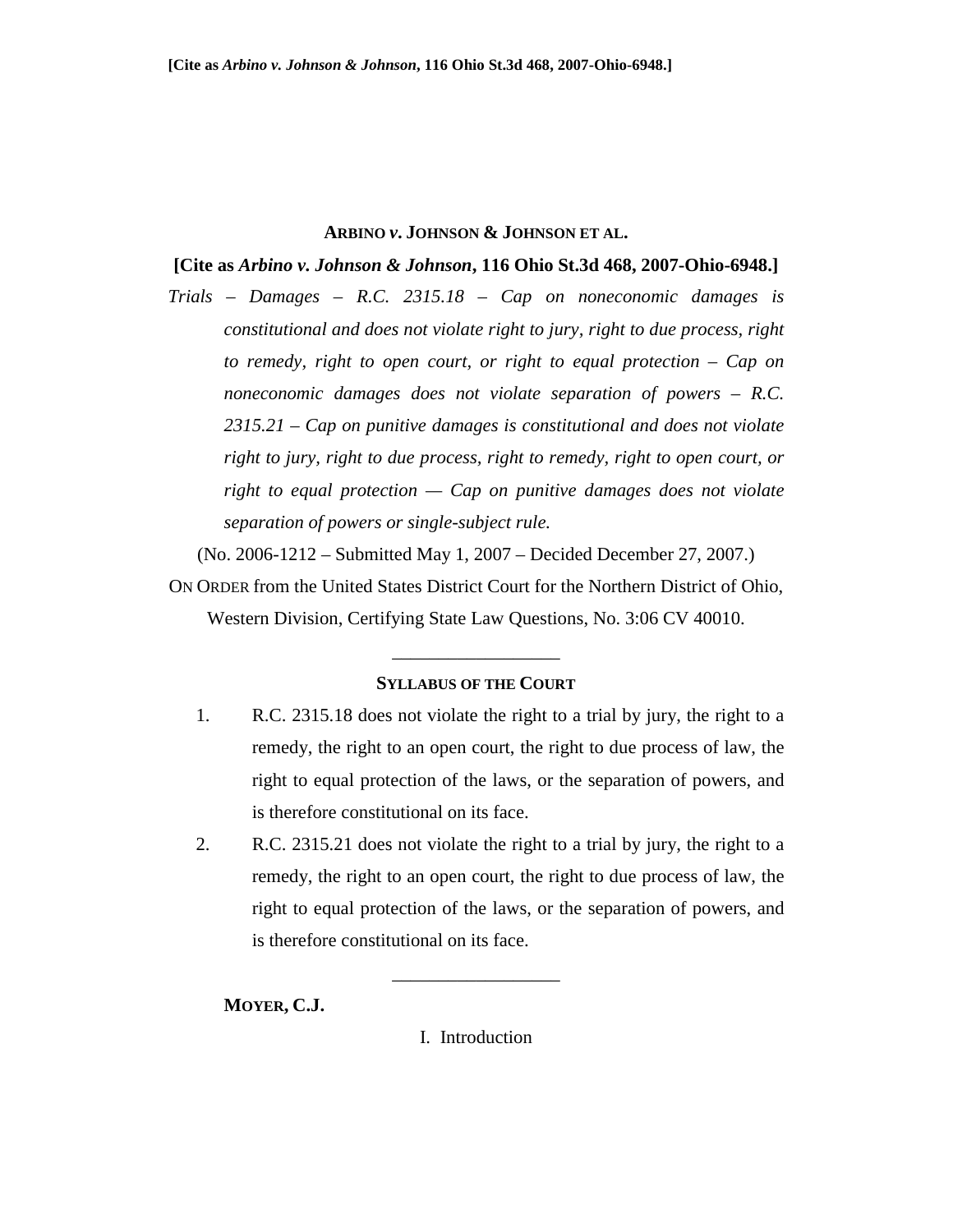## SUPREME COURT OF OHIO

**{¶ 1}** Petitioner Melisa Arbino initiated a product-liability action against respondents Johnson & Johnson, Ortho-McNeil Pharmaceutical, Inc., and Johnson & Johnson Pharmaceutical Research & Development, L.L.C. (collectively, "Johnson & Johnson") in 2006. She alleges that she suffered blood clots and other serious medical side effects from using the Ortho Evra Birth Control Patch, a hormonal birth-control medication that Johnson & Johnson created.

**{¶ 2}** The case was filed in the United States District Court for the Southern District of Ohio. Arbino's complaint contains challenges to the constitutionality of four tort-reform statutes implemented by Am.Sub.S.B. No. 80 of the 125<sup>th</sup> General Assembly ("S.B. 80") and made effective on April 7, 2005. Arbino then filed a motion for partial summary judgment on these challenges, leading respondent state of Ohio to intervene in the matter. While this motion was pending, the federal Judicial Panel on Multidistrict Litigation consolidated the case with other claims relating to the Ortho Evra patch before Judge David A. Katz in the United States District Court for the Northern District of Ohio, Western Division.

**{¶ 3}** Judge Katz certified four questions of state law for review pursuant to S.Ct.Prac.R. XVIII. We accepted three<sup>1</sup> of the questions:

**{¶ 4}** 1. "Is Ohio Revised Code § 2315.18 [limiting noneconomic damages in tort actions], as amended by Senate Bill 80, effective, April 7, 2005, unconstitutional on the grounds as stated by the Plaintiffs?"

**{¶ 5}** 2. "Is Ohio Revised Code § 2315.20 [admissibility of collateralbenefit evidence in tort actions], as amended by Senate Bill 80, effective, April 7, 2005, unconstitutional on the grounds as stated by the Plaintiffs?"

1

<sup>1.</sup> The question submitted for consideration but not accepted for review was "Is Ohio Revised Code § 2315.19, as amended by Senate Bill 80, effective, April 7, 2005, unconstitutional on the grounds as stated by the Plaintiffs?"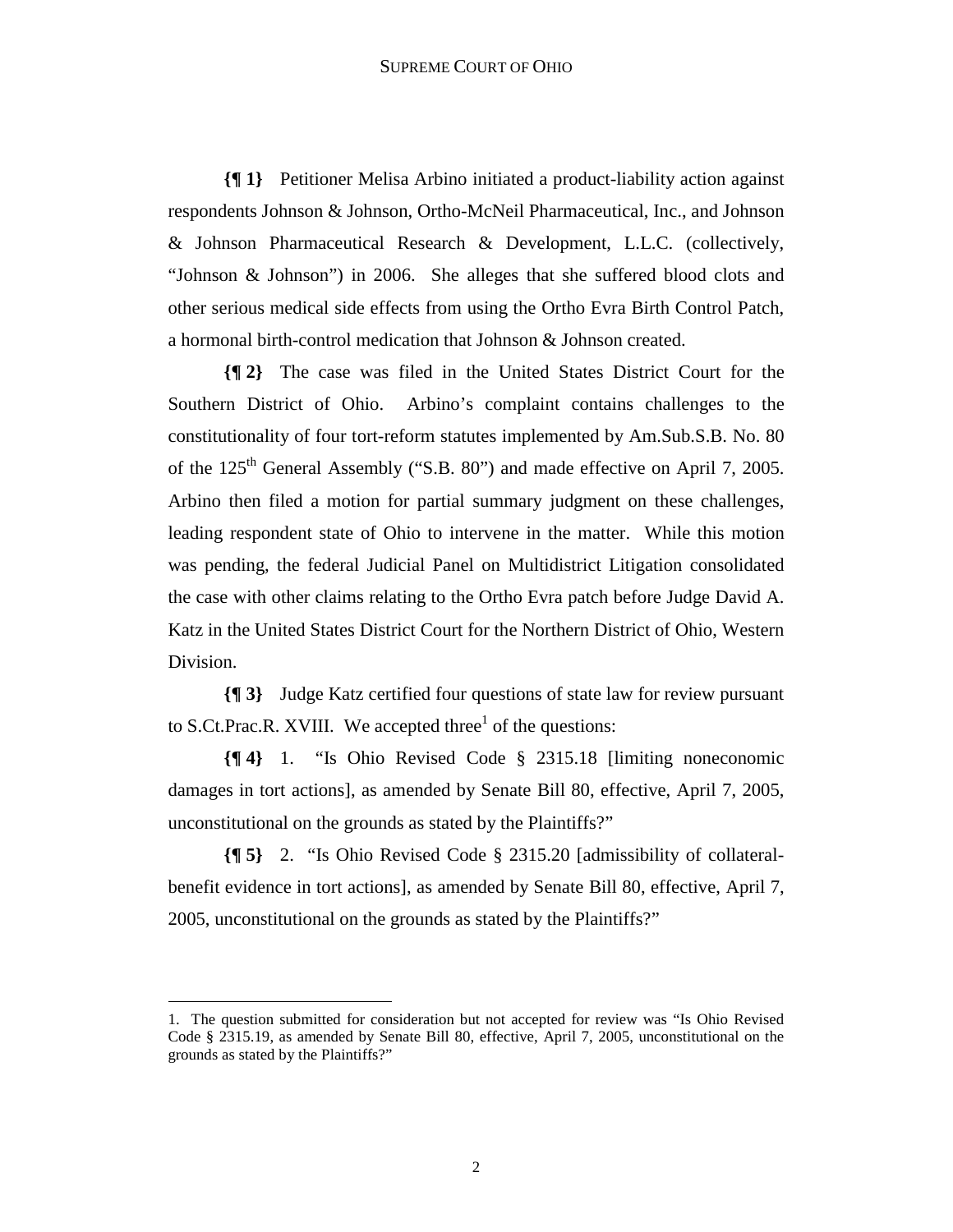**{¶ 6}** 3. "Is Ohio Revised Code § 2315.21 [limiting punitive damages in tort actions], as amended by Senate Bill 80, effective, April 7, 2005, unconstitutional on the grounds as stated by the Plaintiffs?" 110 Ohio St.3d 1462, 2006-Ohio-4288, 852 N.E.2d 1212.

**{¶ 7}** Arbino argues that these statutes violate several provisions of the Ohio Constitution: the right to trial by jury in Section 5, Article I; the right to a remedy and the right to an open court in Section 16, Article I; the right to due process of law in Section 16, Article I; the right to equal protection of the laws in Section 2, Article I; the separation of powers, specifically the prohibition on the General Assembly exercising general judicial powers in Section 32, Article II; and the single-subject rule in Section 15(D), Article II.

**{¶ 8}** For the following reasons, we hold that R.C. 2315.18 and 2315.21 are facially constitutional. However, we decline to review R.C. 2315.20 because Arbino lacks standing to challenge that statute.

II. Tort Reform in Ohio and Stare Decisis

**{¶ 9}** Before engaging in a specific analysis of these issues, it is necessary to briefly review the major tort-reform laws enacted by the General Assembly in recent history. Doing so provides the proper context for our decision and frames the necessary discussion of stare decisis.

**{¶ 10}** Since 1975, the General Assembly has adopted several so-called tort-reform acts, which were inevitably reviewed by this court. In the course of this review, we have examined several specific provisions that are similar in language and purpose to those at issue here; all of these similar statutes have been declared unconstitutional.

**{¶ 11}** The first reform provision we reviewed was former R.C. 2307.43, which was passed in the Ohio Medical Malpractice Act of 1975, Am.Sub.H.B. No. 682, 136 Ohio Laws, Part II, 2809 ("H.B. 682"). This statute placed a \$200,000 cap on general medical-malpractice damages not involving death, with

3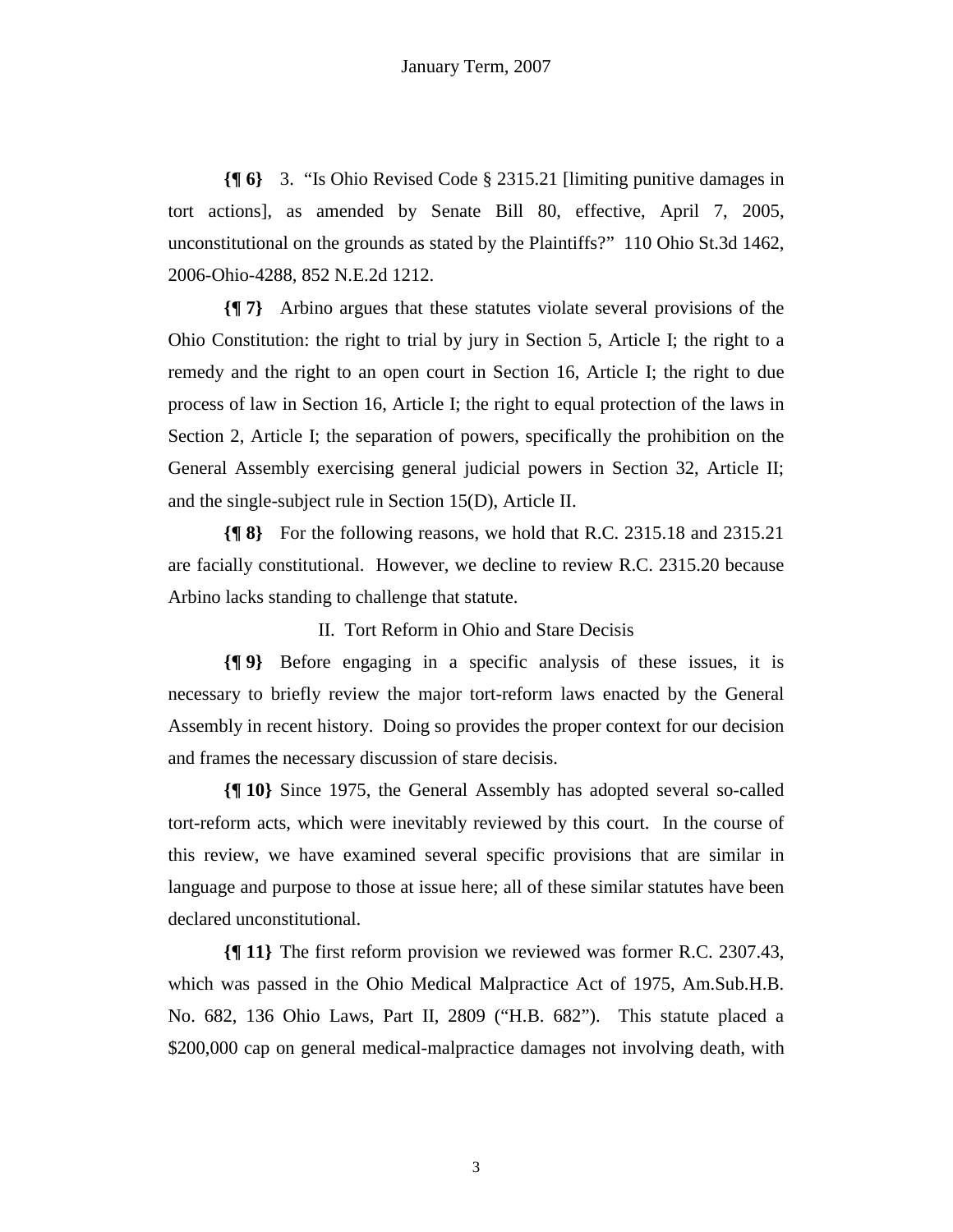no exceptions for those suffering severe injuries. See *Morris v. Savoy* (1991), 61 Ohio St.3d 684, 686–687, 576 N.E.2d 765. The General Assembly passed this legislation to combat a perceived malpractice-insurance crisis. Id.

**{¶ 12}** Although it took several years for a challenge to be raised, we ultimately held that R.C. 2307.43 violated the due-process protections of the Ohio Constitution. We specifically noted that " '[i]t is irrational and arbitrary to impose the cost of the intended benefit to the general public solely upon a class consisting of those most severely injured by medical malpractice.' " Id. at 691, 576 N.E.2d 765, quoting *Nervo v. Pritchard* (June 10, 1985), Stark App. No. CA-6560, at 8.

**{¶ 13}** The General Assembly's next major enactment was the Tort Reform Act of 1987, Am.Sub.H.B. No. 1, 142 Ohio Laws, Part I, 1661 ("H.B. 1"), which sought to change civil-justice and insurance law to alleviate another "insurance crisis." See *Sorrell v. Thevenir* (1994), 69 Ohio St.3d 415, 419–420, 633 N.E.2d 504.

**{¶ 14}** In *Sorrell*, we examined one facet of this law, R.C. 2317.45, which placed a significant limitation on the collateral-source rule adopted in *Pryor v. Webber* (1970), 23 Ohio St.2d 104, 52 O.O.2d 395, 263 N.E.2d 235. The H.B. 1 version of R.C. 2317.45 required the trial court to subtract certain collateral benefits from a plaintiff's final award of compensatory damages. Former R.C. 2317.45(B)(2)(c)(i), 142 Ohio Laws, Part I, 1696 (effective Jan. 5, 1988). We held that this mandatory deduction of collateral benefits violated the right to a jury trial, due process, equal protection, and the right to a remedy. See *Sorrell*, 69 Ohio St.3d 415, 633 N.E.2d 504, syllabus.

**{¶ 15}** In *Galayda v. Lake Hosp. Sys., Inc.* (1994), 71 Ohio St.3d 421, 644 N.E.2d 298, we reviewed former R.C. 2323.57, another tort-reform statute. This statute required trial courts to order awards of future damages in excess of \$200,000 in medical-malpractice actions to be paid in a series of periodic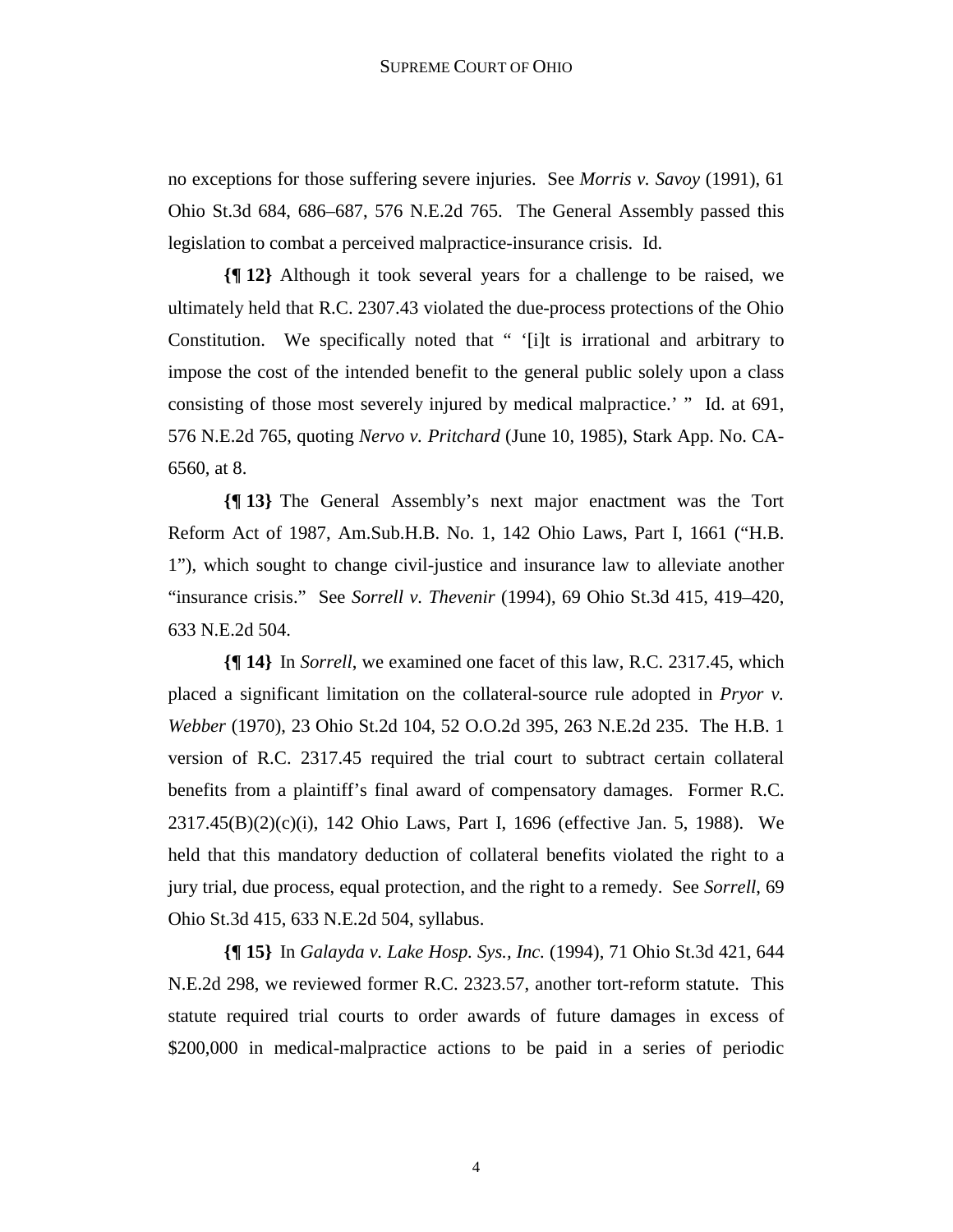payments upon the motion of any party. Former R.C. 2323.57(C), 142 Ohio Laws, Part II, 3333 (effective Oct. 20, 1987). We deemed that statute unconstitutional as a violation of the right to a jury trial and of the Due Process Clause of the Ohio Constitution. Id., paragraph one of the syllabus.

**{¶ 16}** We returned to our review of H.B. 1 in *Zoppo v. Homestead Ins. Co.* (1994), 71 Ohio St.3d 552, 644 N.E.2d 397, in which we examined former R.C. 2315.21(C)(2). That statute required a trial judge to determine the amount of punitive damages to be awarded in a tort action, even when the trier of fact was a jury. Former R.C. 2315.21(C)(2), 142 Ohio Laws, Part I, 1690–1691 (effective Jan. 5, 1988). We struck this section as a violation of the right to a jury trial in the Ohio Constitution. *Zoppo*, paragraph two of the syllabus.

**{¶ 17}** Finally, the General Assembly passed substantial reforms in 1997 with Am.Sub.H.B. No. 350, 146 Ohio Laws, Part II, 3867 ("H.B. 350"). The legislation amended, enacted, or repealed over 100 sections of the Revised Code contained in 18 titles and 38 chapters. Among other things, it modified the collateral-source rule in tort actions to require the trier of fact to consider but not automatically set off collateral benefits (former R.C. 2317.45), capped punitive damages and allowed the trier of fact to determine damages up to the cap in tort and products-liability claims (former R.C. 2315.21(D)(1)), and capped noneconomic damages at different levels, with higher limits for permanent injuries (former R.C. 2323.54).

**{¶ 18}** Although we examined and discussed several subsections of the law in our review, we ultimately found H.B. 350 to be unconstitutional in toto as a violation of the separation of powers and the single-subject clause of the Ohio Constitution. *State ex rel. Ohio Academy of Trial Lawyers v. Sheward* (1999), 86 Ohio St.3d 451, 715 N.E.2d 1062, paragraphs two and three of the syllabus.

**{¶ 19}** Citing *Morris*, *Sorrell*, *Galayda*, *Zoppo*, and *Sheward* as precedent, Arbino argues that the portions of S.B. 80 at issue here are functionally identical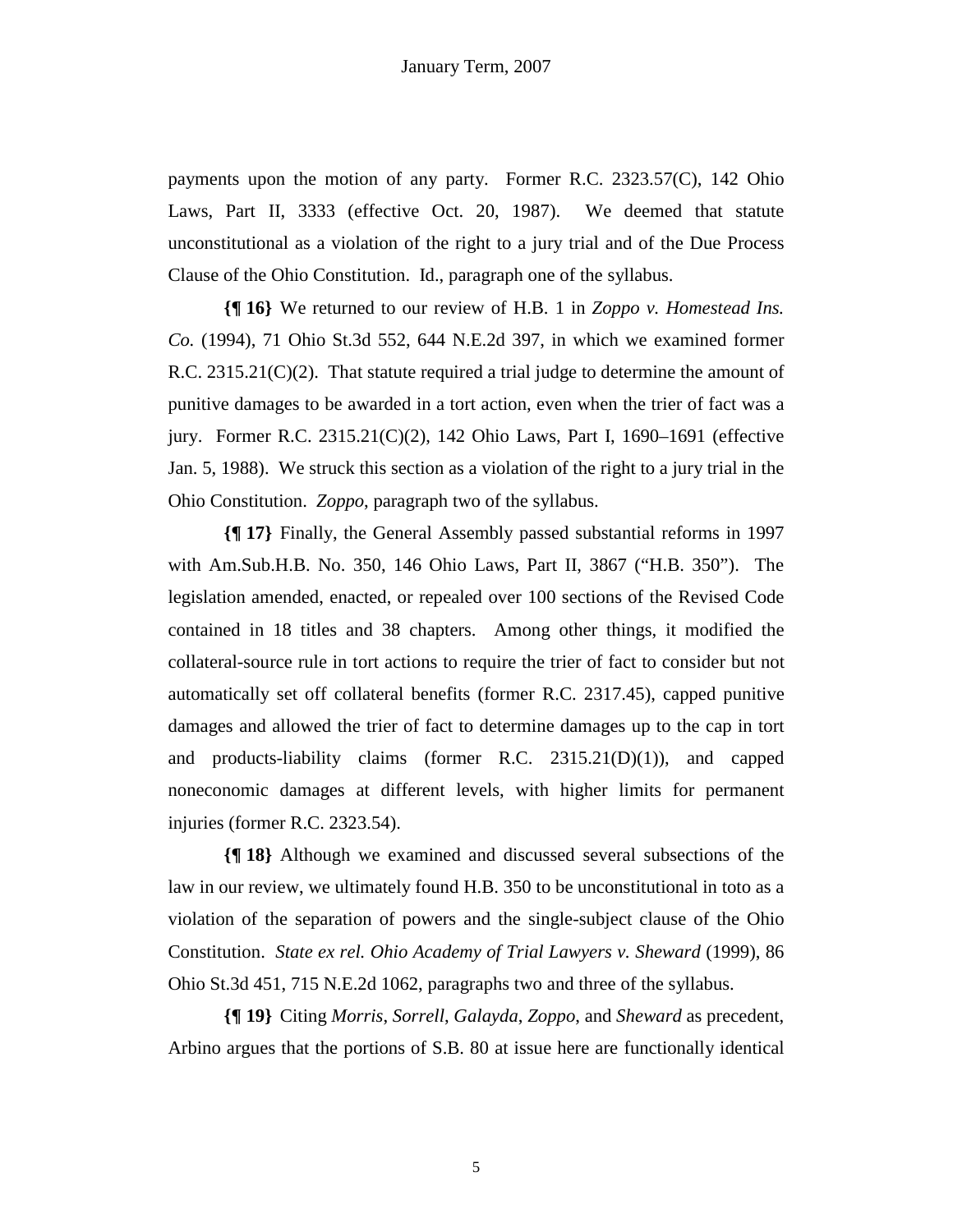to the statutes this court held to be unconstitutional in those cases. She alleges that the principle of stare decisis therefore requires us to declare the statutes here unconstitutional as well. We disagree.

**{¶ 20}** The protracted interbranch tension on this subject establishes at least two key points. First, tort reform has been a major issue of concern in this state over the past several decades and remains one today. Ohio is hardly unique in this regard, as such reforms have been raised in nearly every state in the nation. State legislatures and judiciaries have differed widely in their responses to this issue, and a definite split in authority is clear. See Section IV. The federal judiciary has been drawn to the issue as well, with the United States Supreme Court offering guidance on several key issues over the past few years, most notably regarding punitive-damages awards. $2$ 

**{¶ 21}** A fundamental principle of the constitutional separation of powers among the three branches of government is that the legislative branch is "the ultimate arbiter of public policy." *State ex rel. Cincinnati Enquirer, Div. of Gannett Satellite Information Network v. Dupuis*, 98 Ohio St.3d 126, 2002-Ohio-7041, 781 N.E.2d 163, ¶ 21. It necessarily follows that the legislature has the power to continually create and refine the laws to meet the needs of the citizens of Ohio. The fact that the General Assembly has repeatedly sought to reform some aspects of the civil tort system for over 30 years demonstrates the continuing prominence of this issue.

**{¶ 22}** Second, even considering the numerous opinions by this court on this issue, the basic constitutionality of tort-reform statutes is hardly settled law. Our prior review has focused on certain unconstitutional facets of the prior tort-

<u>.</u>

<sup>2.</sup> See, e.g., *State Farm Mut. Auto Ins. Co. v. Campbell* (2003), 538 U.S. 408, 123 S.Ct. 1513, 155 L.Ed.2d 585 (excessive punitive-damages awards violate a defendant's right of due process); *Cooper Industries, Inc. v. Leatherman Tool Group, Inc.* (2001), 532 U.S. 424, 121 S.Ct. 1678, 149 L.Ed.2d 674 (requiring courts of appeals to review punitive-damages awards de novo); *BMW of N. Am., Inc. v. Gore* (1996), 517 U.S. 559, 574–575, 116 S.Ct. 1589, 134 L.Ed.2d 809 (establishing three guideposts for reviewing punitive-damages awards for excessiveness).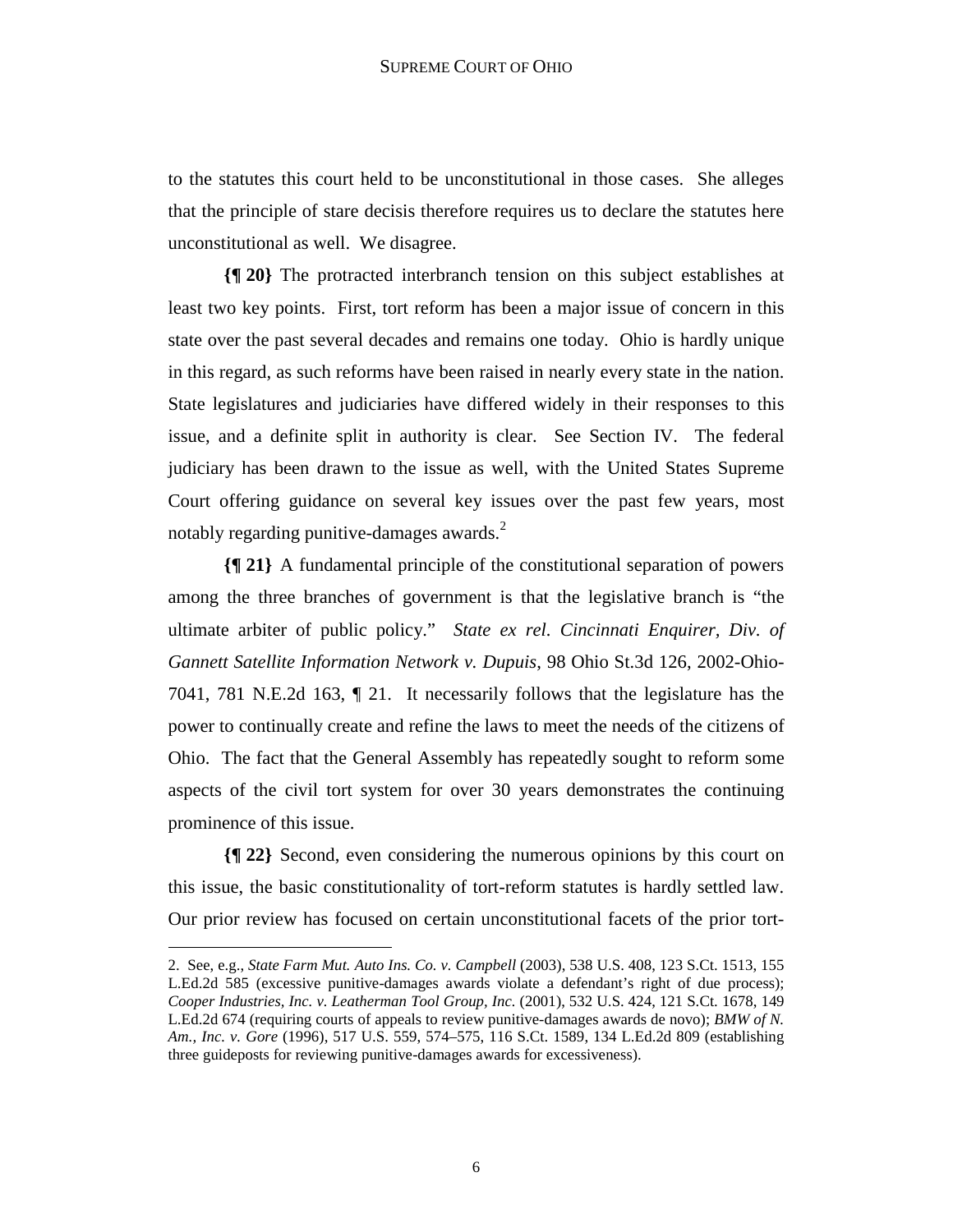reform laws that can be addressed to create constitutionally valid legislation. We have not dismissed all tort reform as an unconstitutional concept.

**{¶ 23}** While stare decisis applies to the rulings rendered in regard to specific statutes, it is limited to circumstances "where the facts of a subsequent case are substantially the same as a former case." *Rocky River v. State Emp. Relations Bd.* (1989), 43 Ohio St.3d 1, 5, 539 N.E.2d 103. We will not apply stare decisis to strike down legislation enacted by the General Assembly merely because it is similar to previous enactments that we have deemed unconstitutional. To be covered by the blanket of stare decisis, the legislation must be phrased in language that is substantially the same as that which we have previously invalidated.

**{¶ 24}** A careful review of the statutes at issue here reveals that they are more than a rehashing of unconstitutional statutes. In its continued pursuit of reform, the General Assembly has made progress in tailoring its legislation to address the constitutional defects identified by the various majorities of this court. The statutes before us here are sufficiently different from the previous enactments to avoid the blanket application of stare decisis and to warrant a fresh review of their individual merits.

## III. Standard of Review

**{¶ 25}** It is difficult to prove that a statute is unconstitutional. All statutes have a strong presumption of constitutionality. See *Sorrell*, 69 Ohio St.3d at 418– 419, 633 N.E.2d 504. Before a court may declare unconstitutional an enactment of the legislative branch, "it must appear beyond a reasonable doubt that the legislation and constitutional provisions are clearly incompatible." *State ex rel. Dickman v. Defenbacher* (1955), 164 Ohio St. 142, 57 O.O. 134, 128 N.E.2d 59, paragraph one of the syllabus.

**{¶ 26}** A party seeking constitutional review of a statute may proceed in one of two ways: present a facial challenge to the statute as a whole or challenge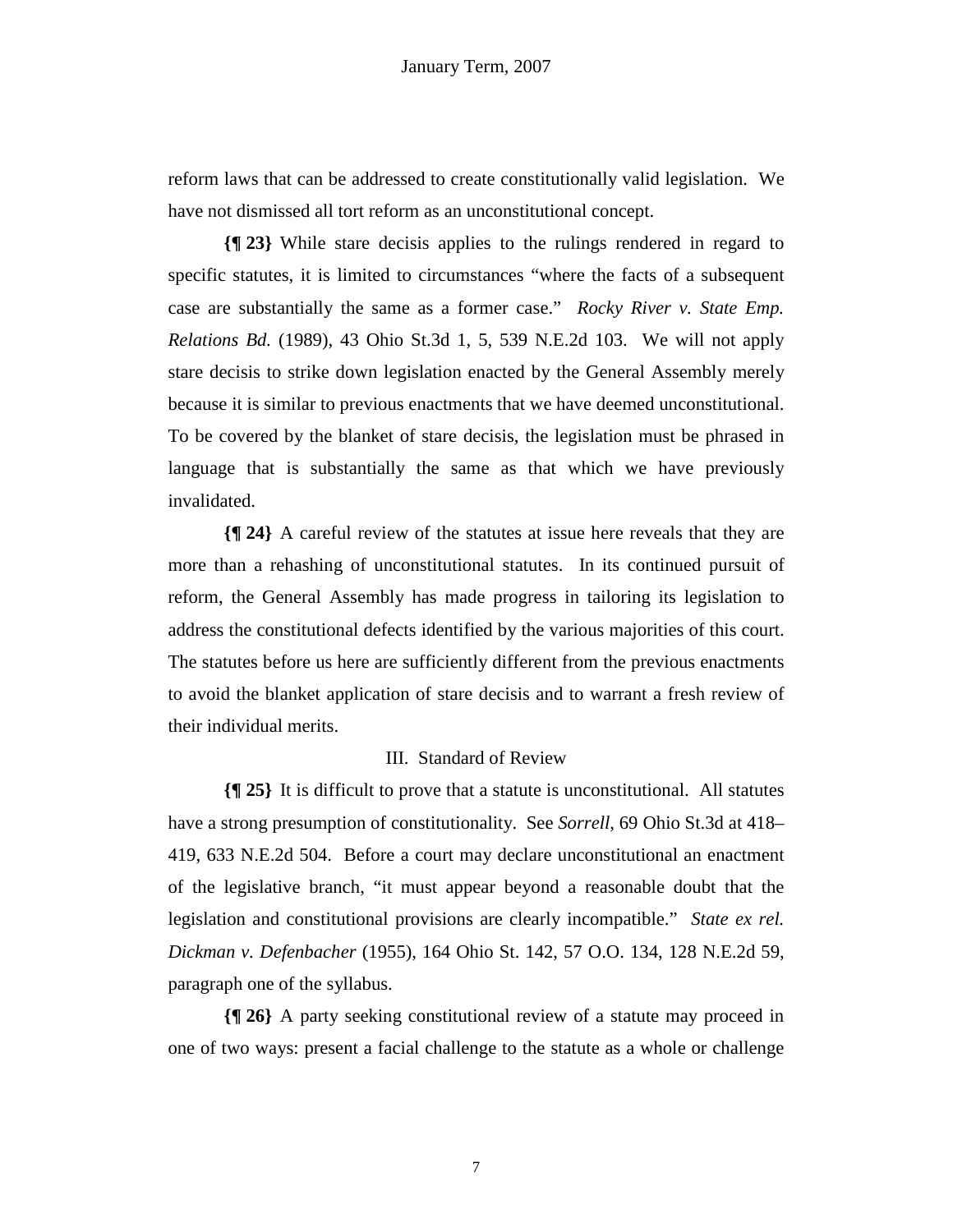the statute as applied to a specific set of facts. *Harrold v. Collier*, 107 Ohio St.3d 44, 2005-Ohio-5334, 836 N.E.2d 1165, ¶ 37. Instead of arguing that these statutes are unconstitutional as applied to the facts of her case, Arbino has raised a facial challenge to each of them. To successfully present such a challenge, she must demonstrate that there is no set of circumstances in which each statute would be valid. Id., citing *United States v. Salerno* (1987), 481 U.S. 739, 745, 107 S.Ct. 2095, 95 L.Ed.2d 697. "The fact that a statute might operate unconstitutionally under some plausible set of circumstances is insufficient to render it wholly invalid." *Harrold* at ¶ 37. Mindful of this strict standard of review, we proceed to the merits of the certified questions.

A. Limits on Noneconomic Damages in R.C. 2315.18

**{¶ 27}** The first certified question concerns the constitutionality of R.C. 2315.18. The statute provides a basic procedure for the imposition of damages in certain tort actions.<sup>3</sup> After a verdict has been reached for the plaintiff in one of the specified tort actions, the court (in a bench trial) will enter findings of fact or the jury (in a jury trial) will return a general verdict accompanied by answers to interrogatories. R.C. 2315.18(D). In either case, these findings or interrogatories will specify both the total compensatory damages recoverable by the plaintiff and the portions of those damages representing economic and noneconomic losses.<sup>4</sup> Id. at  $(D)(1)$  through  $(3)$ .

<u>.</u>

<sup>3.</sup> This statute does not apply to tort actions in the Court of Claims or against political subdivisions under R.C. Chapter 2744, nor does it apply to actions for wrongful death, medical or dental malpractice, or breach of contract. R.C.  $2315.18(A)(7)$  and  $(H)(1)$  through (3).

<sup>4. {¶</sup> a} R.C. 2315.18(A)(2) defines "economic loss" as:

 <sup>{¶</sup> b} "(a) All wages, salaries, or other compensation lost as a result of an injury or loss to person or property that is a subject of a tort action;

 <sup>{¶</sup> c} "(b) All expenditures for medical care or treatment, rehabilitation services, or other care, treatment, services, products, or accommodations as a result of an injury or loss to person or property that is a subject of a tort action;

 <sup>{¶</sup> d} "(c) Any other expenditures incurred as a result of an injury or loss to person or property that is a subject of a tort action, other than attorney's fees incurred in connection with that action."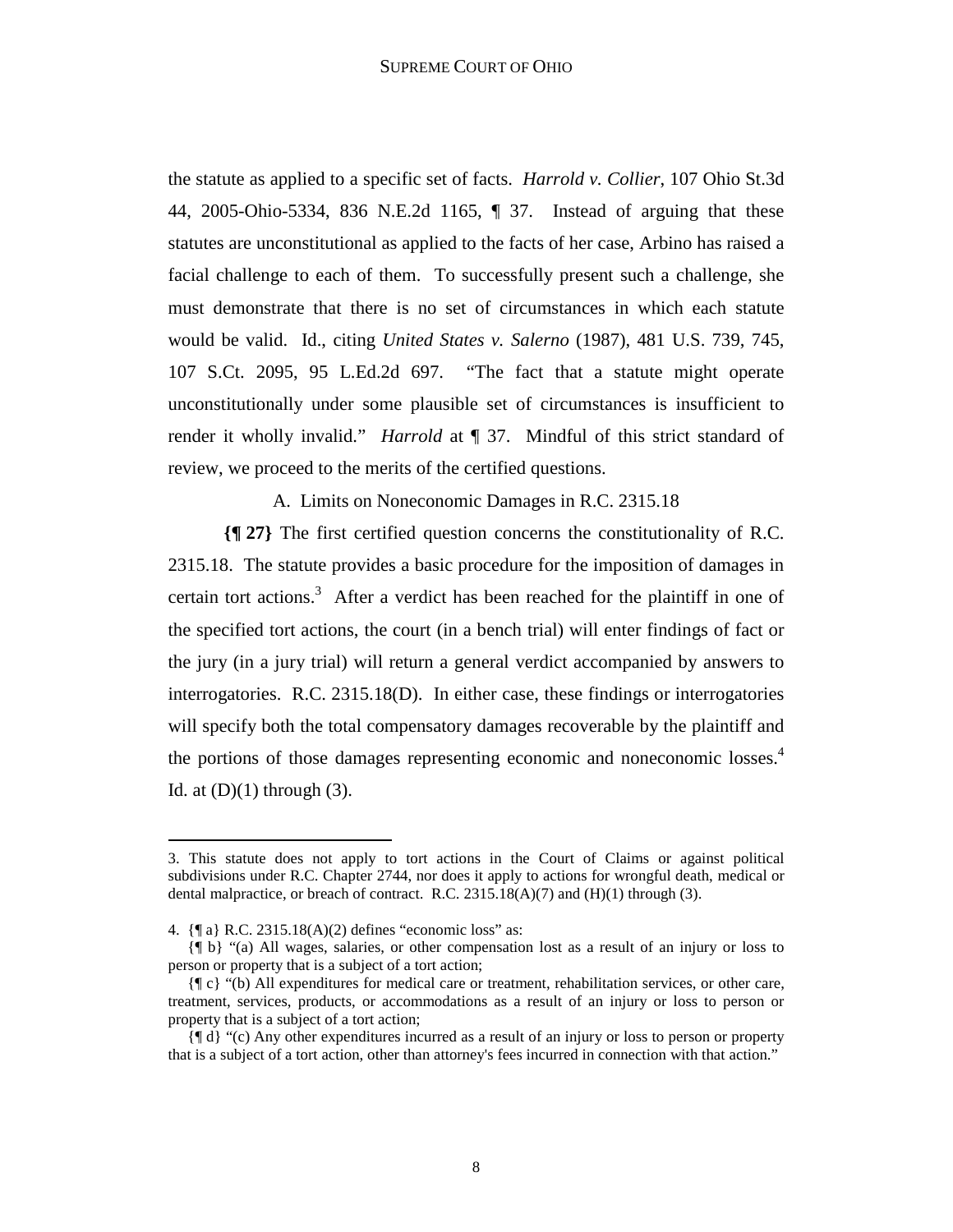**{¶ 28}** Thereafter, the court must enter judgment for the plaintiff for the amount of economic damages, without limitation, as determined by the trier of fact. Id. at  $(B)(1)$  and  $(E)(1)$ . For noneconomic damages, the court must limit recovery to the greater of (1) \$250,000 or (2) three times the economic damages up to a maximum of \$350,000, or \$500,000 per single occurrence. Id. at (B)(2). However, these limits on noneconomic damages do not apply if the plaintiff suffered "[p]ermanent and substantial physical deformity, loss of use of a limb, or loss of a bodily organ system," or "[p]ermanent physical functional injury that permanently prevents the injured person from being able to independently care for self and perform life-sustaining activities." Id. at  $(B)(3)(a)$  through (b).

**{¶ 29}** Arbino challenges this statute on several grounds.

1. Right to a Trial by Jury

**{¶ 30}** Arbino initially contends that R.C. 2315.18 violates the right to a trial by jury. The relevant constitutional language states that "[t]he right of trial by jury shall be inviolate, except that, in civil cases, laws may be passed to authorize the rendering of a verdict by the concurrence of not less than threefourths of the jury." Section 5, Article I, Ohio Constitution.

**{¶ 31}** This right serves as one of the most fundamental and long-standing rights in our legal system, having derived originally from the Magna Carta. See *Cleveland Ry. Co. v. Halliday* (1933), 127 Ohio St. 278, 284, 188 N.E. 1. It was "[d]esigned to prevent government oppression and to promote the fair resolution of factual issues." *Arrington v. DaimlerChrysler Corp.*, 109 Ohio St.3d 539**,**  2006-Ohio-3257, 849 N.E.2d 1004, ¶ 21. As Thomas Jefferson stated, the right to trial by jury is "the only anchor, ever yet imagined by man, by which a

 <sup>{¶</sup> e} "Noneconomic loss" is defined as "nonpecuniary harm that results from an injury or loss to person or property that is a subject of a tort action, including, but not limited to, pain and suffering, loss of society, consortium, companionship, care, assistance, attention, protection, advice, guidance, counsel, instruction, training, or education, disfigurement, mental anguish, and any other intangible loss." R.C. 2315.18(A)(4).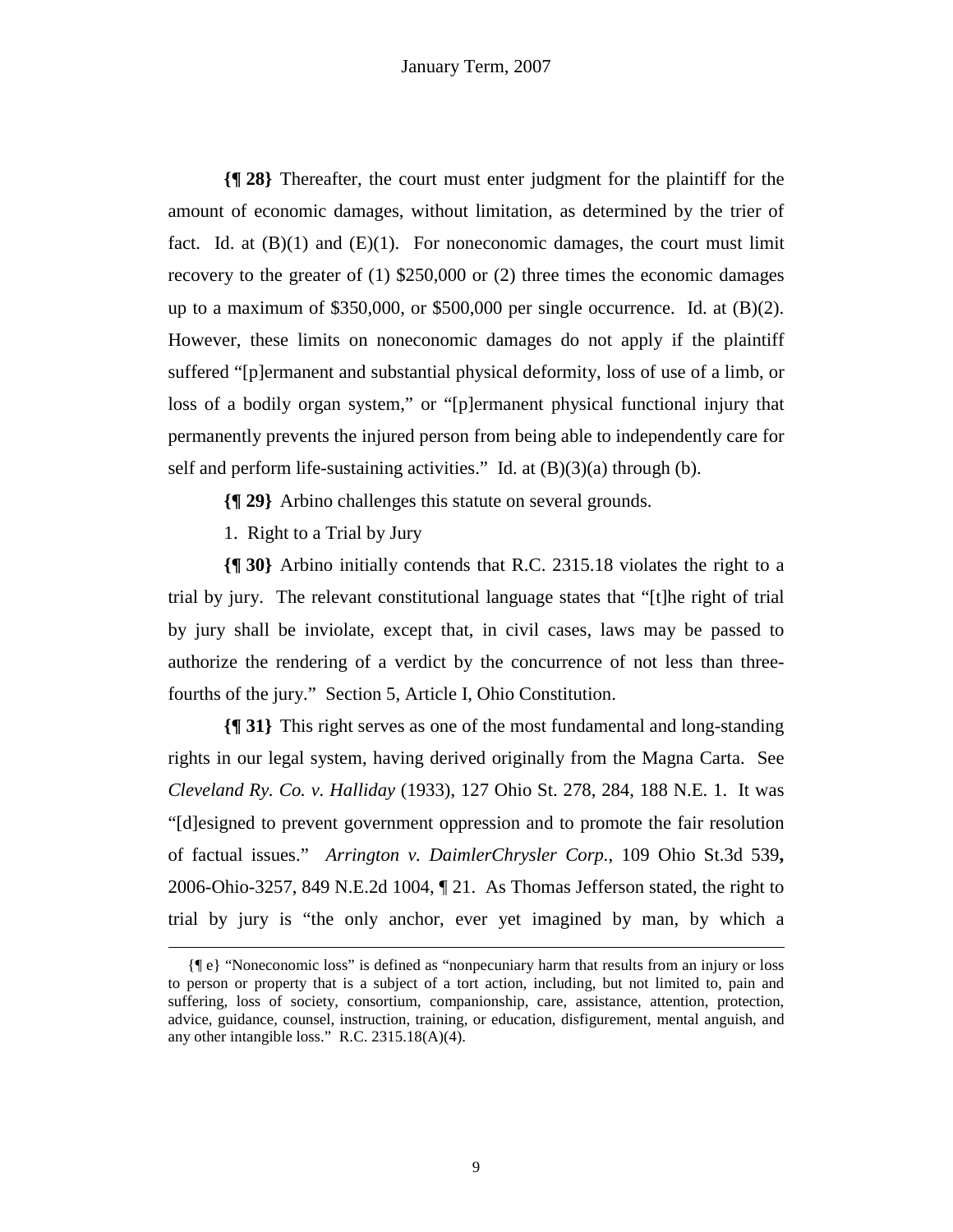government can be held to the principles of it's [sic] constitution." Letter from Thomas Jefferson to Thomas Paine (July 11, 1789), reprinted in 15 The Papers of Thomas Jefferson (Boyd Ed.1958) 269.

**{¶ 32}** However, the right is not absolute. See *Arrington* at ¶ 22. Section 5, Article I guarantees a right to a jury trial only for those causes of action in which the right existed in the common law when Section 5 was adopted. See *Belding v. State ex rel. Heifner* (1929), 121 Ohio St. 393, 169 N.E. 301, paragraph one of the syllabus. It is settled that the right applies to both negligence and intentional-tort actions. See *Arrington* at ¶ 24.

**{¶ 33}** Arbino claims that this provision necessarily includes the right to have a jury determine the full amount of a plaintiff's damages. Thus, she argues that any limitations on the process, such as the damages caps in R.C. 2315.18, unconstitutionally infringe upon this "inviolate" right. We are not persuaded.

**{¶ 34}** To properly approach this issue, one must define what exactly is guaranteed under this right. We are guided by long-standing precedent in this regard: "The right thus intended to be secured by the constitution, was the right of trial by jury as it was recognized by the common law; and within the right thus secured is the right of either party, in an action for the recovery of money only, *to demand that the issues of fact therein be tried by a jury*." (Emphasis added.) *Dunn v. Kanmacher* (1875), 26 Ohio St. 497, 502–503. In short, the right to trial by jury protects a plaintiff's right to have a jury determine all issues of fact in his or her case. See *Sorrell*, 69 Ohio St.3d at 422, 633 N.E.2d 504, citing *Miller v. Wikel Mfg. Co.* (1989), 46 Ohio St.3d 76, 81, 545 N.E.2d 76 (Douglas, J., concurring in part and dissenting in part). Because the extent of damages suffered by a plaintiff is a factual issue, it is within the jury's province to determine the amount of damages to be awarded. See *Sorrell*.

**{¶ 35}** Section 5, Article I of the Ohio Constitution clearly protects this fact-finding function from outside interference. Any law that prevents the jury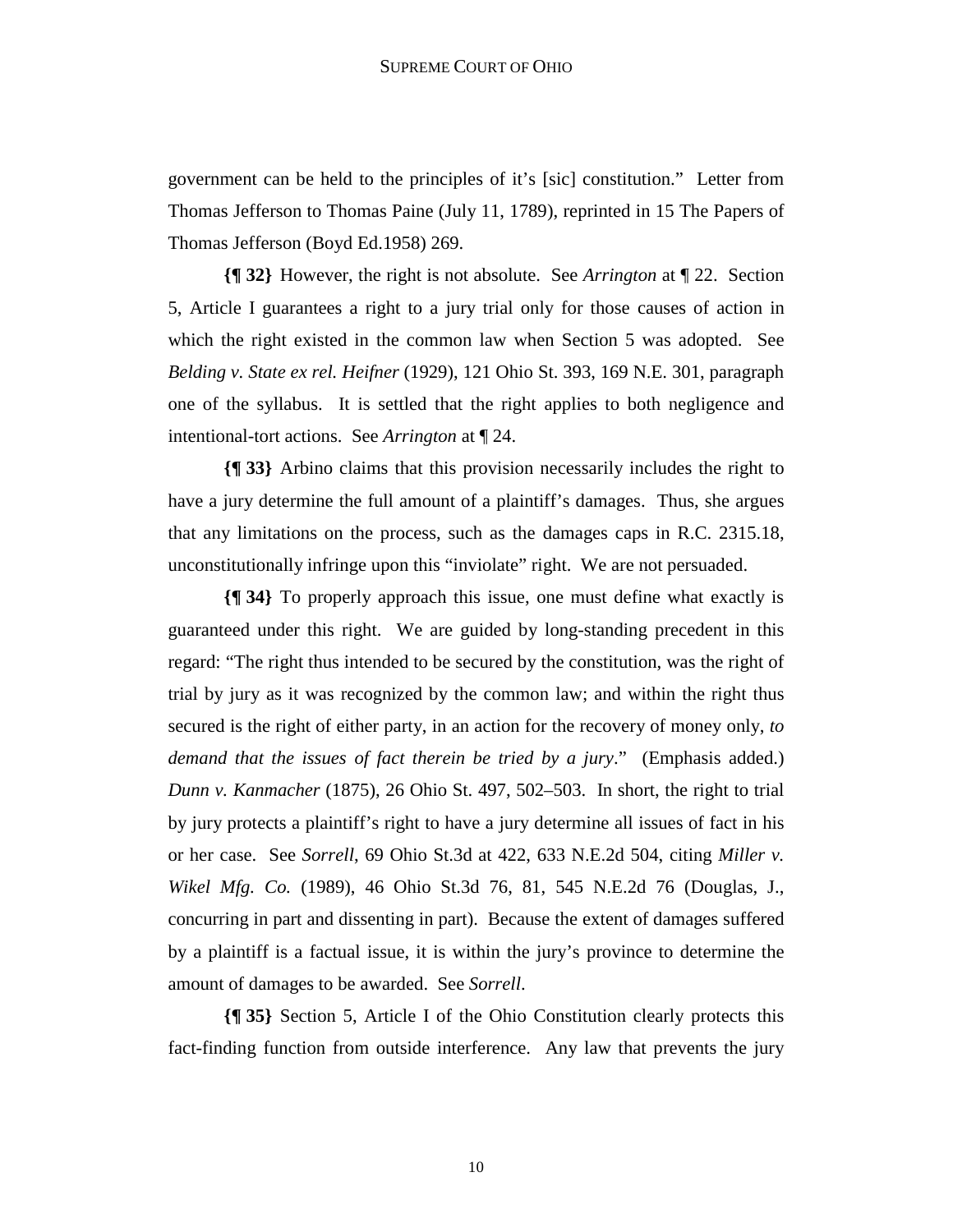from completing this task or allows another entity to substitute its own findings of fact is unconstitutional. We reaffirmed this principle in *Sorrell* by striking down a statute that required a court to determine any collateral benefits received by a plaintiff and deduct them from a jury award, regardless of whether those benefits were duplicated in the award. *Sorrell,* 69 Ohio St.3d at 422, 633 N.E.2d 504. This statute was unconstitutional because it allowed courts to ignore the jury's finding of facts on collateral benefits. Id.

**{¶ 36}** However, the fact that the jury's fact-finding function is protected does not mean jury awards are insulated from all outside influences.

**{¶ 37}** So long as the fact-finding process is not intruded upon and the resulting findings of fact are not ignored or replaced by another body's findings, awards may be altered *as a matter of law*. There is no dispute that the right to a trial by jury does not extend to the determination of questions of law. See *Conley v. Shearer* (1992), 64 Ohio St.3d 284, 292, 595 N.E.2d 862. Thus, without violating the Constitution, a court may apply the law to the facts determined by a jury.

**{¶ 38}** We have recognized several ways in which a court may apply the law to change a jury award of damages without running afoul of the Constitution. For example, courts have the inherent authority to order remittiturs to reduce jury awards when they deem the amount to be excessive based on the facts found by the jury. See *Wightman v. Consol. Rail Corp.* (1999), 86 Ohio St.3d 431, 444, 715 N.E.2d 546 (noting, though, that the successful plaintiff must consent to such an order).

**{¶ 39}** Additionally, there are numerous statutes that treble jury damages awards in certain causes of action. See, e.g., R.C. 901.51 (unauthorized removal of timber), 1331.08 (Valentine Act violations), 1345.09 (Consumer Sales Practices Act violations), 2307.61 (willful damage to or theft of property), 2923.34(E) (engaging in a pattern of corrupt activity), and 4905.61 (public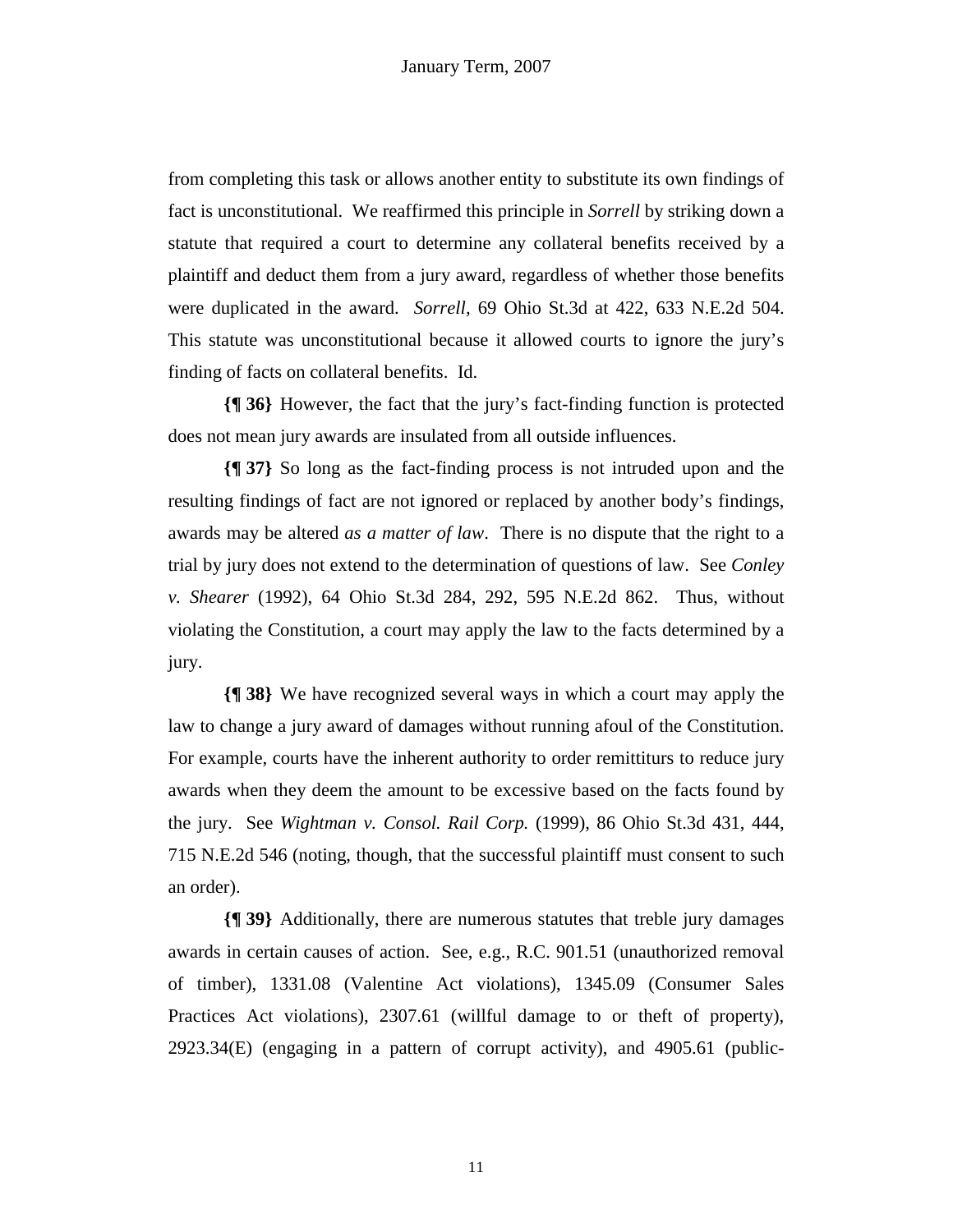utilities-law violations). In each of these statutes, the General Assembly demonstrated a clear policy choice to modify the amount of jury awards. We have never held that the legislative choice to *increase* a jury award as a matter of law infringes upon the right to a trial by jury; the corresponding *decrease* as a matter of law cannot logically violate that right. See *Hemmings v. Tidyman's, Inc.* (C.A.9, 2002), 285 F.3d 1174, 1202.

**{¶ 40}** So it must be with R.C. 2315.18. By limiting noneconomic damages for all but the most serious injuries, the General Assembly made a policy choice that noneconomic damages exceeding set amounts are not in the best interest of the citizens of Ohio. The statute is distinguishable from those allowing courts to substitute their own findings of fact on collateral benefits or requiring repayment plans that "further reduce the jury's award of damages already once reduced to present value." *Galayda*, 71 Ohio St.3d at 425, 644 N.E.2d 298. Courts must simply apply the limits as a matter of law to the facts found by the jury; they do not alter the findings of facts themselves, thus avoiding constitutional conflicts.

**{¶ 41}** Such limitations are also permissible under the analogous Seventh Amendment right to a jury trial in the federal system. "Federal courts uniformly have held that statutory damages caps do not violate the Seventh Amendment, largely because a court does not 'reexamine' a jury's verdict or impose its own factual determination regarding what a proper award might be. Rather, the court simply implements a legislative policy decision to reduce the amount recoverable to that which the legislature deems reasonable." (Footnote omitted.) *Estate of Sisk v. Manzanares* (D.Kan.2003), 270 F.Supp.2d 1265, 1277–1278.

**{¶ 42}** Because R.C. 2315.18 follows these principles, it does not offend the right to a trial by jury under Section 5, Article I of the Ohio Constitution.

2. Open Courts and Right to a Remedy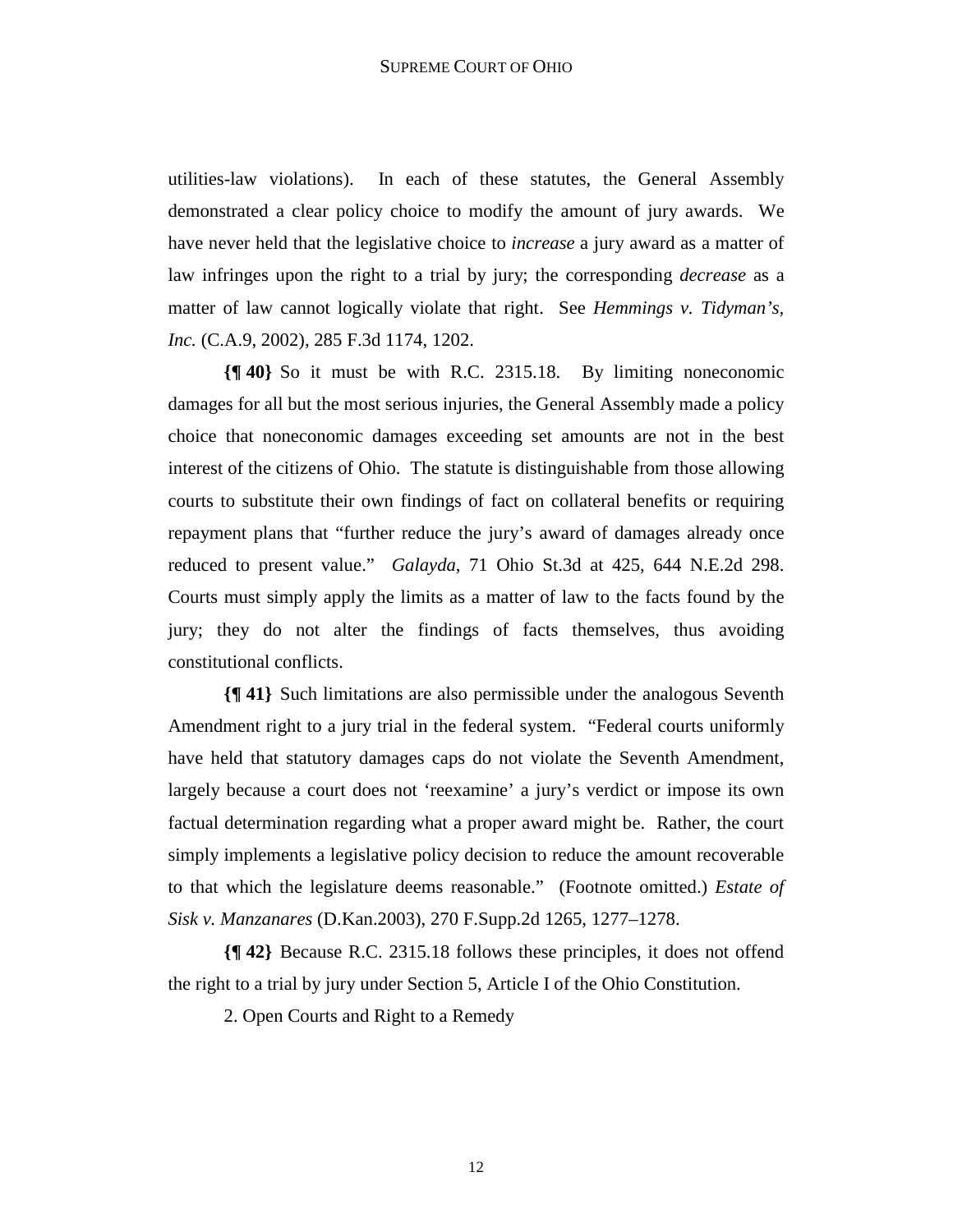**{¶ 43}** Arbino also argues that R.C. 2315.18 violates Ohio's "open courts" and "right to a remedy" provisions. The Constitution provides: "*All courts shall be open*, and every person, for an injury done him in his land, goods, person, or reputation, *shall have remedy* by due course of law, and shall have justice administered without denial or delay." (Emphasis added.) Section 16, Article I, Ohio Constitution.

**{¶ 44}** The definition of these rights is well settled. "When the Constitution speaks of remedy and injury to person, property, or reputation, it requires an opportunity granted at a meaningful time and in a meaningful manner." *Hardy v. VerMeulen* (1987), 32 Ohio St.3d 45, 47, 512 N.E.2d 626. We have interpreted this provision to prohibit statutes that effectively prevent individuals from pursuing relief for their injuries. See, e.g., *Brennaman v. R.M.I. Co.* (1994), 70 Ohio St.3d 460, 466, 639 N.E.2d 425 (finding a statute of repose unconstitutional because it deprived certain plaintiffs of the right to sue before they were aware of their injuries); *Gaines v. Preterm-Cleveland, Inc.* (1987), 33 Ohio St.3d 54, 60–61, 514 N.E.2d 709 (declaring a statute of repose unconstitutional because it did not give certain litigants the proper time to file an action following discovery of their claims).

**{¶ 45}** A statute need not "completely abolish the right to open courts" to run afoul of this section. *Sorrell*, 69 Ohio St.3d at 426, 633 N.E.2d 504. Any enactment that eliminates an individual's right to a judgment or to a verdict properly rendered in a suit will also be unconstitutional. See id. Thus, we struck down the statute in *Sorrell* under circumstances "where the collateral source benefits reduce *the entire jury award*." (Emphasis added.) Id. When an individual is wholly foreclosed from relief after a verdict is rendered in his or her favor, the rights to "a meaningful remedy and open courts become hollow rights hardly worth exercising." Id.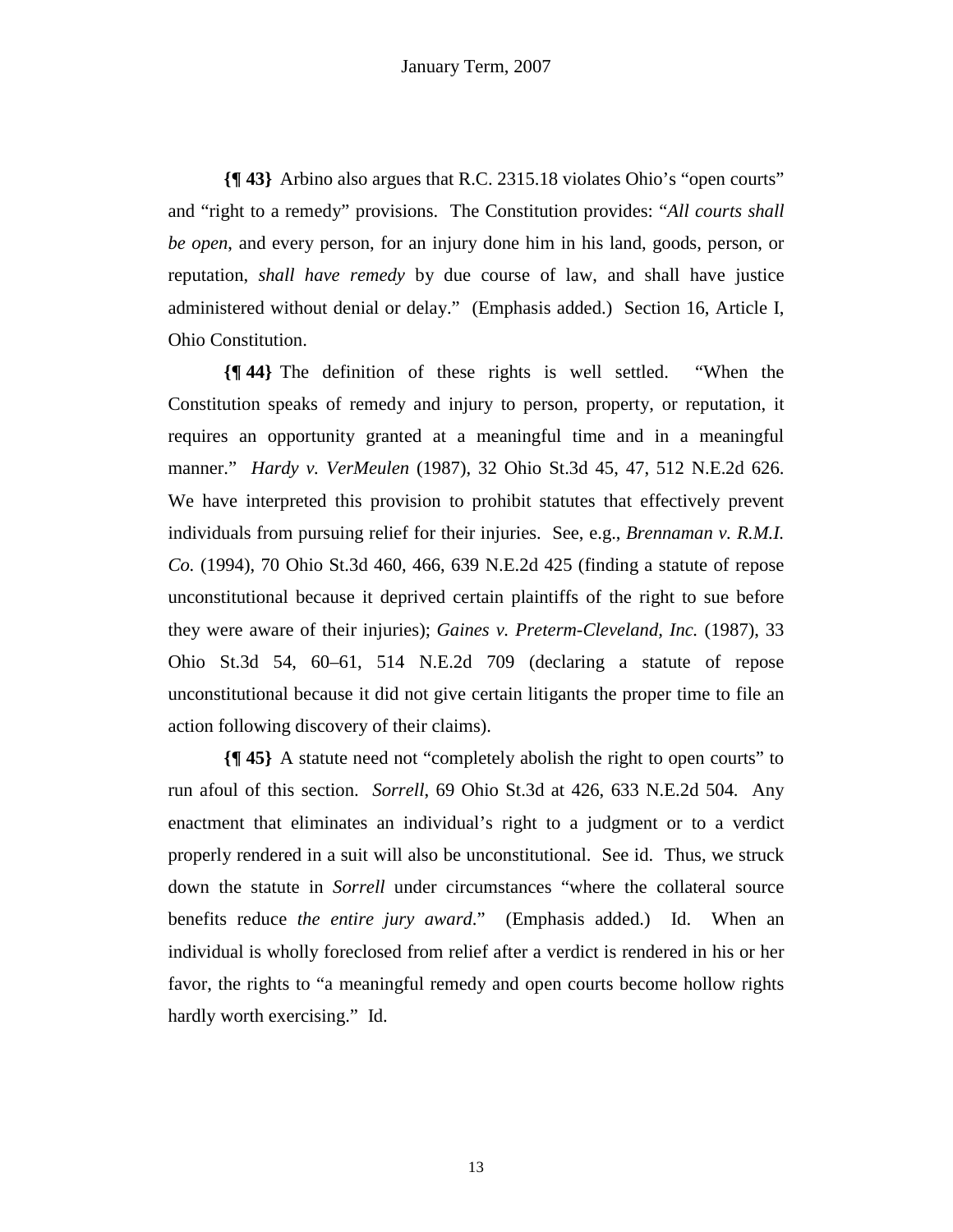**{¶ 46}** Arbino states that R.C. 2315.18 violates this provision because it "denies *any* recovery for noneconomic damages for the increment of harm greater than \$250,000." (Emphasis sic.) We disagree.

**{¶ 47}** Although R.C. 2315.18 does limit certain types of noneconomic damages, those limits do not wholly deny persons a remedy for their injuries. Injured persons not suffering the catastrophic injuries in R.C.  $2315.18(B)(3)$  (for which there are no damages limits) may still recover their full economic damages and up to \$350,000 in noneconomic damages, as well as punitive damages. These available remedies are "meaningful" ones under the Constitution. While the statute prevents some plaintiffs from obtaining the same dollar figures they may have received prior to the effective date of the statute, it neither forecloses their ability to pursue a claim at all nor "completely obliterates the entire jury award." *Sorrell*, 69 Ohio St.3d at 426, 633 N.E.2d 504. Therefore, R.C. 2315.18 does not violate the right to a remedy or the right to an open court under Section 16, Article I of the Ohio Constitution.

3. Due Course of Law/Due Process

**{¶ 48}** Arbino's next challenge to R.C. 2315.18 also arises from Section 16, Article I, specifically, the "due course of law" provision. We have recognized this provision as the equivalent of the "due process of law" protections in the United States Constitution. *Sorrell*, 69 Ohio St.3d at 422–423, 633 N.E.2d 504, citing *Direct Plumbing Supply Co. v. Dayton* (1941), 138 Ohio St. 540, 544, 21 O.O. 422, 38 N.E.2d 70.

**{¶ 49}** When reviewing a statute on due-process grounds, we apply a rational-basis test unless the statute restricts the exercise of fundamental rights. *Morris*, 61 Ohio St.3d at 688–689, 576 N.E.2d 765; *Sorrell,* 69 Ohio St.3d at 423, 633 N.E.2d 504. Because we have already concluded that R.C. 2315.18 violates neither the right to a jury trial nor the right to a remedy, we must find it valid under the rational-basis test "  $[1]$  if it bears a real and substantial relation to the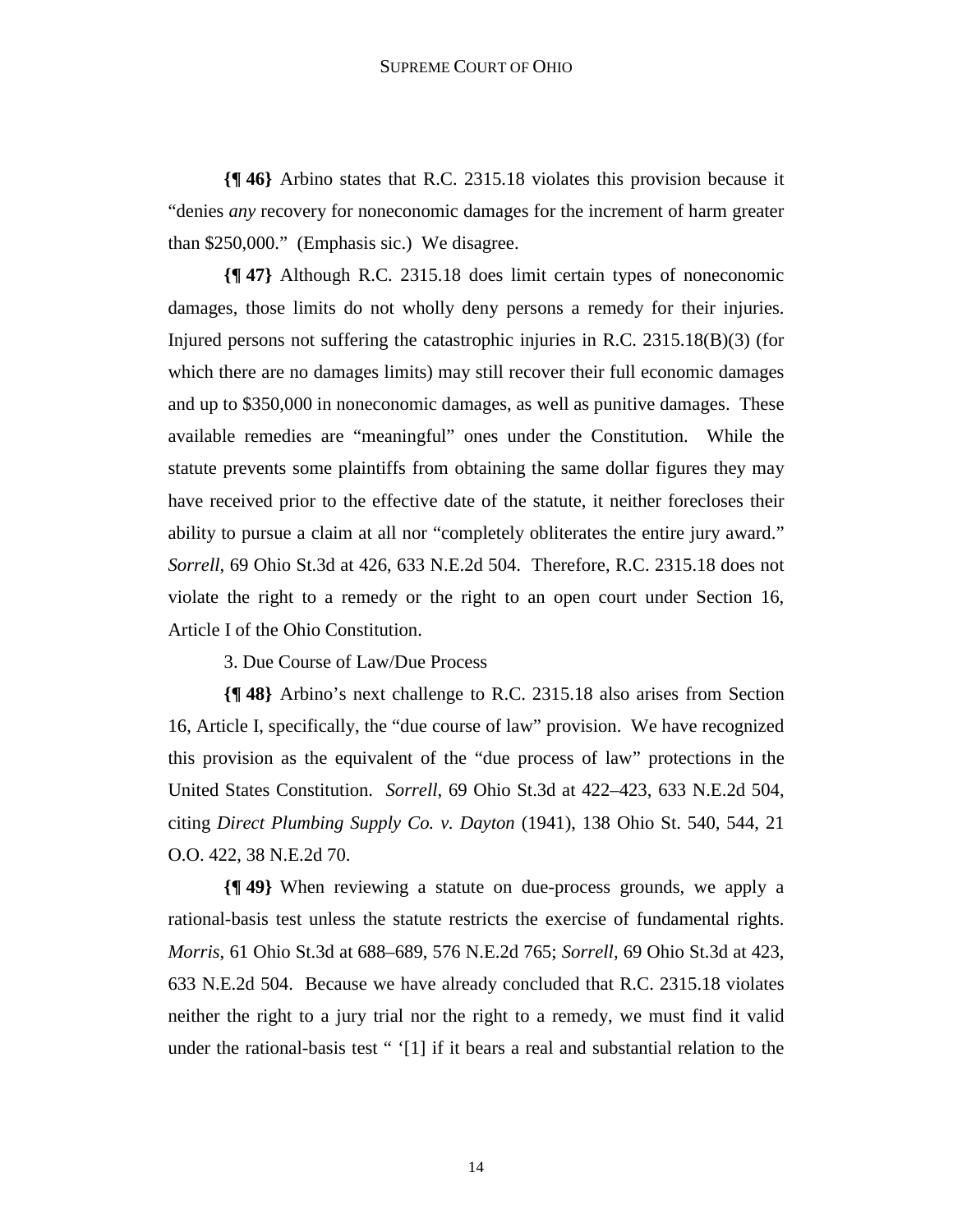public health, safety, morals or general welfare of the public and [2] if it is not unreasonable or arbitrary.' " *Mominee v. Scherbarth* (1986), 28 Ohio St.3d 270, 274, 28 OBR 346, 503 N.E.2d 717, quoting *Benjamin v. Columbus* (1957), 167 Ohio St. 103, 4 O.O.2d 113, 146 N.E.2d 854, paragraph five of the syllabus. Under this test, we must examine the record to determine whether there is evidence to support such a relationship. See *Morris,* 61 Ohio St.3d at 690, 576 N.E.2d 765.

**{¶ 50}** As a preliminary matter, Arbino argues that we have consistently held that there is no rational relationship "between restrictions on recovery in meritorious cases of serious injury and the deterrence of meritless claims." She cites both *Morris* and *Sheward* for this proposition, arguing that the type of noneconomic-damages caps found in R.C. 2315.18 can never be justified under the Due Process Clause.

**{¶ 51}** However, those cases did not create a bright-line rule that there can never be a real and substantial relation between a restriction on recovery and a legitimate governmental interest. In *Morris*, we found no evidence in the record *of that case* demonstrating a connection between awards in excess of the statutory limits and rising malpractice-insurance rates. *Morris*, 61 Ohio St.3d at 690, 576 N.E.2d 765 ("We are unable to find, either in the *amici* briefs or elsewhere, any evidence to buttress the proposition that there is a rational connection").

**{¶ 52}** Further, although *Sheward* offered an abundance of dicta on several statutes in H.B. 350, the ultimate holding was that H.B. 350 was unconstitutional in toto as a violation of the separation of powers and of the single-subject clause. *Sheward*, 86 Ohio St.3d 451, 715 N.E.2d 1062, paragraphs two and three of the syllabus. The dicta pronounced on other issues does not extend to the statute here. Thus, we must now determine whether R.C. 2315.18 meets the two prongs of the rational-basis test.

a. Real and substantial relation to the general welfare of the public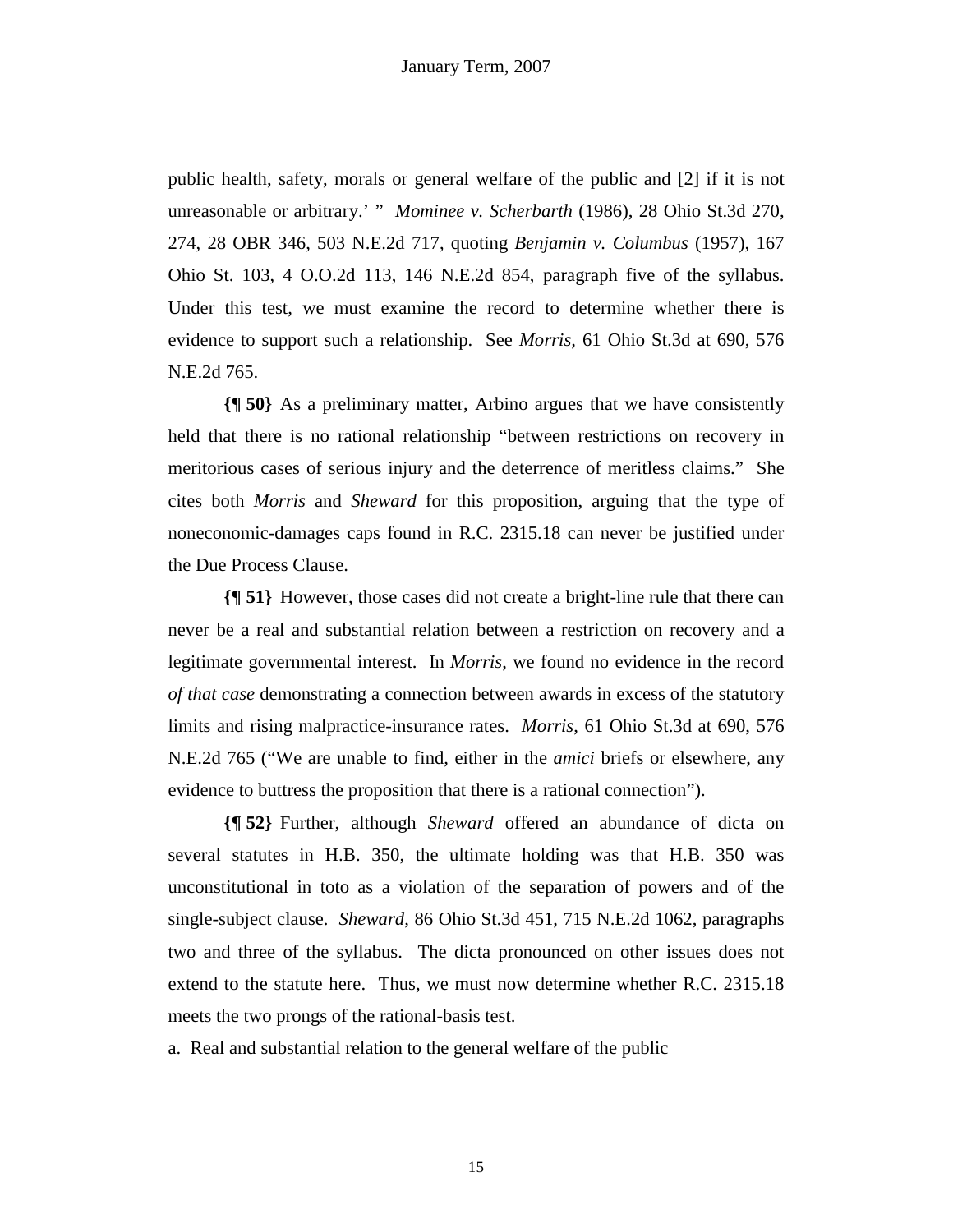#### SUPREME COURT OF OHIO

**{¶ 53}** The record here reveals that the General Assembly reviewed several forms of evidence and made numerous findings relative to R.C. 2315.18. In an uncodified section of S.B. 80, it found that the current state of the civil litigation system "represents a challenge to the economy of the state of Ohio." S.B. 80, Section 3(A)(1), 150 Ohio Laws, Part V, 8024. This finding was supported by (1) a National Bureau of Economic Research study showing that states adopting tort reforms experienced growth in employment, productivity, and total output, (2) a 2002 White House Council on Economic Advisors study equating the cost of tort litigation to a 2.1 percent wage and salary tax, a 1.3 percent personal-consumption tax, and a 3.1 percent capital-investment-income tax, (3) a Harris Poll of 928 senior corporate attorneys showing that the litigation environment in a state greatly affected the business decisions of their companies, (4) a Tillinghast-Towers Perrin study showing that the tort system failed to return even 50 cents for every dollar to injured plaintiffs and that the cost of the national tort system grew at a record rate in 2001, with a cost equivalent to a five percent tax on wages, and (5) testimony from Ohio Department of Development Director Bruce Johnson on the rising costs of the tort system, which he believed were putting Ohio businesses at a disadvantage and hindering development. S.B. 80 at Section 3(A)(3)(a) through (f), 150 Ohio Laws, Part V, 80021-80025.

**{¶ 54}** In addition to these general economic concerns, the General Assembly noted that noneconomic damages are difficult to calculate and lack a precise economic value. Id. at Section  $3(A)(6)(a)$ . It further concluded that such damages, which should be awarded for a plaintiff's pain and suffering and similar injuries as set forth in R.C. 2315.18(A)(4), are inherently subjective and susceptible to influence from irrelevant factors, such as the defendant's wrongdoing. Id. at Section  $3(A)(6)(d)$ . It also recognized that inflated damages awards were likely under the then current system and that the cost of these awards was being passed on to the general public. Id. at Section  $3(A)(6)(d)$  and (e).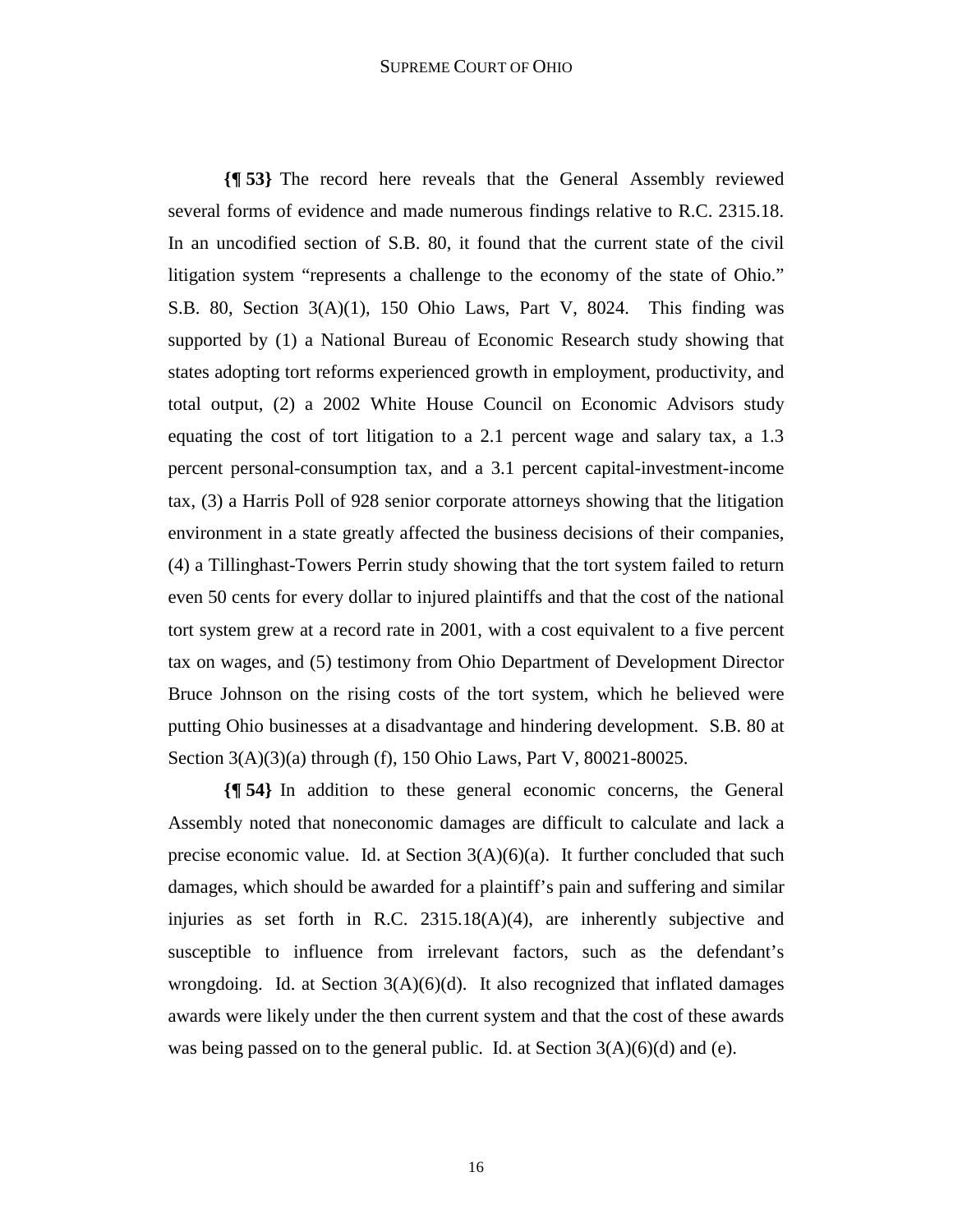**{¶ 55}** Viewing these findings as a whole, we conclude that R.C. 2315.18 bears a real and substantial relation to the general welfare of the public. The General Assembly reviewed evidence demonstrating that uncertainty related to the existing civil litigation system and rising costs associated with it were harming the economy. It noted that noneconomic damages are inherently subjective and thus easily tainted by irrelevant considerations. The implicit, logical conclusion is that the uncertain and subjective system of evaluating noneconomic damages was contributing to the deleterious economic effects of the tort system.

**{¶ 56}** Unlike the records in *Morris* and *Sorrell*, which we criticized as lacking evidence demonstrating a rational connection between the tort reforms taken and the public good to be achieved, the record here draws a clear connection between limiting uncertain and potentially tainted noneconomicdamages awards and the economic problems demonstrated in the evidence. See *Morris*, 61 Ohio St.3d at 690, 576 N.E.2d 765; *Sorrell*, 69 Ohio St.3d at 423, 633 N.E.2d 504. In seeking to correct these problems, the General Assembly acted in the public's interests, which is all that is required under the first prong of the dueprocess analysis.

**{¶ 57}** Arbino assails the specific evidence amassed by the General Assembly in this regard, labeling it "threadbare" and "specious." She challenges the persuasiveness of these findings and argues that the crisis proposed by the evidence is nonexistent. In doing so, she asks us to evaluate the information relied upon by the General Assembly and come to our own conclusions as to whether R.C. 2315.18 was warranted.

**{¶ 58}** Such an intensive reexamination is beyond the scope of our review. In an equal-protection context, we noted in *State v. Williams* (2000), 88 Ohio St.3d 513, 531, 728 N.E.2d 342, that "we are to grant substantial deference to the predictive judgment of the General Assembly" under a rational-basis review. Further, as the United States Supreme Court has stated, "it is not the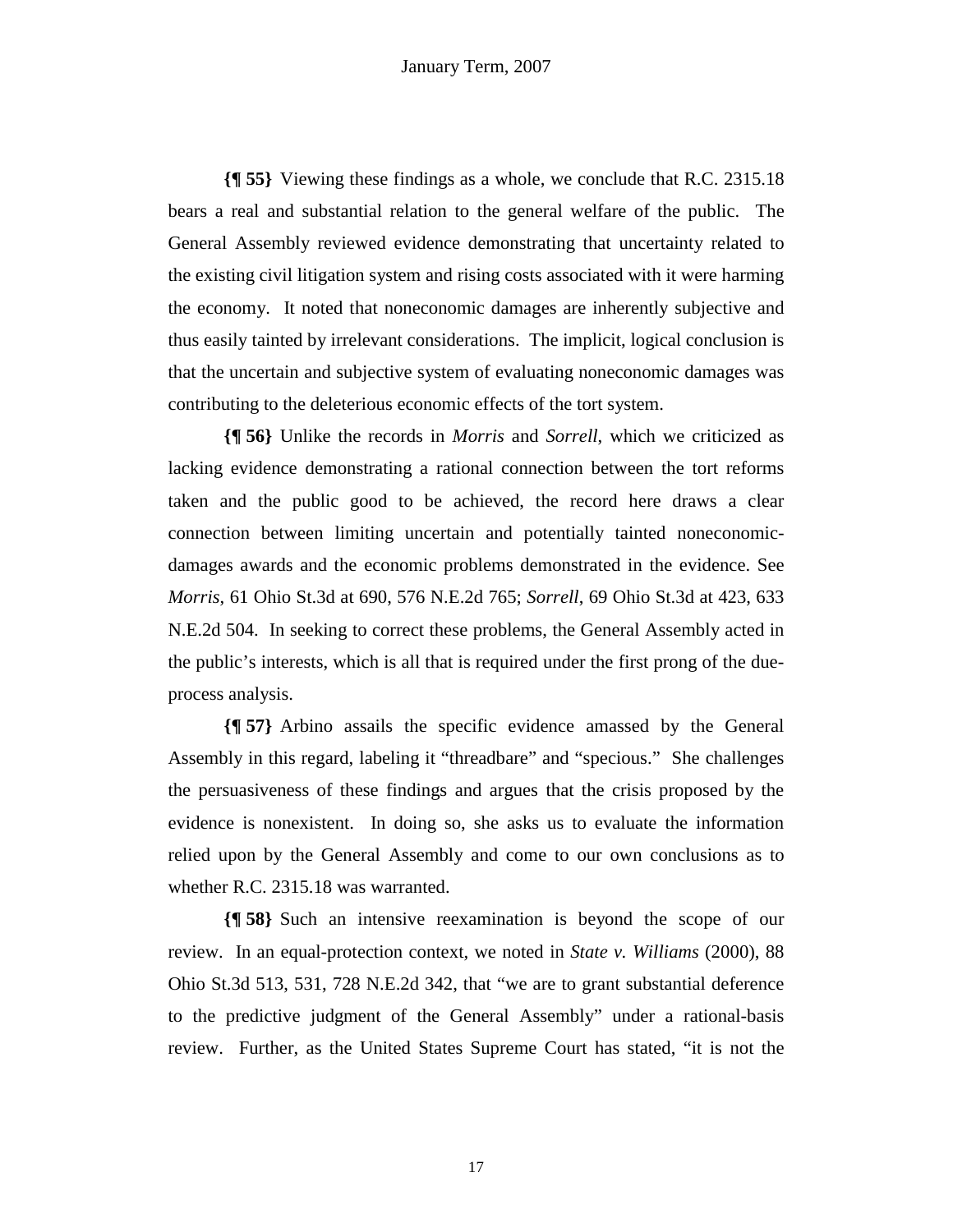function of the courts to substitute their evaluation of legislative facts for that of the legislature." *Minnesota v. Clover Leaf Creamery Co.* (1981), 449 U.S. 456, 470, 101 S.Ct. 715, 66 L.Ed.2d 659. Finding that the General Assembly's review of the evidence yielded a statute that bears a real and substantial relation to the general welfare of the public, we need not cross-check its findings to ensure that we would agree with its conclusions.

b. Neither arbitrary nor unreasonable

**{¶ 59}** The second prong of the rational-basis test asks whether the statute is arbitrary or unreasonable. In *Morris*, we found that the damages caps violated this prong because they imposed the cost of the intended benefit to the public solely upon those most severely injured. Id., 61 Ohio St.3d at 690–691, 576 N.E.2d 765. We repeated this concern in *Sheward*, albeit in dicta. *Sheward*, 86 Ohio St.3d at 490, 715 N.E.2d 1062.

**{¶ 60}** R.C. 2315.18 alleviates this concern by allowing for limitless noneconomic damages for those suffering catastrophic injuries. R.C.  $2315.18(B)(3)(a)$  and (b). Arbino suggests that even with this exception for catastrophic injuries, the noneconomic-damages limitations remain unreasonable and arbitrary. She argues further that it is irrational to strike a statute for imposing the costs of a public benefit on the most severely injured, but not the "second-most severely injured."

**{¶ 61}** At some point, though, the General Assembly must be able to make a policy decision to achieve a public good. Here, it found that the benefits of noneconomic-damages limits could be obtained without limiting the recovery of individuals whose pain and suffering is traumatic, extensive, and chronic, and by setting the limits for those not as severely injured at either \$250,000 or \$350,000. Even Arbino acknowledges that the vast majority of noncatastrophic tort cases do not reach that level of damages. Id. The General Assembly's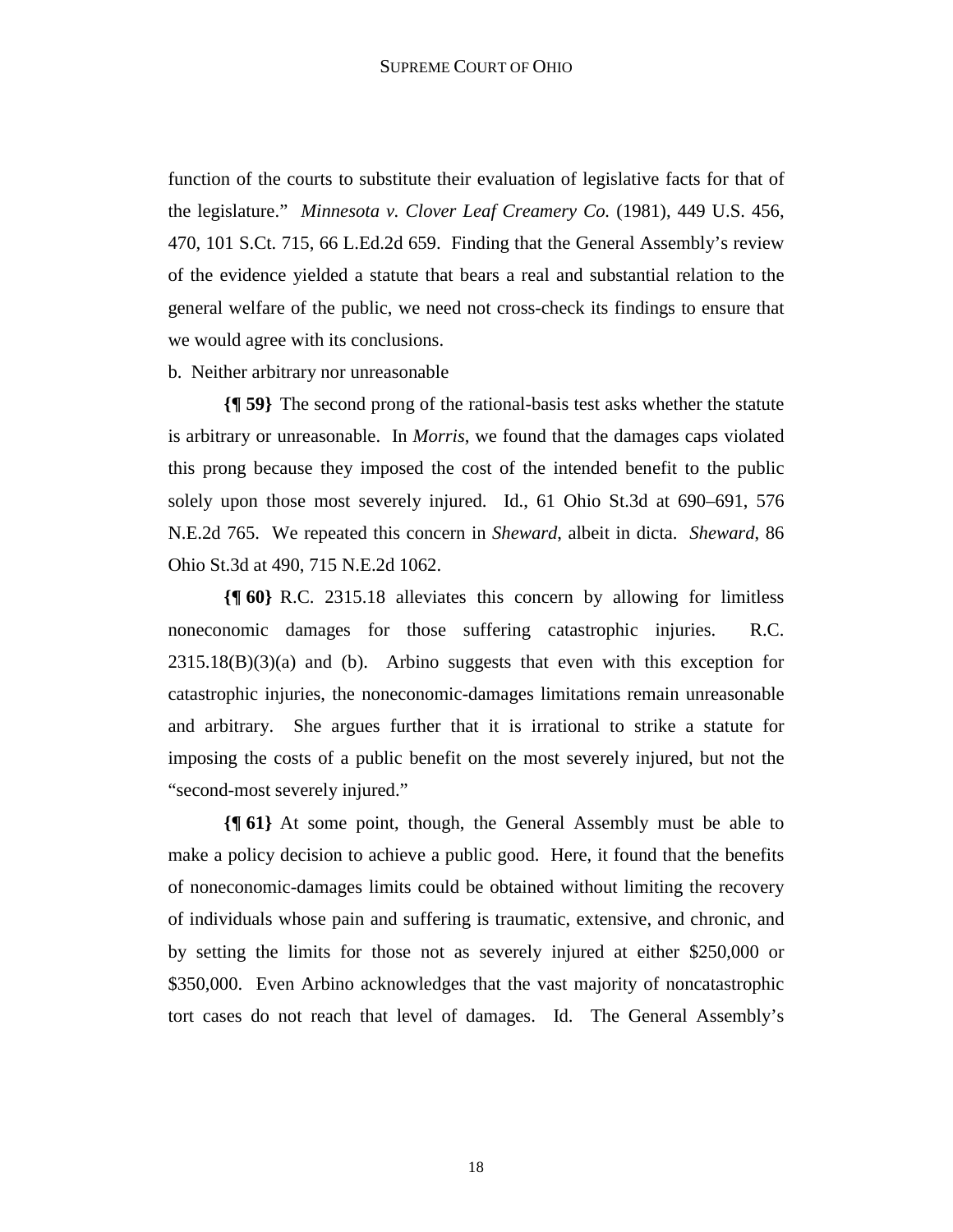decision is tailored to maximize benefits to the public while limiting damages to litigants. The logic is neither unreasonable nor arbitrary.

**{¶ 62}** For those reasons, R.C. 2315.18 does not violate the due-process protections in Section 16, Article I of the Ohio Constitution.

4. Equal Protection

**{¶ 63}** Arbino also challenges R.C. 2315.18 on equal-protection grounds. The Ohio Constitution states: "All political power is inherent in the people. Government is instituted for their equal protection and benefit." Section 2, Article I, Ohio Constitution. We have interpreted this provision as the equivalent of the federal Equal Protection Clause. See *McCrone v. Bank One Corp.*, 107 Ohio St.3d 272, 2005-Ohio-6505, 839 N.E.2d 1, ¶7.

a. Standard of review

**{¶ 64}** The first step in an equal-protection analysis is determining the proper standard of review. When legislation infringes upon a fundamental constitutional right or the rights of a suspect class, strict scrutiny applies. See *State v. Williams,* 88 Ohio St.3d at 530, 728 N.E.2d 342. If neither a fundamental right nor a suspect class is involved, a rational-basis test is used. See *Menefee v. Queen City Metro* (1990), 49 Ohio St.3d 27, 29, 550 N.E.2d 181.

**{¶ 65}** In arguing for strict scrutiny, Arbino alleges that R.C. 2315.18 infringes on both a fundamental right (the right to a jury trial) and the rights of suspect classes (she specifically claims that damages caps disproportionately affect women, children, minorities, the elderly, and people with low incomes). We rejected the fundamental-right argument in Section III.A.1 above. Further, even if we accepted Arbino's contention that the noneconomic-damages caps disproportionately affect certain classes, facially neutral laws that may have such an impact do not violate the Equal Protection Clause. See *Washington v. Davis* (1976), 426 U.S. 229, 242, 96 S.Ct. 2040, 48 L.Ed.2d 597; see also *Massachusetts*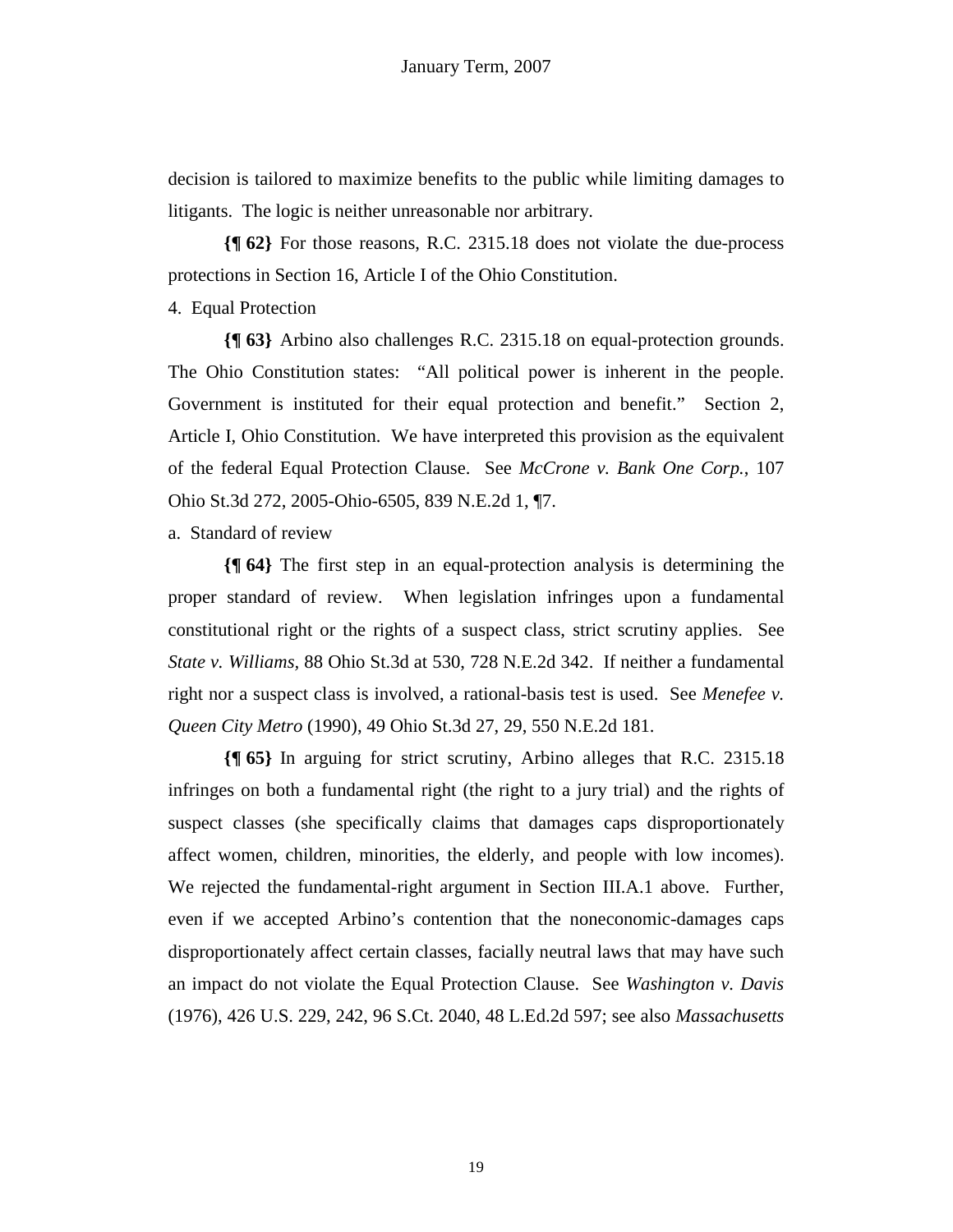*Personnel Admr. v. Feeney* (1979), 442 U.S. 256, 273, 99 S.Ct. 2282, 60 L.Ed.2d 870 ("the Fourteenth Amendment guarantees equal laws, not equal results").

**{¶ 66}** Finding R.C. 2315.18 to be facially neutral, we apply the rationalbasis test. This test requires that a statute be upheld if it is rationally related to a legitimate government purpose. See *Williams*, 88 Ohio St.3d at 530, 728 N.E.2d 342. Under such a review, a statute will not be invalidated if it is grounded on a reasonable justification, even if its classifications are not precise. See *McCrone*, 107 Ohio St.3d 272, 2005-Ohio-6505, 839 N.E.2d 1, ¶ 8.

b. Rational relationship to a legitimate government purpose

**{¶ 67}** The limitations on noneconomic-damages awards in certain tort actions in R.C. 2315.18 certainly create distinctions between different groups of people. In setting a cap of either \$250,000 or \$350,000 on noneconomic damages for certain injuries and no caps on others, the statute treats those with lesser injuries, i.e., those not suffering the injuries designated in R.C.  $2315.18(B)(3)$ , differently from those most severely injured.

**{¶ 68}** The General Assembly's general justification for the tort reforms in S.B. 80 was that the state has an "interest in making certain that Ohio has a fair, predictable system of civil justice that preserves the rights of those who have been harmed by negligent behavior, while curbing the number of frivolous lawsuits, which increases the cost of doing business, threatens Ohio jobs, drives up costs to consumers, and may stifle innovation." S.B. 80, Section 3(A)(3), 150 Ohio Laws, Part V, 8024. As noted in the due-process discussion, the General Assembly reviewed several studies and other forms of evidence to reach this conclusion. Id. at 8024-8025, Section  $3(A)(3)(a)$  through (f). In regard to noneconomic injuries, it noted that awards for such injuries are inherently subjective and susceptible to improper inflation. Id. at Section  $3(A)(6)(a)$ , (c), and (d). It also found that "[i]nflated damage awards create an improper resolution of civil justice claims." Id. at  $(e)$ .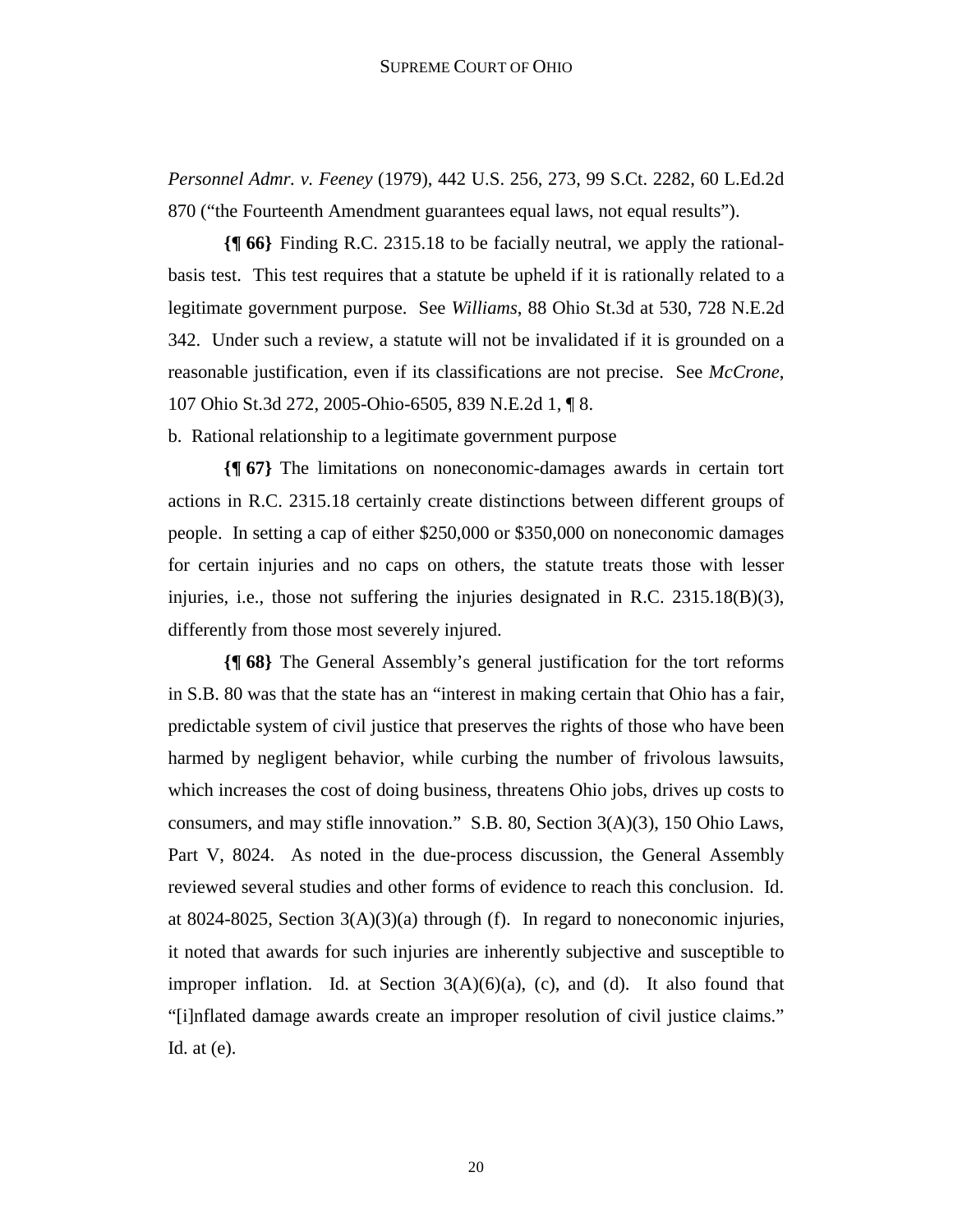**{¶ 69}** After reviewing these findings, we conclude that R.C. 2315.18 is rationally related to the legitimate state interests of reforming the state civil justice system to make it fairer and more predictable and thereby improving the state's economy. One cannot deny that noneconomic-damages awards are inherently subjective and difficult to evaluate. The uncertainty associated with such damages logically leads to a lack of predictability as well as the occasional influence of irrelevant factors such as a defendant's improper actions. While such uncertainty and the specter of improper influences are serious concerns on their own, the General Assembly reviewed and cited evidence that these issues are having real, deleterious effects on state economies across the nation, including Ohio.

**{¶ 70}** The noneconomic-damages limits created in R.C. 2315.18 may or may not be the best way to address the perceived problems in the civil justice system. Arbino offered numerous challenges to the evidence, suggesting that it was overly focused on national issues, biased toward one side of the argument, and lacked the verifiability and credibility offered by peer review. We note these concerns and acknowledge that tort reform is a contentious issue across the country.

**{¶ 71}** However, the General Assembly is charged with making the difficult policy decisions on such issues and codifying them into law. This court is not the forum in which to second-guess such legislative choices; we must simply determine whether they comply with the Constitution. See *State ex rel. Ohio Congress of Parents & Teachers v. State Bd. of Edn.*, 111 Ohio St.3d 568, 2006-Ohio-5512, 857 N.E.2d 1148, ¶ 20.

**{¶ 72}** In that function, we cannot say that the General Assembly's action lacked all rational relation to the legitimate state interest of improving the state's civil justice system and its economy. The limitations were aimed at reducing the uncertainty associated with the existing tort system and the negative consequences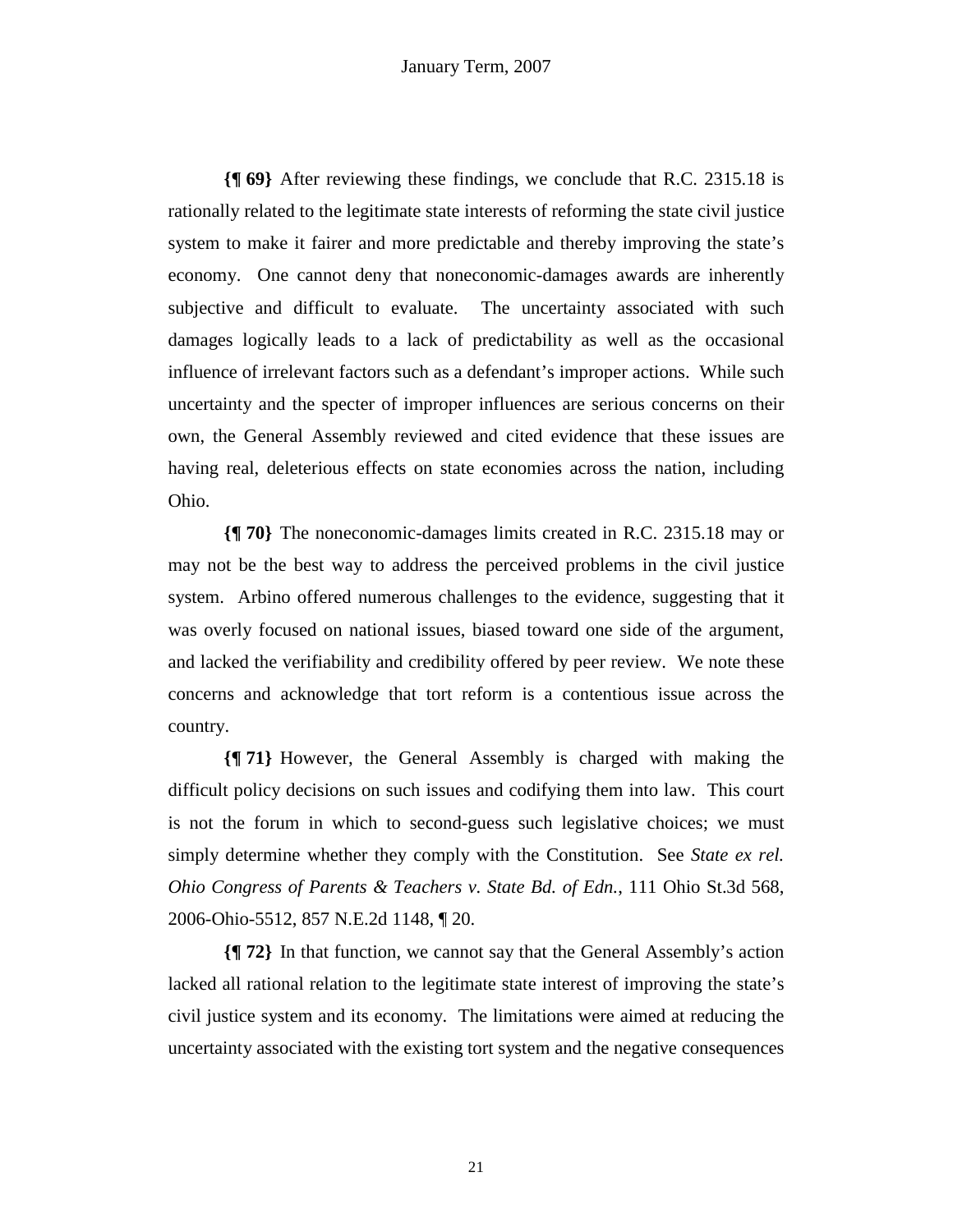resulting from it. The distinctions the legislature drew in refusing to limit certain injuries were rational and based on the conclusion that catastrophic injuries offer more concrete evidence of noneconomic damages and thus calculation of those damages poses a lesser risk of being tainted by improper external considerations. That reasoning withstands scrutiny under the rational-basis test. Therefore, R.C. 2315.18 does not violate the right to equal protection under Section 2, Article I of the Ohio Constitution.

## 5. Separation of Powers

**{¶ 73}** Arbino's next challenge to R.C. 2315.18 is that it violates the separation of powers among the three branches of government, particularly between the legislative and judicial branches. Ohio's Constitution states: "The general assembly shall grant no divorce, nor exercise any judicial power, not herein expressly conferred." Section 32, Article II, Ohio Constitution. Arbino argues that the statute both "arrogates to the legislature the exclusively judicial power to decide damages for personal injuries" and represents an impermissible reenactment of legislation previously found unconstitutional. These claims are addressed in turn.

**{¶ 74}** The argument that R.C. 2315.18 infringes on the judicial power to decide damages lacks merit. It is certainly a judicial function to decide the facts in a civil case, and the amount of damages is a question of fact. *Huntington & Finke Co. v. Lake Erie Lumber Supply Co.* (1924), 109 Ohio St. 488, 502, 143 N.E. 132. However, that function is not so exclusive as to prohibit the General Assembly from regulating the amount of damages available in certain circumstances. As noted in Section III.A.1, there are numerous statutes trebling damages for various causes of action; under Arbino's logic, these statutes would also abrogate judicial authority. Section 32, Article II does not provide such strict limitations on the General Assembly's powers.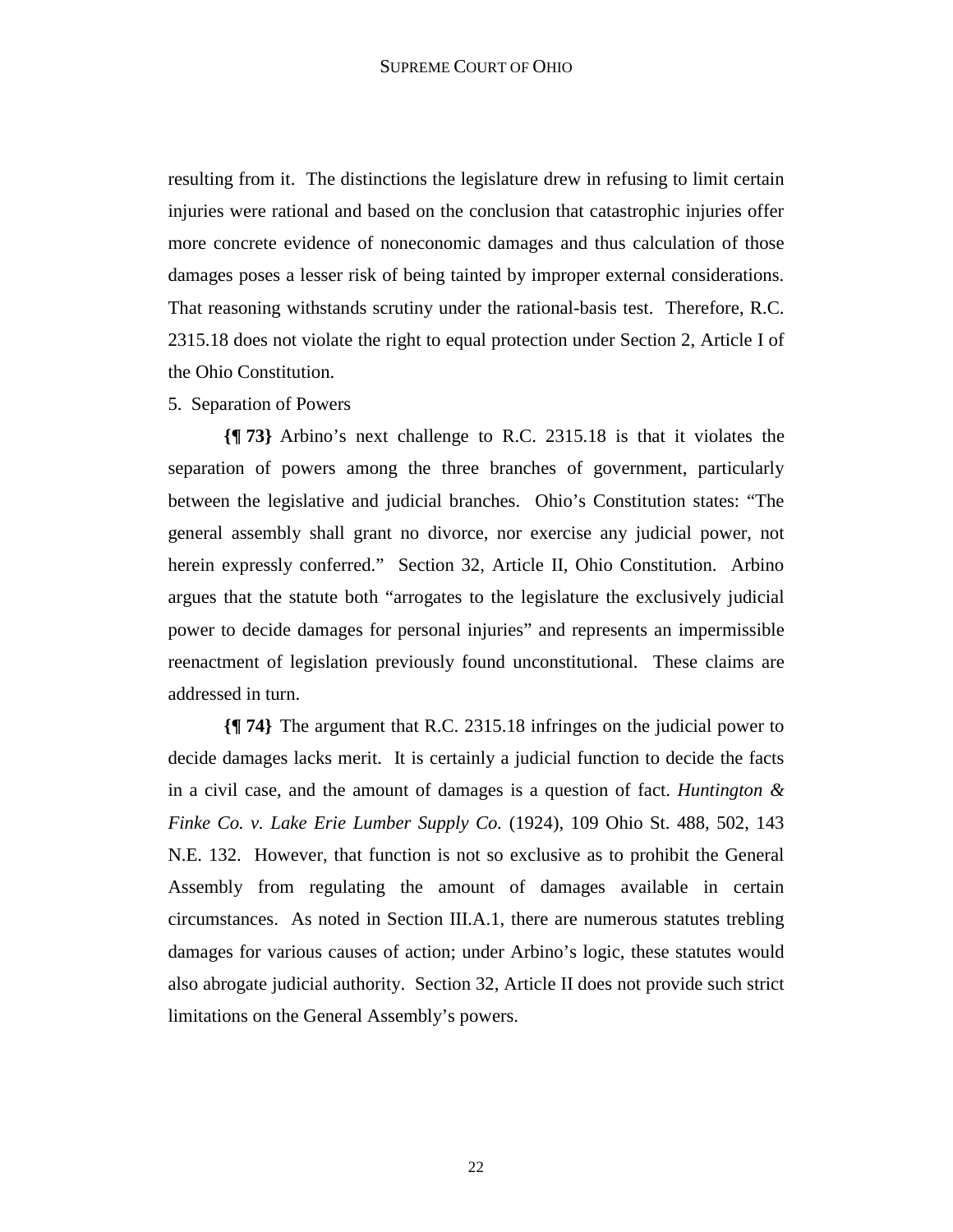**{¶ 75}** Arbino's contention that the General Assembly reenacted legislation previously deemed unconstitutional also fails. Her argument is largely premised on *Sheward*. There, we found that the General Assembly's actions amounted to an attempt "to establish itself as the final arbiter of the validity of its own legislation." *Sheward*, 86 Ohio St.3d at 492, 715 N.E.2d 1062.

**{¶ 76}** To conclude in this case as the majority concluded in *Sheward* would require us to determine that the General Assembly passed statutory provisions so similar to those previously deemed unconstitutional that its actions could only be interpreted as an invasion of the solely judicial right to interpret the Constitution. See id. at 493–494, 715 N.E.2d 1062. As noted above, R.C. 2315.18 is sufficiently different from the previous noneconomic-damages caps to warrant both a fresh review of its merits and approval of its validity. The General Assembly obviously does not violate the separation of powers by looking to this court's interpretation of the Constitution for guidance in creating constitutional legislation. Therefore, R.C. 2315.18 does not violate Section 32, Article II of the Ohio Constitution.

## 6. Single-Subject Rule

**{¶ 77}** Finally, Arbino challenges R.C. 2315.18 under the single-subject rule in Section 15(D), Article II, which states that "[n]o bill shall contain more than one subject, which shall be clearly expressed in its title."

**{¶ 78}** This provision exists to prevent the General Assembly from engaging in "logrolling." *State ex rel. Dix v. Celeste* (1984), 11 Ohio St.3d 141, 142, 11 OBR 436, 464 N.E.2d 153. This practice occurs when legislators combine a disharmonious group of proposals in a single bill so that they may consolidate votes and pass provisions that may not have been acceptable to a majority on their own merits. See id. at 142–143, 11 OBR 436, 464 N.E.2d 153. "The one-subject provision attacks logrolling by disallowing unnatural combinations of provisions in acts, *i.e.*, those dealing with more than one subject,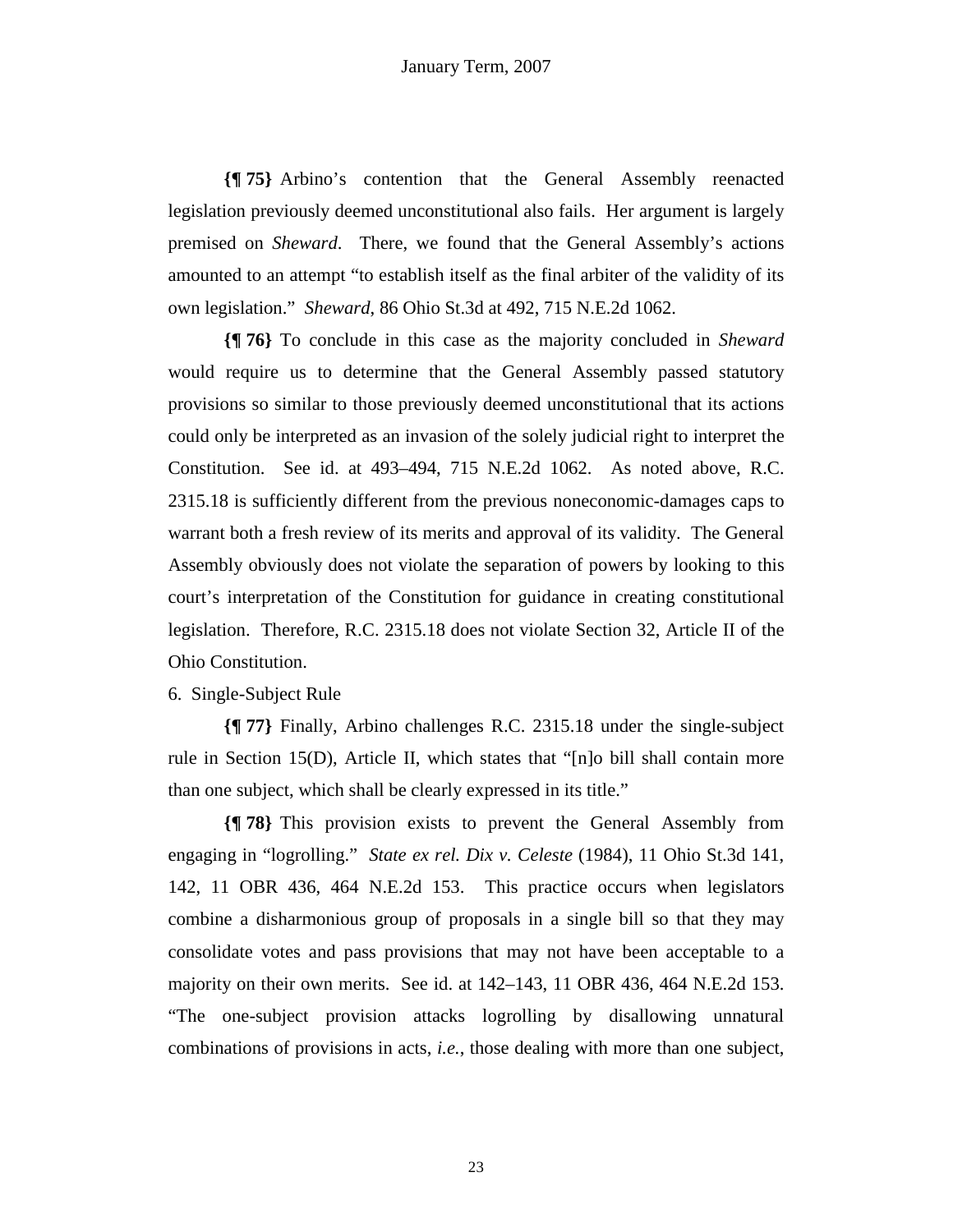on the theory that the best explanation for the unnatural combination is a tactical one – logrolling." Id. at 143, 11 OBR 436, 464 N.E.2d 153. Arbino argues that S.B. 80 violates this provision by combining a variety of vastly different subjects under one title, lumping such subjects as Board of Cosmetology membership (R.C. 4713.02) and practice protocols for retired dentists (R.C. 4715.42) with the tort reforms discussed herein.

**{¶ 79}** However, unlike in *Sheward*, where we were asked to examine H.B. 350 in its entirety, the review here is limited to three specific statutes within S.B. 80. Because the entire enactment was not made an issue in this case, we cannot determine whether it violates the single-subject rule as a whole, and therefore decline to rule on this issue.

7. Constitutionality of R.C. 2315.18

**{¶ 80}** R.C. 2315.18 does not violate the right to a trial by jury, the right to a remedy, the right to an open court, the right to due process of law, the right to equal protection of the laws, or the separation of powers, and is therefore constitutional on its face.

B. Admissibility of Collateral-Benefit Evidence in R.C. 2315.20

**{¶ 81}** The second certified question concerns the constitutionality of R.C. 2315.20. This statute modifies the collateral-source rule, which has been defined as " 'the judicial refusal to credit to the benefit of the wrongdoer money or services received in reparation of the injury caused which emanates from sources other than the wrongdoer.' " *Pryor v. Webber* (1970), 23 Ohio St.2d 104, 107, 52 O.O.2d 395, 263 N.E.2d 235, quoting Maxwell, The Collateral Source Rule in the American Law of Damages (1962), 46 Minn.L.Rev. 669, 670.

**{¶ 82}** R.C. 2315.20 modifies this rule by allowing the defendant in a tort action to introduce evidence of amounts payable to the plaintiff as a result of the injuries suffered unless "the source of collateral benefits has a mandatory selfeffectuating right of subrogation or" a contractual or statutory right of subrogation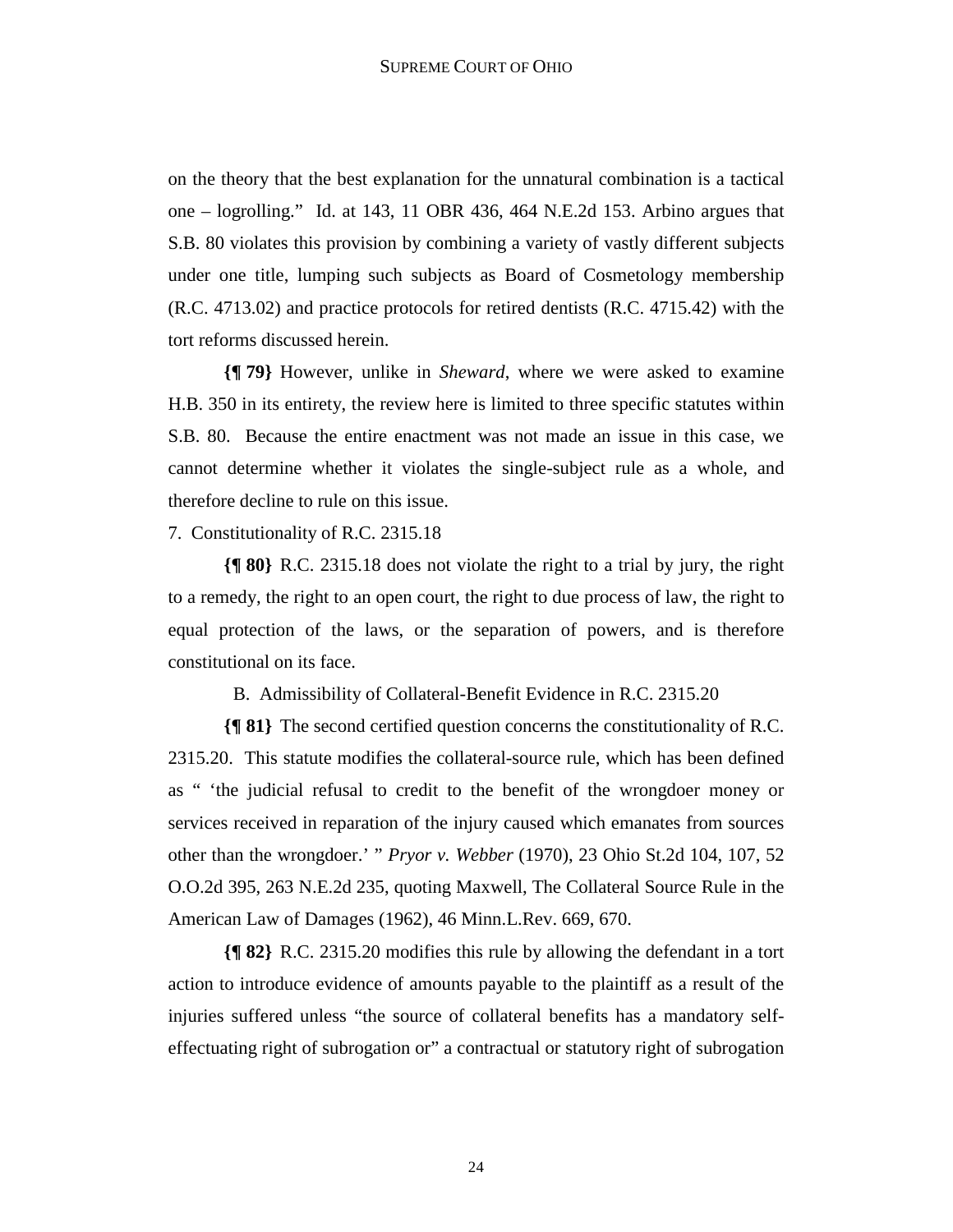or the benefits were from a life insurance or disability plan. R.C. 2315.20(A). Life insurance or disability payments may still be introduced into evidence if the policies were paid for by the plaintiff's employer and the employer is the defendant. Id. If a defendant chooses to introduce such evidence, R.C. 2315.20 allows the plaintiff to introduce evidence of the amounts paid to secure the right to receive the benefits. Id. at (B).

**{¶ 83}** After initially challenging the constitutionality of this statute in her motion for partial summary judgment, Arbino realized through discovery that her insurance contract contains a subrogation clause. Given this information, she has conceded that she lacks standing to challenge the statute, but nevertheless asks us to deem it invalid.

**{¶ 84}** Since R.C. 2315.20 does not apply to Arbino, we are bound not to consider her challenge to it. Every court must "refrain from giving opinions on abstract propositions and \* \* \* avoid the imposition by judgment of premature declarations or advice upon potential controversies." *Fortner v. Thomas* (1970), 22 Ohio St.2d 13, 14, 51 O.O.2d 35, 257 N.E.2d 371. It is well-settled law that this court will not issue such advisory opinions. See *Egan v. Natl. Distillers & Chem. Corp.* (1986), 25 Ohio St.3d 176, 25 OBR 243, 495 N.E.2d 904, syllabus. We therefore decline to answer the second certified question.

C. Punitive-Damages Limits in R.C. 2315.21

**{¶ 85}** The third certified question concerns the constitutionality of R.C. 2315.21, which limits the recovery of punitive damages in certain tort actions.<sup>5</sup> The S.B. 80 amendments to this section included a procedure for bifurcation of

1

<sup>5.</sup> For the purposes of R.C. 2315.21, "'[t]ort action' means a civil action for damages for injury or loss to person or property," and includes products-liability actions but not actions for breach of contract or other agreement. R.C.  $2315.21(A)(1)$ . However, it does not apply to tort actions against the state in the Court of Claims (including actions against a state university or college as detailed in R.C. 3345.40(B)(1)) or to actions against political subdivisions that are commenced under R.C. Chapter 2744. Id. at (E). It also does not apply if another section of the Revised Code meets one of the exceptions set forth in R.C. 2315.21(E)(1) through (4).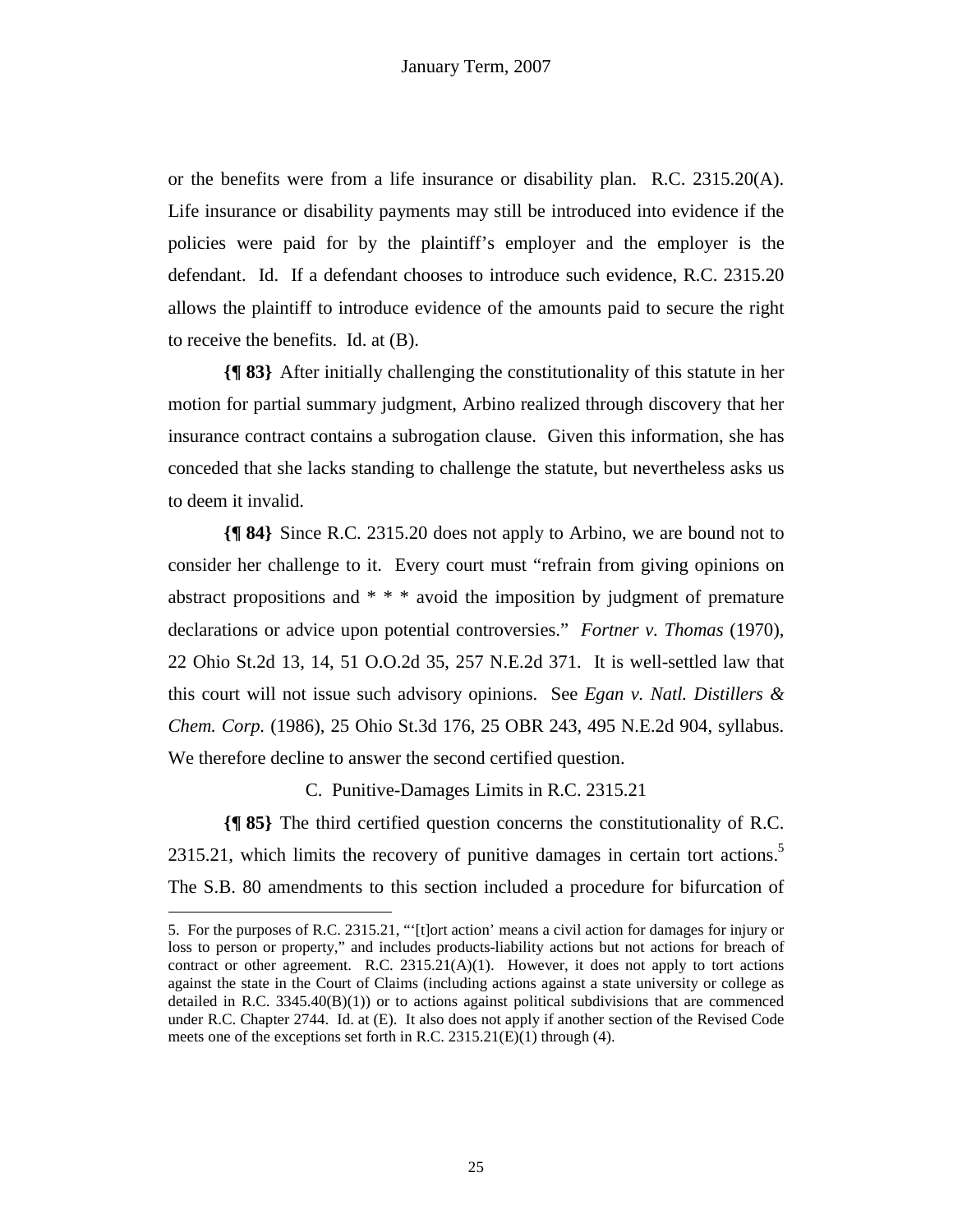proceedings for compensatory and punitive damages and a limitation on the amount of punitive damages recoverable in tort actions. R.C. 2315.21(B) and (D). Arbino has not challenged the bifurcation process, instead focusing her attack on the punitive-damages limitations.

**{¶ 86}** The statute limits punitive damages in tort actions to a maximum of two times the total amount of compensatory damages awarded to a plaintiff per defendant. Id. at  $(D)(2)(a)$ . However, these limitations do not apply if the defendant committed a felony in causing the injury, one of the elements of the felony is that is was committed purposely or knowingly, and the defendant was convicted of or pleaded guilty to the felony. Id. at (D)(6).

**{¶ 87}** If the limitations do apply, punitive damages may be limited further if the defendant is a "small employer"<sup>6</sup> or an individual. R.C.  $2315.21(D)(2)(b)$ . In that case, the punitive damages may not exceed "the lesser of two times the amount of the compensatory damages awarded to the plaintiff from the defendant or ten percent of the employer's or individual's net worth when the tort was committed, up to a maximum of three hundred fifty thousand dollars." Id.

**{¶ 88}** Additionally, punitive damages may not be awarded more than once against the same defendant for the same act or course of conduct once the maximum amount of damages has been reached. R.C.  $2315.21(D)(5)(a)$ . However, this restriction can be overcome if the plaintiff offers new and substantial evidence of previously undiscovered behaviors for which punitive damages are appropriate or the prior awards against the defendant were "totally insufficient" to punish the defendant. Id. at  $(D)(5)(b)(i)$  and  $(ii)$ .

1

<sup>6. &</sup>quot;Small employer" is defined as an entity with not more than 100 full-time permanent employees or, if the company qualifies as a manufacturer, with not more than 500 full-time permanent employees. R.C. 2315.21(A)(5).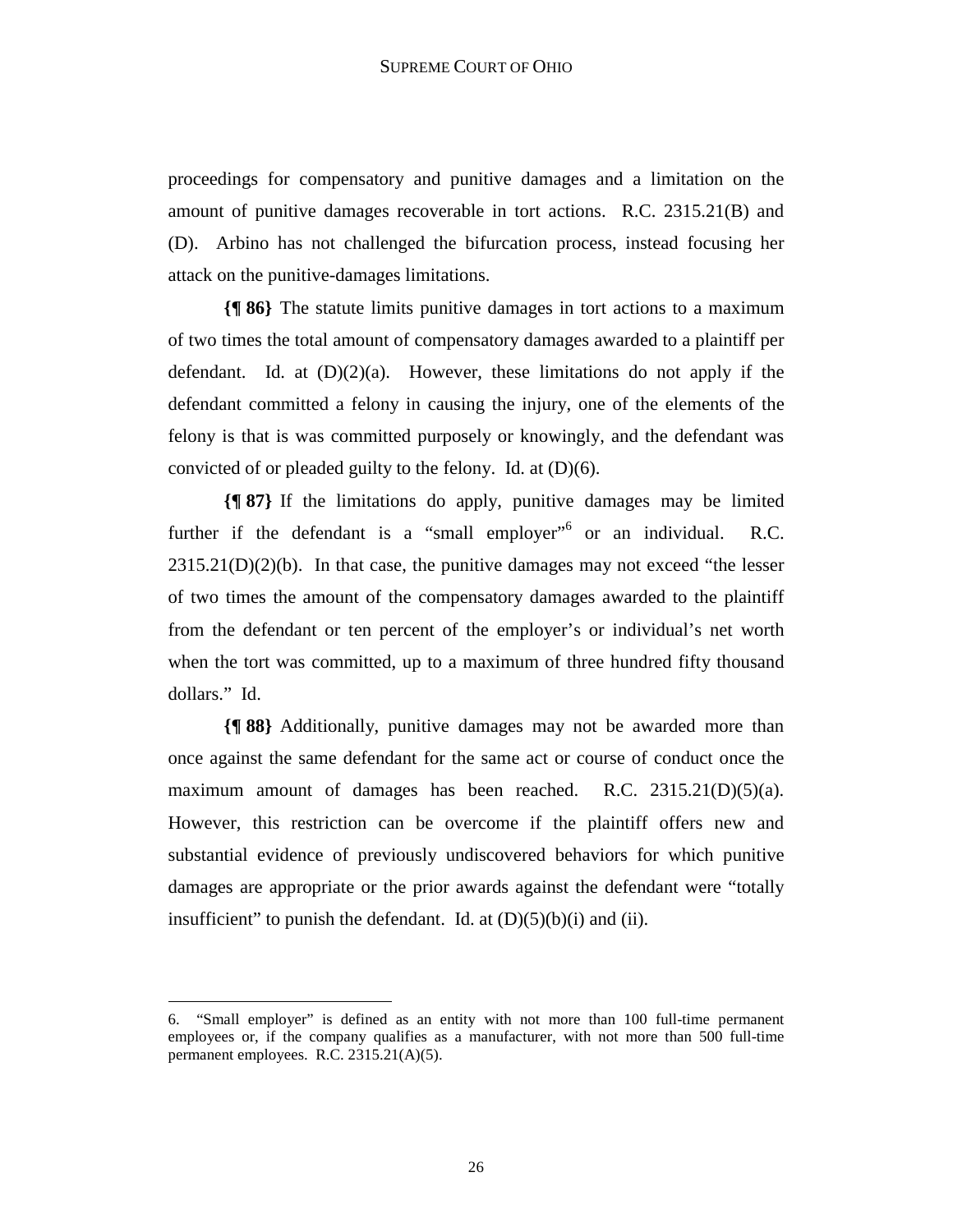**{¶ 89}** Arbino presents the same constitutional challenges to this statute that she raised against R.C. 2315.18. Her arguments are addressed in turn.

1. Right to a Trial by Jury

**{¶ 90}** Arbino's first challenge to this statute is that it violates the right to a trial by jury under Section 5, Article I of the Ohio Constitution. As explained in Section III.A.1, the fact that a statute limits potential damages as a matter of law does not mean that it violates the right to a jury trial. Therefore, Arbino's challenge to R.C. 2315.21 can succeed only if the statute actually intrudes upon the jury's fact-finding function.

**{¶ 91}** To make her case, Arbino cites our decisions in *Zoppo* and *Sheward*. She cites *Zoppo*, 71 Ohio St.3d at 557, 644 N.E.2d 397, for the proposition that "Ohio courts have consistently understood that all damages, without distinction as to type, are for the jury to determine as part of the jury trial right."

**{¶ 92}** However, *Zoppo* examined a statute that required trial courts to determine the amount of punitive damages to be awarded, even if the jury was the trier of fact. *Zoppo,* 71 Ohio St.3d at 556, 644 N.E.2d 397, quoting former R.C.  $2315.21(C)(2)$ . We struck that statute as unconstitutional because it wholly removed the jury from the fact-finding process: "[B]y permitting only the court to determine the amount of punitive damages, [the General Assembly] has in effect abrogated the common-law right of the jury to assess the amount of punitive damages." Id., 71 Ohio St.3d at 557, 644 N.E.2d 397. R.C. 2315.21 does not have this effect; it still permits the trier of fact to determine punitive damages. The subsequent application of a statute to this decision does not abrogate the established function of the jury.

**{¶ 93}** Arbino's *Sheward* argument similarly fails. Although the majority discussed its view that a similar limit on punitive damages would unconstitutionally infringe on the jury's fact-finding function, it did so in dicta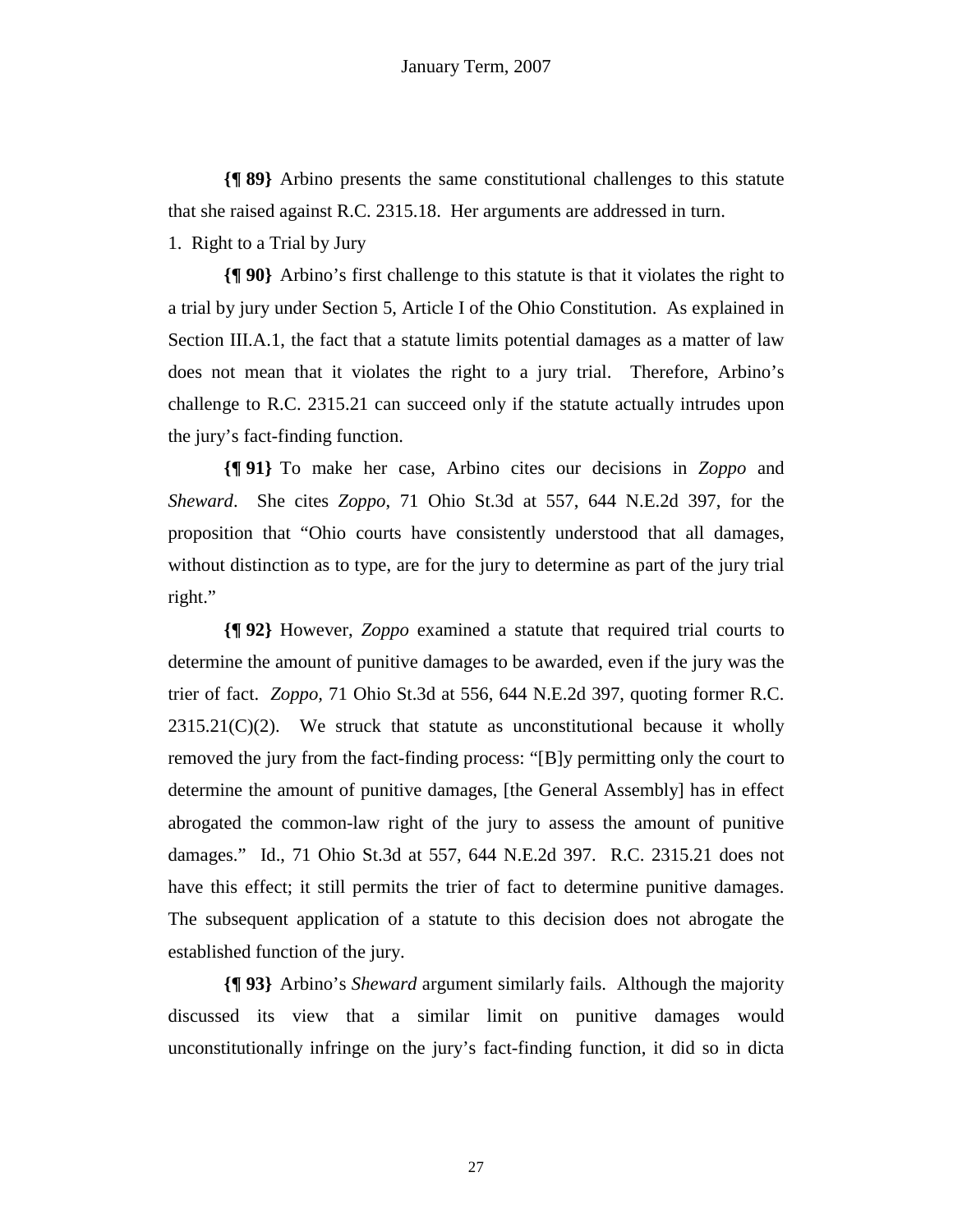before striking H.B. 350 as unconstitutional in toto. See 86 Ohio St.3d at 483– 485, 715 N.E.2d 1062; id. at paragraphs two and three of the syllabus. We are therefore not required to follow that view as precedent. See *Westfield Ins. Co. v. Galatis*, 100 Ohio St.3d 216, 2003-Ohio-5849, 797 N.E.2d 1256, ¶85 (Sweeney, J., dissenting), quoting Black's Law Dictionary (6th Ed.1990) 454.

**{¶ 94}** However, even if we were bound by that reasoning, we would be compelled to revisit it. Since *Sheward* was decided, the United States Supreme Court has clarified the authority of state legislatures in setting punitive damages. "As in the criminal sentencing context, legislatures enjoy broad discretion in authorizing and limiting permissible punitive damages awards." *Cooper Industries, Inc. v. Leatherman Tool Group, Inc.* (2001), 532 U.S. 424, 433, 121 S.Ct. 1678, 149 L.Ed.2d 674, citing *BMW of N. Am., Inc. v. Gore* (1996), 517 U.S. 559, 568, 116 S.Ct. 1589, 134 L.Ed.2d 809 ("States necessarily have considerable flexibility in determining the level of punitive damages that they will allow in different classes of cases and in any particular case").

**{¶ 95}** This post-*Sheward* precedent conclusively establishes that regulation of punitive damages is discretionary and that states may regulate and limit them as a matter of law without violating the right to a trial by jury. R.C. 2315.21 represents the General Assembly's exercise of its powers in this regard, and thus does not violate Section 5, Article I of the Ohio Constitution.

2. Right to a Remedy and Right to an Open Court

**{¶ 96}** Arbino also argues that R.C. 2315.21 violates the right to a remedy in an open court. This right protects against laws that completely foreclose a cause of action for injured plaintiffs or otherwise eliminate the ability to receive a meaningful remedy. See *Brennaman*, 70 Ohio St.3d at 466, 639 N.E.2d 425; *Sorrell*, 69 Ohio St.3d at 426, 633 N.E.2d 504.

**{¶ 97}** Like the noneconomic-damages limits in R.C. 2315.18, the punitive-damages limits in R.C. 2315.21 do not deny plaintiffs the right to seek a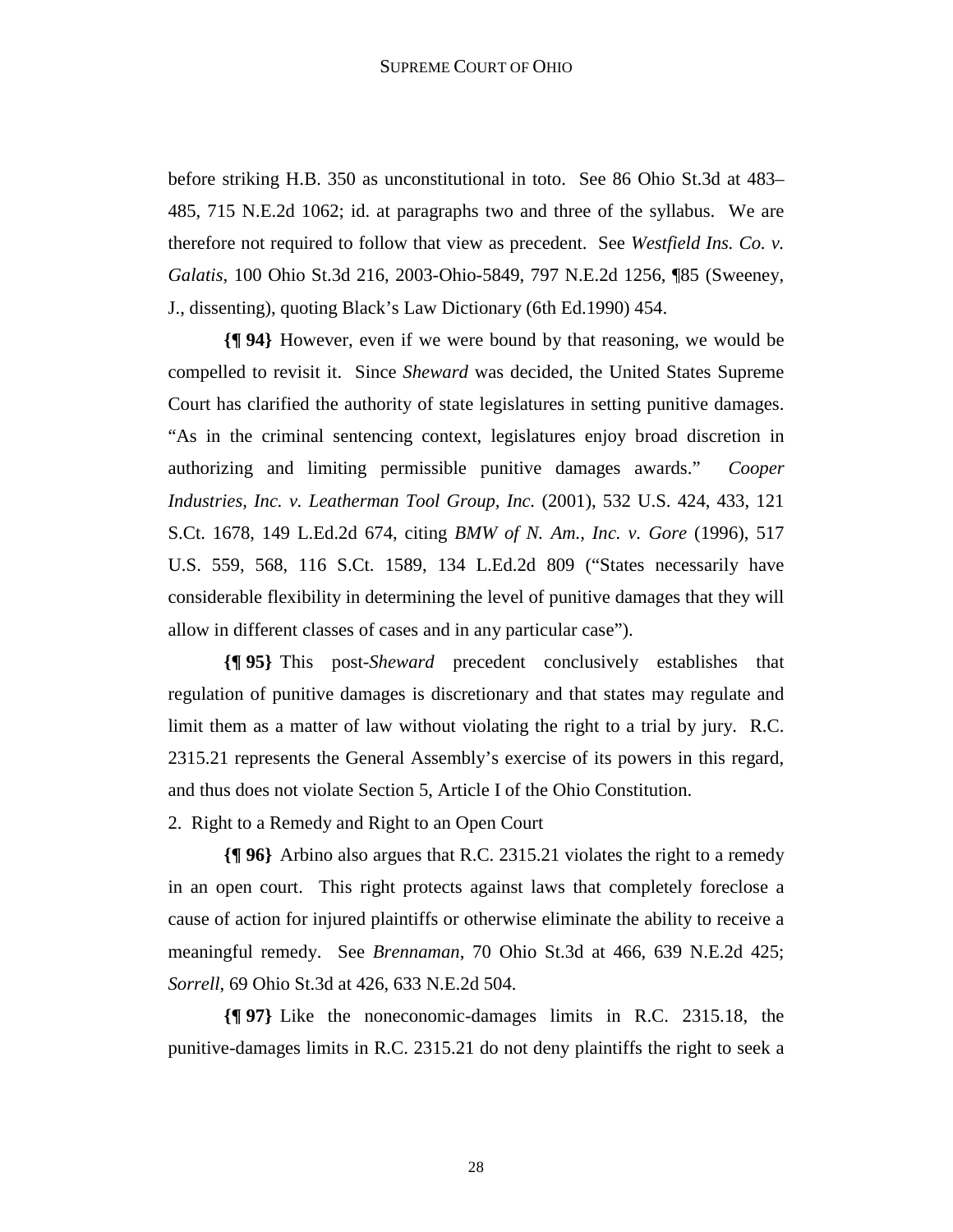remedy for their tort claims. Further, they do not eliminate the ability to seek a "meaningful" remedy for their injuries, primarily because punitive damages "are not compensation for injury. Instead, they are private fines levied by civil juries to punish reprehensible conduct and to deter its future occurrence." *Gertz v. Robert Welch, Inc.* (1974), 418 U.S. 323, 350, 94 S.Ct. 2997, 41 L.Ed.2d 789. "The purpose of punitive damages is not to compensate a plaintiff, but to punish and deter certain conduct." *Moskovitz v. Mt. Sinai Med. Ctr.* (1994), 69 Ohio St.3d 638, 651, 635 N.E.2d 331.

**{¶ 98}** Because punitive damages are separate and apart from any remedy for a plaintiff's injuries, and because R.C. 2315.21 does not prevent potential plaintiffs from bringing a successful cause of action for their injuries, it does not violate Section 16, Article I of the Ohio Constitution.

3. Due Course of Law/Due Process

**{¶ 99}** Arbino also alleges that R.C. 2315.21 violates the "due course of law" provision in Section 16, Article I of the Ohio Constitution. For the same reasons expressed in Section III.A.3, we will use the rational-basis test for this challenge. *Morris*, 61 Ohio St.3d at 688–689, 576 N.E.2d 765.

a. Real and substantial relation to the general welfare of the public

**{¶ 100}** R.C. 2315.21 does not offend due process under this test. The General Assembly cited several studies and other forms of evidence upon which it relied in concluding that the civil justice system as it then existed was harming the state's economy. S.B. 80, Section 3(A)(1) through (3), 150 Ohio Laws, Part V, 8024. It then reviewed punitive damages in view of this evidence and concluded that such awards were part of the problem. Section  $3(A)(4)(a)$  and (b). The General Assembly noted that while punitive damages serve the purpose of punishing tortfeasors for certain wrongful actions and omissions, the "absence of a statutory ceiling upon recoverable punitive or exemplary damages in tort actions has resulted in occasional multiple awards \* \* \* that have no rational connection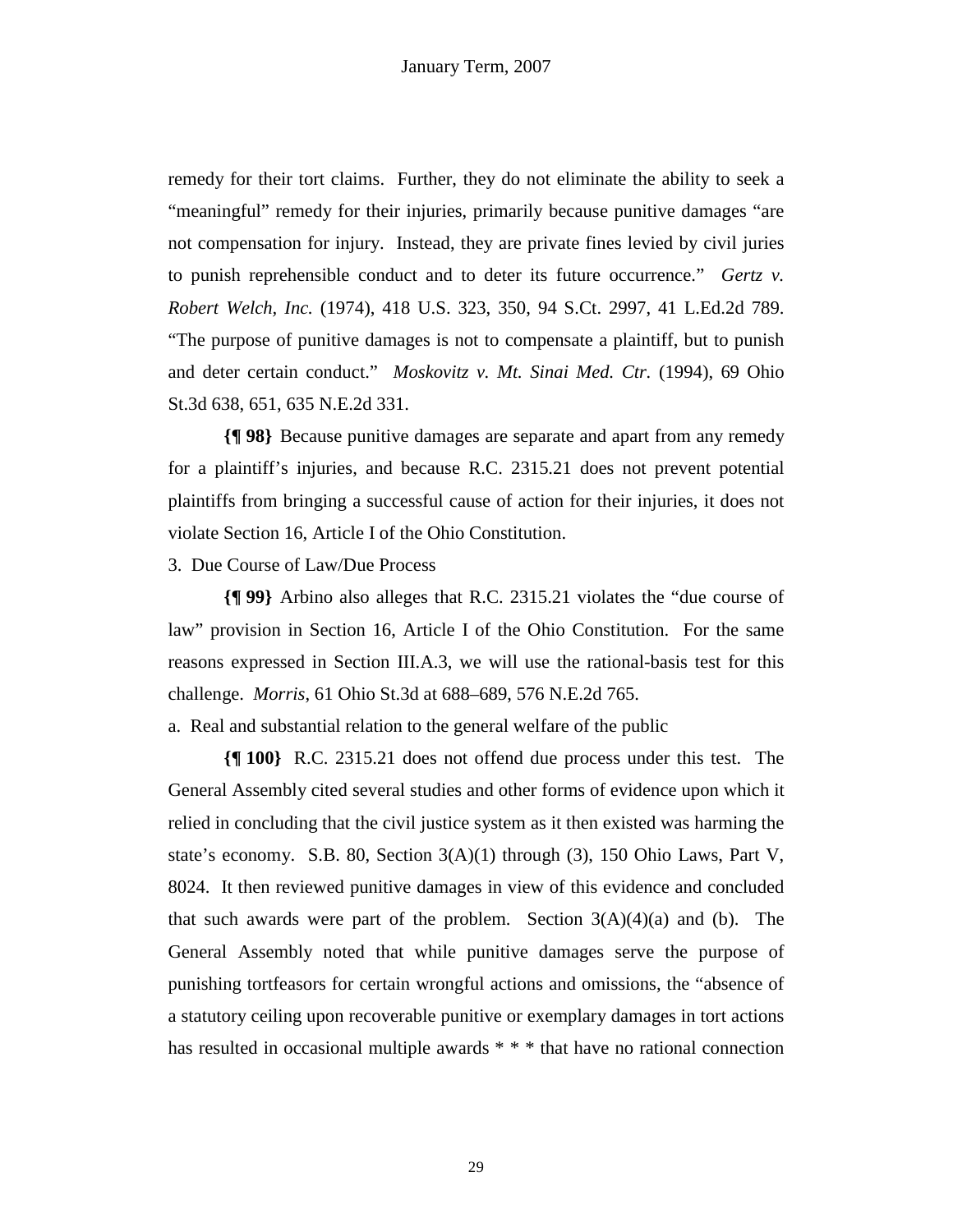to the wrongful actions or omissions of the tortfeasor." Section  $3(A)(4)(b)(ii)$ . The uncodified section further explained the basis for limitations on awards against small employers<sup>7</sup> and stated that the ratio used for the limitation derived from recent United States Supreme Court precedent. Section 3(A)(4)(b) and (c), 150 Ohio Laws, Part V, 8025.

**{¶ 101}** As noted in Section III.A.3, we accept that the evidence cited sufficiently demonstrated the need to reform the civil litigation system in the state. Using this evidence, the General Assembly found that the uncertainty and subjectivity associated with the civil justice system was harming the state's economy. The reforms codified in R.C. 2315.21 were an attempt to limit the subjective process of punitive-damages calculation, something the General Assembly believed was contributing to the uncertainty.

**{¶ 102}** Arbino assails these findings, arguing that the General Assembly relied on "generalizations about the dilemma of punitive damages, without citation to any specific testimony or evidence supporting its claims." While we agree with Arbino that the legislative record is thin in this regard, it nonetheless offers justifications sufficient to meet the requirement of a "real and substantial relation" to the general welfare of the public. The general goal of making the civil justice system more predictable is logically served by placing limits that ensure that punitive damages generally cannot exceed a certain dollar figure. Based on its review of the economic evidence, the General Assembly believes that such predictability will aid the state economy. That reasoning is sufficient under the first prong of the analysis.

b. Neither arbitrary nor unreasonable

1

<sup>7.</sup> In this regard, Section  $3(A)(4)(b)(iii)$  of S.B. 80 stated that the limits were based on the economic capacity to maintain certain numbers of employees and the impact on the community at large, as set forth in the North American Industry Classification System and the United States Small Business Administration's Office of Advocacy. 150 Ohio Laws, Part V, 8026.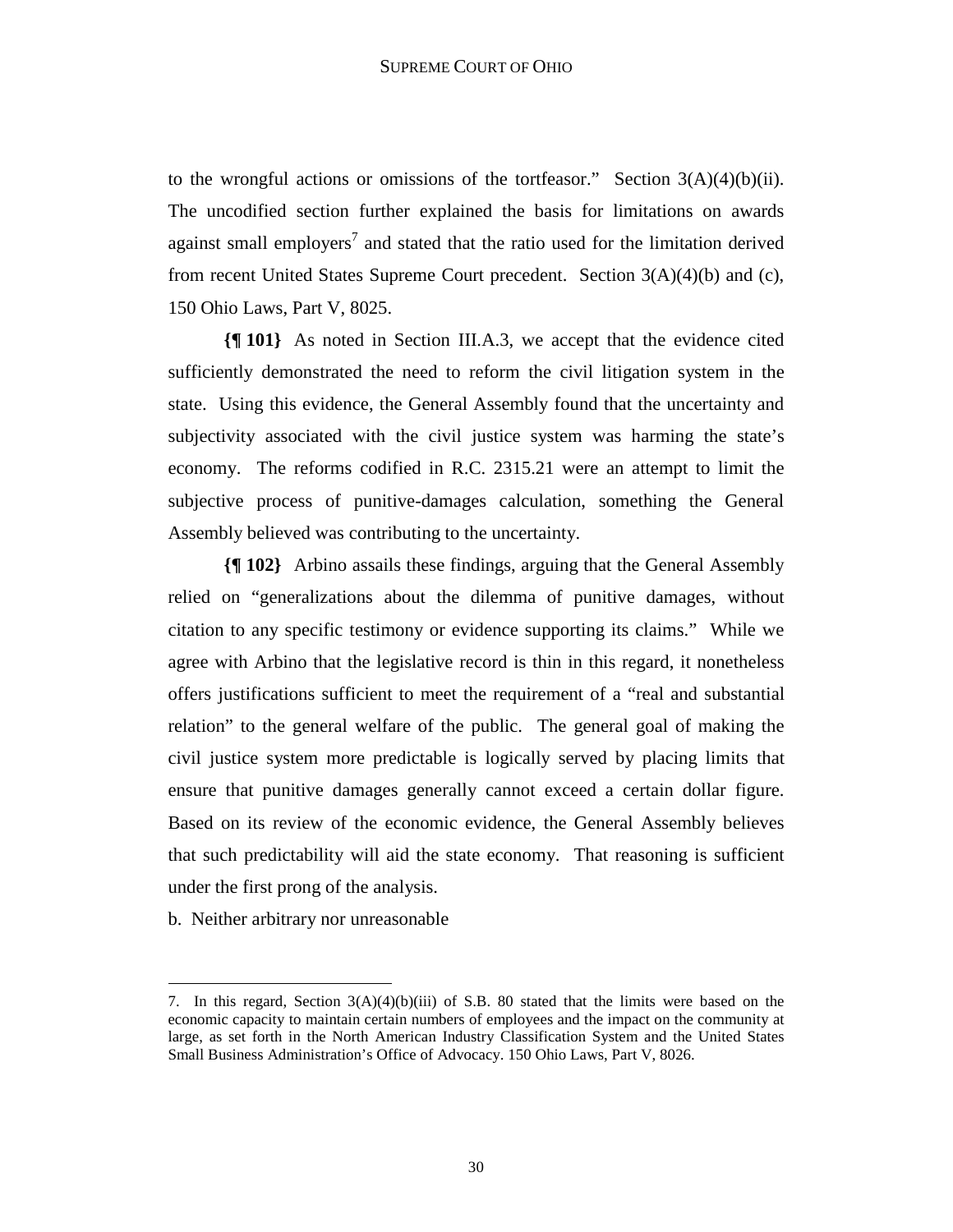**{¶ 103}** Under the second prong, we find that the statute is neither arbitrary nor unreasonable. Setting the limitation at double the amount of compensatory damages received by the plaintiff ensures that the defendant may still be punished. Further, the exceptions for small employers and individuals strike a balance between imposing punishment and ensuring that lives and businesses are not destroyed in the process. This careful compromise represents a level of thought and attention to detail not seen in arbitrary or unreasonable statutes.

**{¶ 104}** For the foregoing reasons, R.C. 2315.21 does not offend the dueprocess protections in Section 16, Article I of the Ohio Constitution.

4. Equal Protection

**{¶ 105}** Arbino also challenges R.C. 2315.21 on equal-protection grounds. Similar to the noneconomic-damages limits discussed in Section III.A.4, this enactment neither infringes on fundamental rights nor discriminates against suspect classes. Therefore, we review it under the rational-basis standard, upholding it if it is rationally related to a legitimate government purpose. See *Williams*, 88 Ohio St.3d at 530, 728 N.E.2d 342.

**{¶ 106}** For the same reasons discussed in Section III.A.4, R.C. 2315.21 is rationally related to the legitimate state interest of improving the state's civil justice system and its economy. The limitations imposed on the inherently subjective process of calculating punitive damages were rational responses to the negative effects associated with the uncertainty of the civil litigation system. Although Arbino suggests that different methods could have been used, we will not consider them in the face of a constitutional statute. Because we find that the rational-basis test is satisfied, R.C. 2315.21 is permissible under Section 2, Article I of the Ohio Constitution.

5. Separation of Powers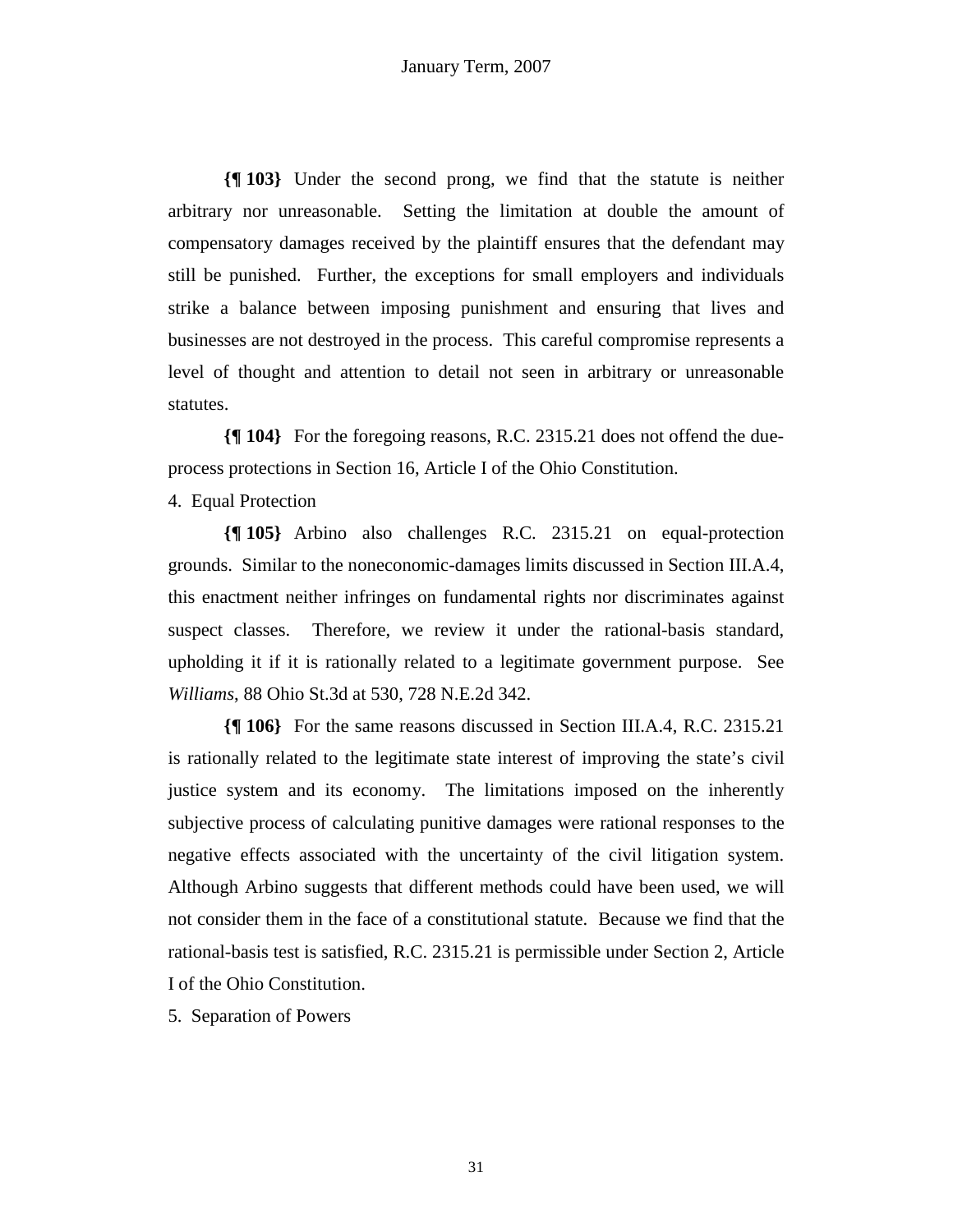**{¶ 107}** Arbino's next challenge to R.C. 2315.21 falls under the separation of powers in Section 32, Article II of the Ohio Constitution. She generally alleges that the statute unconstitutionally seizes the judicial power to determine damages and that the General Assembly reenacted legislation previously deemed unconstitutional. As noted in Section III.A.5, statutory damages limits do not intrude on the judicial power to determine damages. The same reasoning applies here.

**{¶ 108}** The argument that the General Assembly simply reenacted a statute previously deemed unconstitutional similarly lacks merit. R.C. 2315.21 is admittedly similar to the punitive-damages statute struck down in *Sheward*. See *Sheward*, 86 Ohio St.3d at 483-484, 715 N.E.2d 1062. However, while the majority opinion discussed a potential conflict with the right to a trial by jury in *Sheward*, it did not invalidate the statute on those grounds, holding instead that H.B. 350 violated the separation of powers and the single-subject rule in toto. Id. at paragraphs two and three of the syllabus.

**{¶ 109}** While the General Assembly reenacted a statute deemed unconstitutional in a prior decision by this court, it did so in a way that alleviated the constitutional concerns advanced therein. Therefore, R.C. 2315.21 does not violate Section 32, Article II of the Ohio Constitution.

6. Single-Subject Rule

**{¶ 110}** Arbino's final attack on R.C. 2315.21 invokes the single-subject rule in Section 15(D), Article II of the Ohio Constitution. However, as noted in Section III.A.6, Arbino did not challenge S.B. 80 in its entirety, and thus we decline to rule on this challenge.

7. Constitutionality of R.C. 2315.21

**{¶ 111}** R.C. 2315.21 does not violate the right to a trial by jury, the right to a remedy, the right to an open court, the right to due process of law, the right to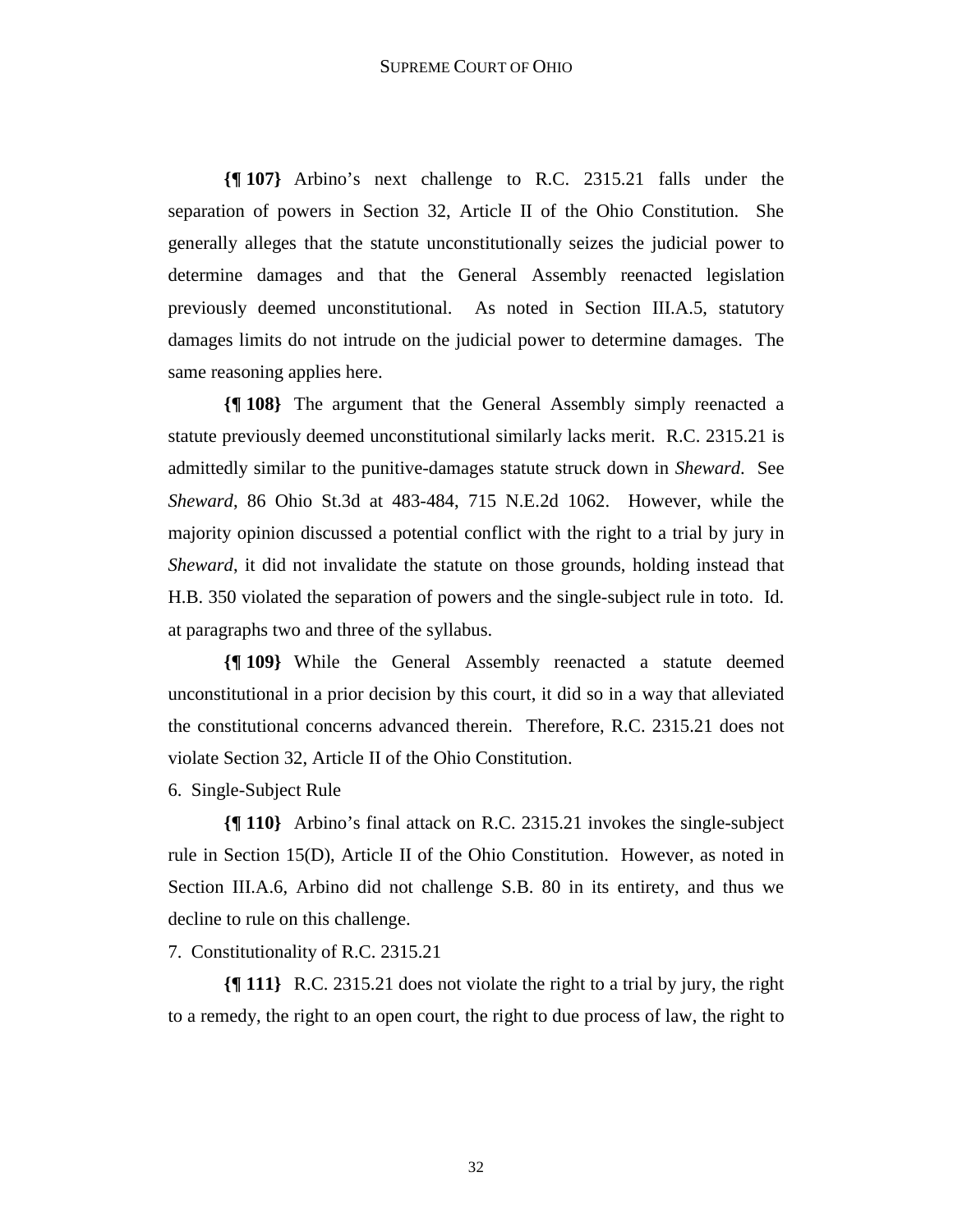equal protection of the laws, or the separation of powers, and is therefore constitutional on its face.

# IV. Conclusion

**{¶ 112}** The decision in this case affirms the General Assembly's efforts over the last several decades to enact meaningful tort reforms. It also places Ohio firmly with the growing number of states that have found such reforms to be constitutional.<sup>8</sup> However, the issue remains a contentious one across the nation, with several states finding such statutes unconstitutional.<sup>9</sup>

1

<sup>8. {¶</sup>a} As of the date of this opinion, courts have upheld limits on noneconomic damages in at least 19 other jurisdictions: Alaska (*Evans v. Alaska* (Alaska 2002), 56 P.3d 1046); California (*Fein v. Permanente Med. Group* (1985), 38 Cal.3d 137, 211 Cal.Rptr. 368, 695 P.2d 665); Colorado (*Garhart v. Colombia/HealthONE, L.L.C.* (Colo.2004), 95 P.3d 571); Florida (*Mizrahi v. Miami Med. Ctr., Ltd.* (Fla.2000), 761 So.2d 1040); Idaho (*Kirkland v. Blaine Cty. Med. Ctr.* (2000), 134 Idaho 464, 4 P.3d 1115); Indiana (*Johnson v. St. Vincent Hosp., Inc.* (1980), 273 Ind. 374, 404 N.E.2d 585); Kansas (*Samsel v. Wheeler Transp. Servs., Inc.* (1990), 246 Kan. 336, 789 P.2d 541, overruled on other grounds in *Bair v. Peck* (1991), 248 Kan. 824, 811 P.2d 1176); Maine (*Peters v. Saft* (Me.1991), 597 A.2d 50); Maryland (*Murphy v. Edmonds* (1992), 325 Md. 342, 601 A.2d 102); Missouri (*Adams v. Children's Mercy Hosp.* (Mo.1992), 832 S.W.2d 898); Montana (*Meech v. Hillhaven W., Inc.* (1989), 238 Mont. 21, 776 P.2d 488); Nebraska (*Gourley v. Nebraksa Methodist Health Sys., Inc.* (2003), 265 Neb. 918, 663 N.W.2d 43 [\$1.25 million cap on all damages]); New Mexico (*Fed. Express Corp. v. United States* (D.N.M.2002), 228 F.Supp.2d 1267); Oregon (*Greist v. Phillips* (1995), 322 Ore. 281, 906 P.2d 789); South Carolina (*Wright v. Colleton Cty. School Dist.* (1990), 301 S.C. 282, 391 S.E.2d 564); Texas (*Rose v. Doctors Hosp.*  (Tex.1990), 801 S.W.2d 841 [cap on all damages]); Utah (*Judd v. Drezga*, 2004 UT 91, 103 P.3d 135); Virginia (*Pulliam v. Coastal Emergency Servs. of Richmond, Inc.* (1999), 257 Va. 1, 509 S.E.2d 307 [cap on all damages]); and West Virginia (*Robinson v. Charleston Area Med. Ctr., Inc.*  (1991), 186 W.Va. 720, 414 S.E.2d 877).

 <sup>{¶</sup> b}At least ten states have upheld limitations on punitive damages, including provisions requiring that a certain percentage of awards be allotted to a designated public fund: Alaska (*Reust v. Alaska Petroleum Contrs., Inc.* (Alaska 2005), 127 P.3d 807); Florida (*Gordon v. Florida* (Fla.1992), 608 So.2d 800); Georgia (*Mack Trucks, Inc. v. Conkle* (1993), 263 Ga. 539, 436 S.E.2d 635); Indiana (*Cheatham v. Pohle* (Ind.2003), 789 N.E.2d 467); Iowa (*Shepherd Components, Inc. v. Brice Petrides-Donohue & Assoc., Inc.* (Iowa 1991), 473 N.W.2d 612); Kansas (*Smith v. Printup* (1993), 254 Kan. 315, 866 P.2d 985 [upholding requirement that courts, not juries, calculate punitive awards]); Missouri (*Fust v. Missouri Atty. Gen.* (Mo.1997), 947 S.W.2d 424); Montana (*Meech v. Hillhaven W., Inc.* (1989), 238 Mont. 21, 776 P.2d 488); North Carolina (*Rhyne v. K-Mart Corp.* (2004), 358 N.C. 160, 594 S.E.2d 1); and Oregon (*DeMendoza v. Huffman* (2002), 334 Ore.425, 51 P.3d 1232).

<sup>9.</sup> Among those finding such attempts at reform unconstitutional are Illinois (*Best v. Taylor Machine Works* (1997), 179 Ill.2d 367, 689 N.E.2d 1057 [striking down caps on noneconomic damages]); New Hampshire (*Brannigan v. Usitalo* (1991), 134 N.H. 50, 587 A.2d 1232 [same]);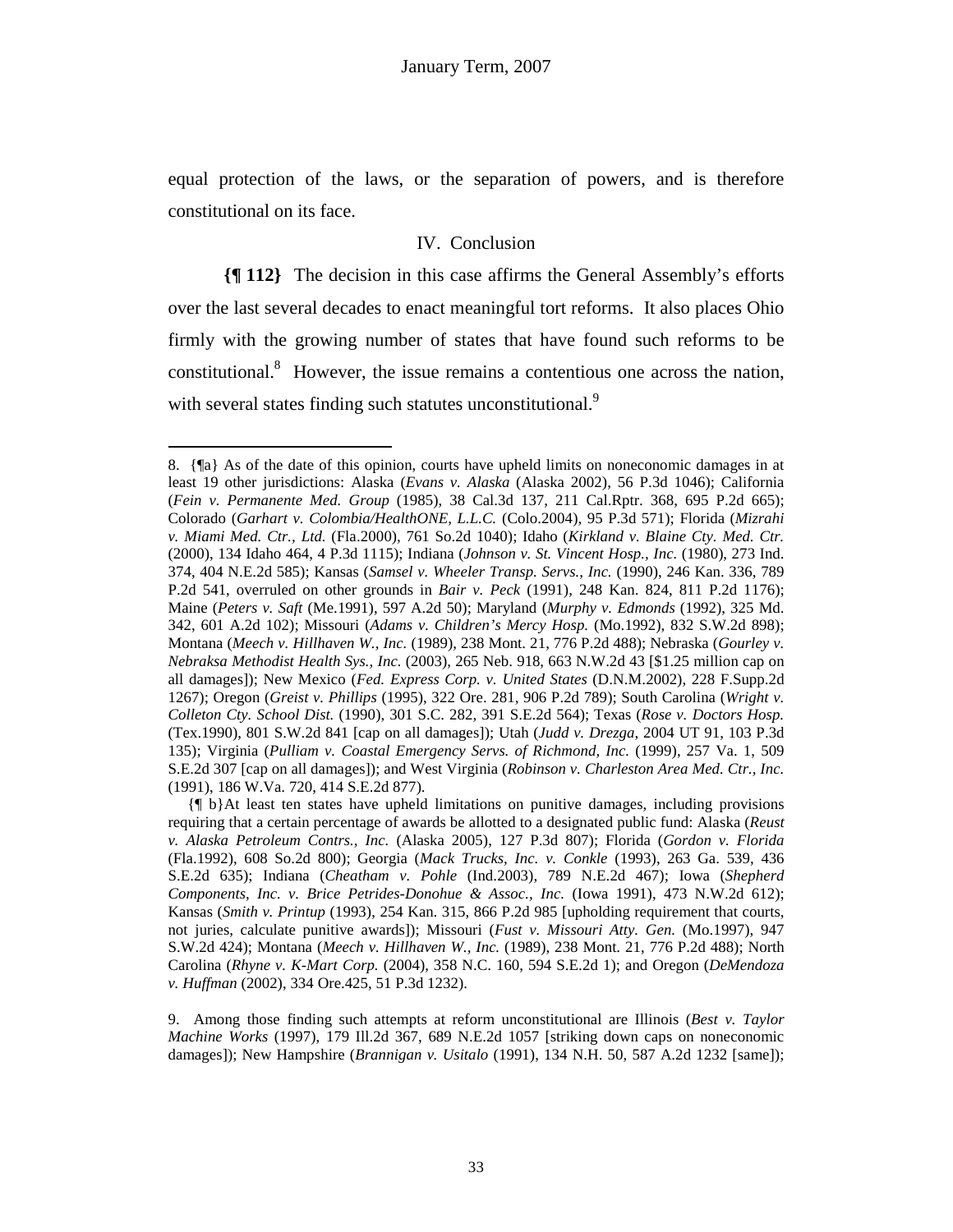**{¶ 113}** We appreciate the policy concerns Arbino and her amici have raised. However, the General Assembly is responsible for weighing those concerns and making policy decisions; we are charged with evaluating the constitutionality of their choices. Issues such as the wisdom of damages limitations and whether the specific dollar amounts available under them best serve the public interest are not for us to decide. Using a *highly deferential*  standard of review appropriate to a *facial challenge* to these statutes, we conclude that the General Assembly has responded to our previous decisions and has created constitutionally permissible limitations.

**{¶ 114}** Thus, we answer the first and third certified questions in the negative, finding R.C. 2315.18 and R.C. 2315.21 to be constitutional on their face. We decline to answer the second certified question on the constitutionality of R.C. 2315.20 for lack of standing.

LUNDBERG STRATTON, O'CONNOR, and LANZINGER, JJ., concur.

CUPP, J., concurs separately.

O'DONNELL, J., dissents in part.

PFEIFER, J., dissents.

## **CUPP, J., concurring.**

1

**{¶ 115}** I am in agreement with the majority opinion. However, I believe the question of whether the statutory limitation on noneconomic tort damages contravenes the right to a trial by jury under the Ohio Constitution deserves some additional consideration.

\_\_\_\_\_\_\_\_\_\_\_\_\_\_\_\_\_\_

**{¶ 116}** There is no disagreement that the right to a trial by jury is a fundamental aspect of our jurisprudence and a cherished right. See, e.g., *Butler v.* 

North Dakota (*Arneson v. Olson* (N.D.1978), 270 N.W.2d 125 [striking down cap on all damages]); South Dakota (*Knowles v. United States*, 1996 SD 10, 544 N.W.2d 183 [same]); and Wisconsin (*Ferdon v. Wisconsin Patients Comp. Fund*, 2005 WI 125, 284 Wis.2d 573, 701 N.W.2d 440 [striking down cap on noneconomic damages]).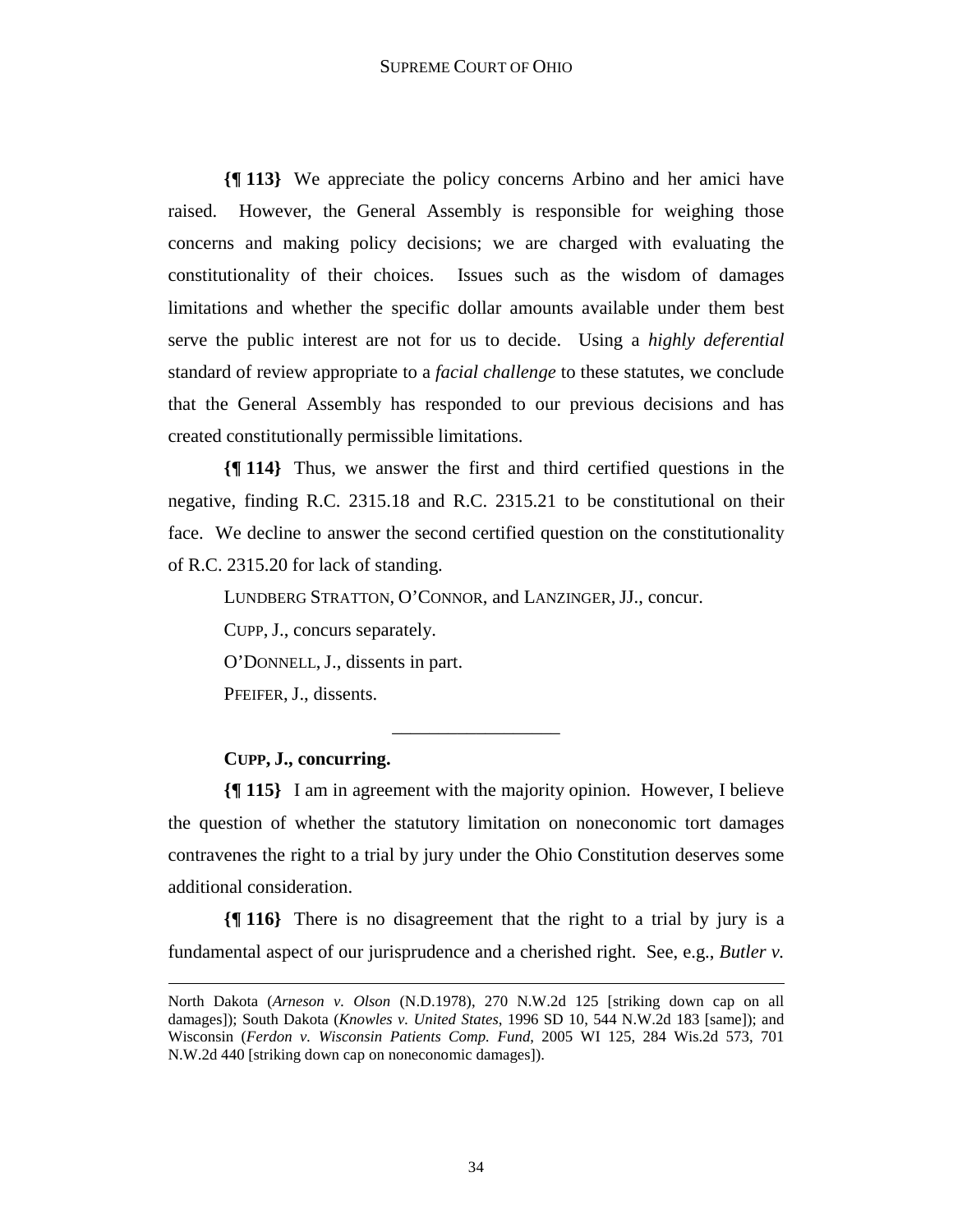*Jordan* (2001), 92 Ohio St.3d 354, 370-371, 750 N.E.2d 554. This long-held right derives from the Magna Carta and was applied, before Ohio became a state, to the Northwest Territory: "No man shall be deprived of his liberty or property, but by the judgment of his peers, or the law of the land  $* * *$ ." Article 2, Northwest Ordinance of July 13, 1787. A component of that fundamental right is that juries are responsible for determining all factual issues, including compensatory damages. *Sorrell v. Thevenir* (1994), 69 Ohio St.3d 415, 422, 633 N.E.2d 504.

**{¶ 117}** Similarly, there is no disagreement that there are some limits to the right to trial by jury. The right to a trial by jury is guaranteed only for those causes to which the right attached at common law when the Ohio Constitution was adopted in 1802. *Belding v. State ex rel. Heifner* (1929), 121 Ohio St. 393, 169 N.E. 301, paragraph one of the syllabus. Negligence and intentional-tort actions, for example, fall within the trial-by-jury guarantee of Section 5, Article I, whereas will-contest and divorce actions do not. *Arrington v. DaimlerChrysler Corp*., 109 Ohio St.3d 539, 2006-Ohio-3257, 849 N.E.2d 1004, ¶24; *State ex rel. Kear v. Lucas Cty. Court of Common Pleas* (1981), 67 Ohio St.2d 189, 21 O.O.3d 118, 423 N.E.2d 427 (will-contest actions); *Koepke v. Koepke* (1989), 52 Ohio App.3d 47, 48, 556 N.E.2d 1198 (divorce).

**{¶ 118}** None of this, however, addresses the right-to-jury issue presented in this case: Is the scope of the right to trial by jury so extensive as to preclude the law-making branch of constitutional government from altering or limiting the amount of damages available to a party prevailing in a common-law cause of action?

**{¶ 119}** An analysis of this issue must begin with the reason civil juries were considered important in our nation's early history. At the time the written constitutions were adopted, a primary purpose of the trial by jury was to safeguard the rights of individual citizens, not against legislative overreaching, but from judicial bias and judicial reexamination of jury-determined facts.

35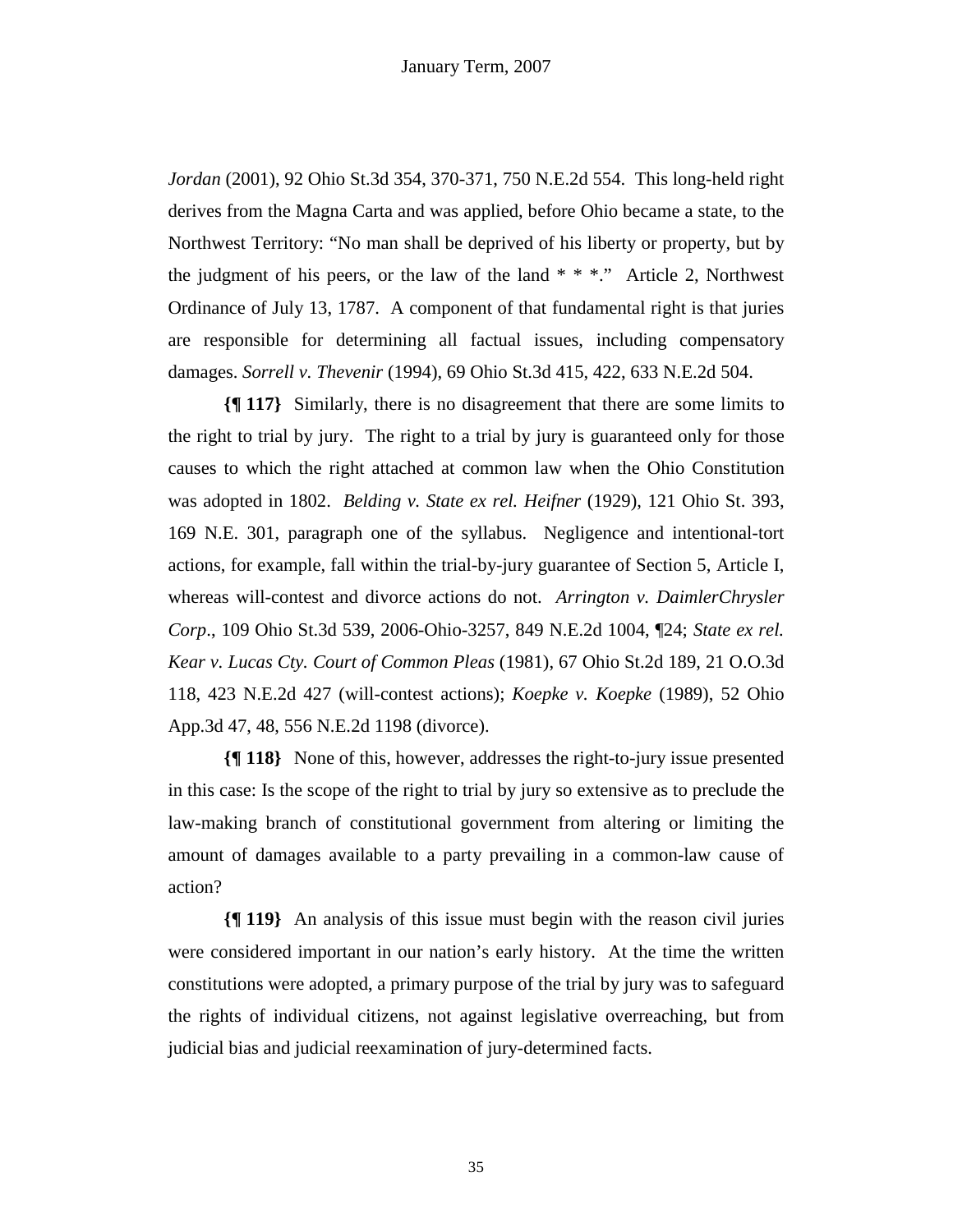**{¶ 120}** The concern of biased and corrupt judges was expressed as early as colonial days. This fear arose from the colonists' concern that the English lawyers appointed by the king to preside over colonial courts would have a greater allegiance to imperial rule than to impartial justice. Robert L. Jones, Finishing a Friendly Argument: The Jury and the Historical Origins of Diversity Jurisdiction (2007), 82 N.Y.U.L.Rev. 997, 1028-1030. The trial by jury was perceived as a means to ensure the administration of impartial justice free from imperial interference.

**{¶ 121}** The writings of Alexander Hamilton and Thomas Jefferson also reflect the perception that judges in the  $18<sup>th</sup>$  century had a partisan bias. In the Federalist Papers, for example, Alexander Hamilton, defending against opposition to the proposed federal Constitution because of its lack of a guarantee of civil jury trial, notes the virtue of the right to a trial by jury:

**{¶ 122}** "The excellence of the trial by jury in civil cases appears to depend on circumstances foreign to the preservation of liberty. The strongest argument in its favor is, that it is a security against corruption. As there is always more time and better opportunity to tamper with a standing body of magistrates than with a jury summoned for the occasion, there is room to suppose that a corrupt influence would more easily find its way to the former than to the latter." The Federalist No. 83 (Luce Ed.1976) at 544.

**{¶ 123}** Thomas Jefferson echoed Hamilton's sentiments, commenting that "permanent judges acquire an Esprit de corps, that being known they are liable to be tempted by bribery, that they are misled by favor, by relationship, by a spirit of party, by a devotion to the Executive or Legislative;  $* * *$  and that the opinion of 12 honest jurymen gives still a better hope of right." Letter of July 19, 1789 from Thomas Jefferson to the Abbe Arnoux (reprinted in 5 Kurland & Lerner, The Founders' Constitution (1986) 364). See also *Parklane Hosiery Co., Inc. v. Shore* (1979), 439 U.S. 322, 343, 99 S.Ct. 645, 58 L.Ed.2d 552 (Rehnquist,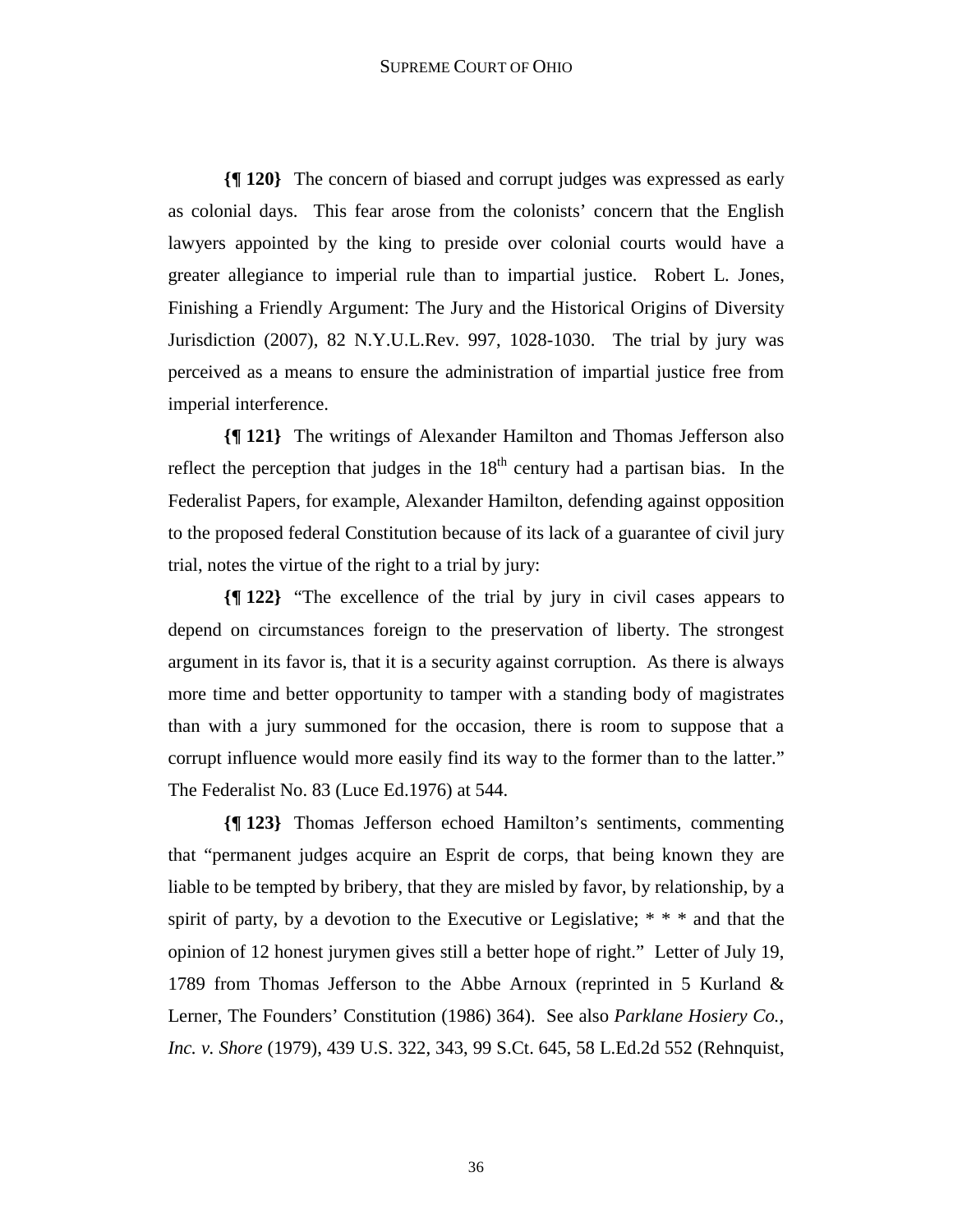J., dissenting) (the right to a jury trial is an "important bulwark against tyranny and corruption, a safeguard too precious to be left to the whim of the sovereign, or, it might be added, to that of the judiciary").

**{¶ 124}** And the concern of judicial overreaching was not unfounded. As noted by United States Supreme Court Justice Black in his dissent in *Cohen v. Hurley* (1961), 366 U.S. 117, 139, 81 S.Ct. 954, 6 L.Ed.2d 156, the English judiciary had a propensity "to make 'short shrift' of" jurors, subjecting them to beratement, fines, and indefinite imprisonment in the event of a "wrong verdict." These abuses were among those that "led, first, to the colonization of this country, later, to the war that won its independence, and, finally, to the Bill of Rights." Id. at 140, 81 S.Ct. 954, 6 L.Ed.2d 156.

**{¶ 125}** Finally, Ohio constitutional history also reflects that the right to a trial by jury was in response to a concern regarding a biased judiciary. During the debates at the 1850 Ohio Constitutional Convention, A. Harlan, a delegate from Greene County, read from a petition from Richard Randolph. In the petition, Randolph traced juries to the Saxon age, "when they formed an integral part of the Sheriff's county court." But the jury evolved into "a happy and patriotic adaptation to elude the force of oppression, by the decrees of venal and subservient judges," and was at the time the "only means then devised to resist tyranny and the tools of tyrants; - and it thus became rather the palladium of their civil rights than the best form of judicature." 2 Reports of the Debates and Proceedings of the Convention for the Revision of the Constitution of the State of Ohio, 1850-1851 (1851) 191.

**{¶ 126}** Consequently, the right to trial by jury was regarded as a legal mechanism to protect the rights of individual citizens from an overreaching judiciary. Admittedly, relying on historical information to interpret a contemporary constitutional question is not without difficulty. William E. Nelson, History and Neutrality in Constitutional Adjudication (1986), 72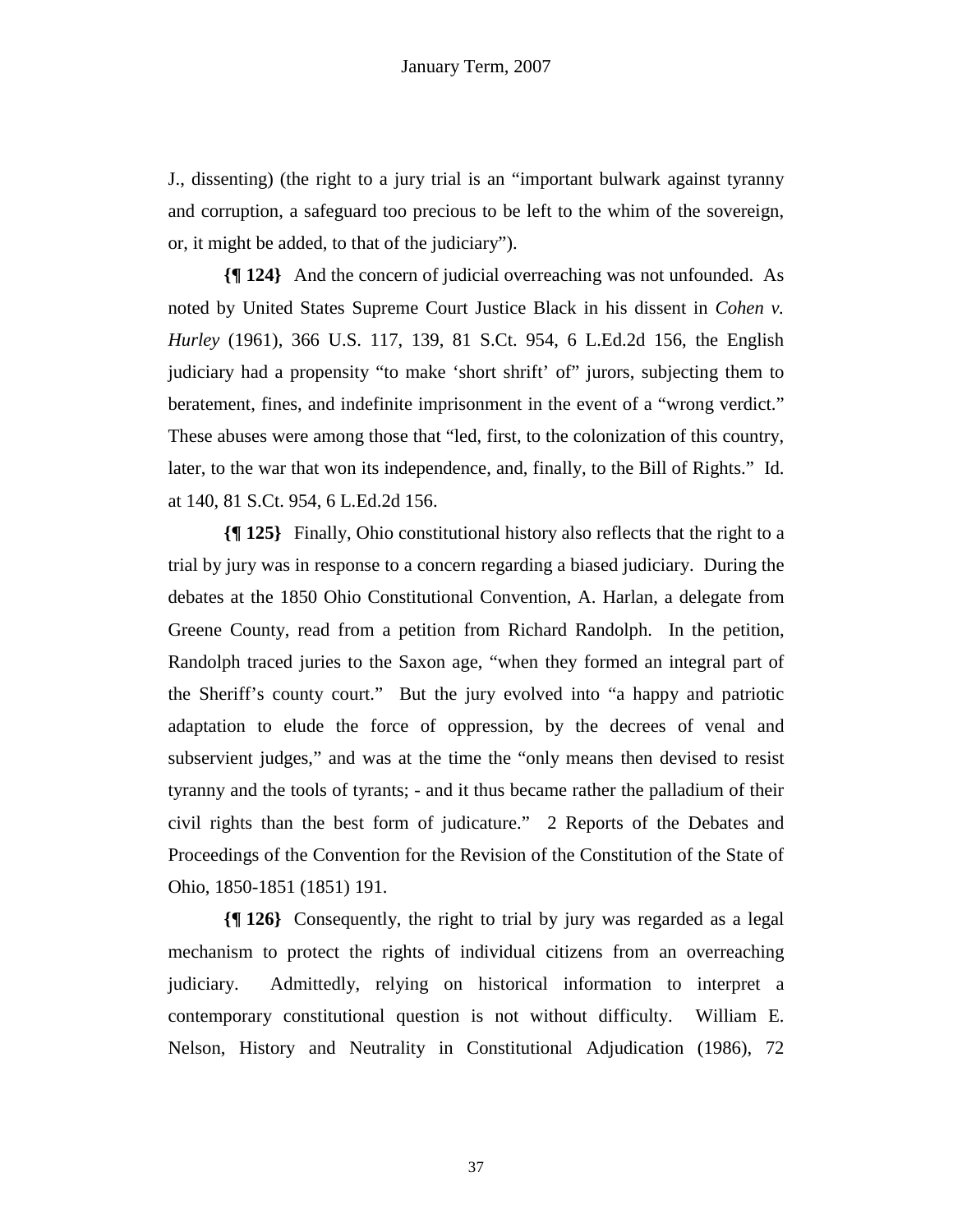Va.L.Rev. 1237, 1282. Nonetheless, the foregoing discussion indicates that the right to a trial by jury was intended to guard against judicial bias rather than as a limit on the ability of the legislature to act within its constitutional boundaries.

**{¶ 127}** Although the right to trial by jury is of great constitutional significance, this state's Constitution also provides that all legislative power of the state is vested in, and solely exercised by, the General Assembly. Section 1, Article II, Ohio Constitution; *State ex rel. Bryant v. Akron Metro. Park Dist. for Summit Cty.* (1929), 120 Ohio St. 464, 473, 166 N.E. 407. Statutes crafted by the General Assembly establish the laws and public policies of the state. *Chambers v. St. Mary's School* (1998), 82 Ohio St.3d 563, 566, 697 N.E.2d 198 (General Assembly determines public policy); *Akron Metro. Park Dist. for Summit Cty.*, 120 Ohio St. at 479, 166 N.E. 407 (same).

**{¶ 128}** The constitutional grant of authority at Section 1, Article II vests in the General Assembly the plenary power to enact any law except those that conflict with the Ohio or United States constitutions. *State ex rel. Jackman v. Cuyahoga Cty. Court of Common Pleas* (1967), 9 Ohio St.2d 159, 162, 38 O.O.2d 404, 224 N.E.2d 906. The General Assembly may make amendments, or create exceptions, to previously enacted legislation, such as forbidding things previously permitted, and it may modify or entirely abolish common-law actions. *Strock v. Pressnell* (1988), 38 Ohio St.3d 207, 214, 527 N.E.2d 1235; *Thompson v. Ford* (1955), 164 Ohio St. 74, 79, 57 O.O. 96, 128 N.E.2d 111; *Pohl v. State* (1921), 102 Ohio St. 474, 476, 132 N.E. 20, reversed on other grounds by *Bartels v. Iowa* (1923) 262 U.S. 404, 43 S.Ct. 628, 67 L.Ed. 1047); *Washington Cty. Dept. of Human Servs. v. Rutter* (1995), 100 Ohio App.3d 32, 35, 651 N.E.2d 1360. Such legislative action is constitutionally permitted because, although "[r]ights of property cannot be taken away or interfered with without due process of law \* \* \*[,] there is no property or vested right in any of the rules of the common law, as guides of conduct, and they may be added to or repealed by legislative authority."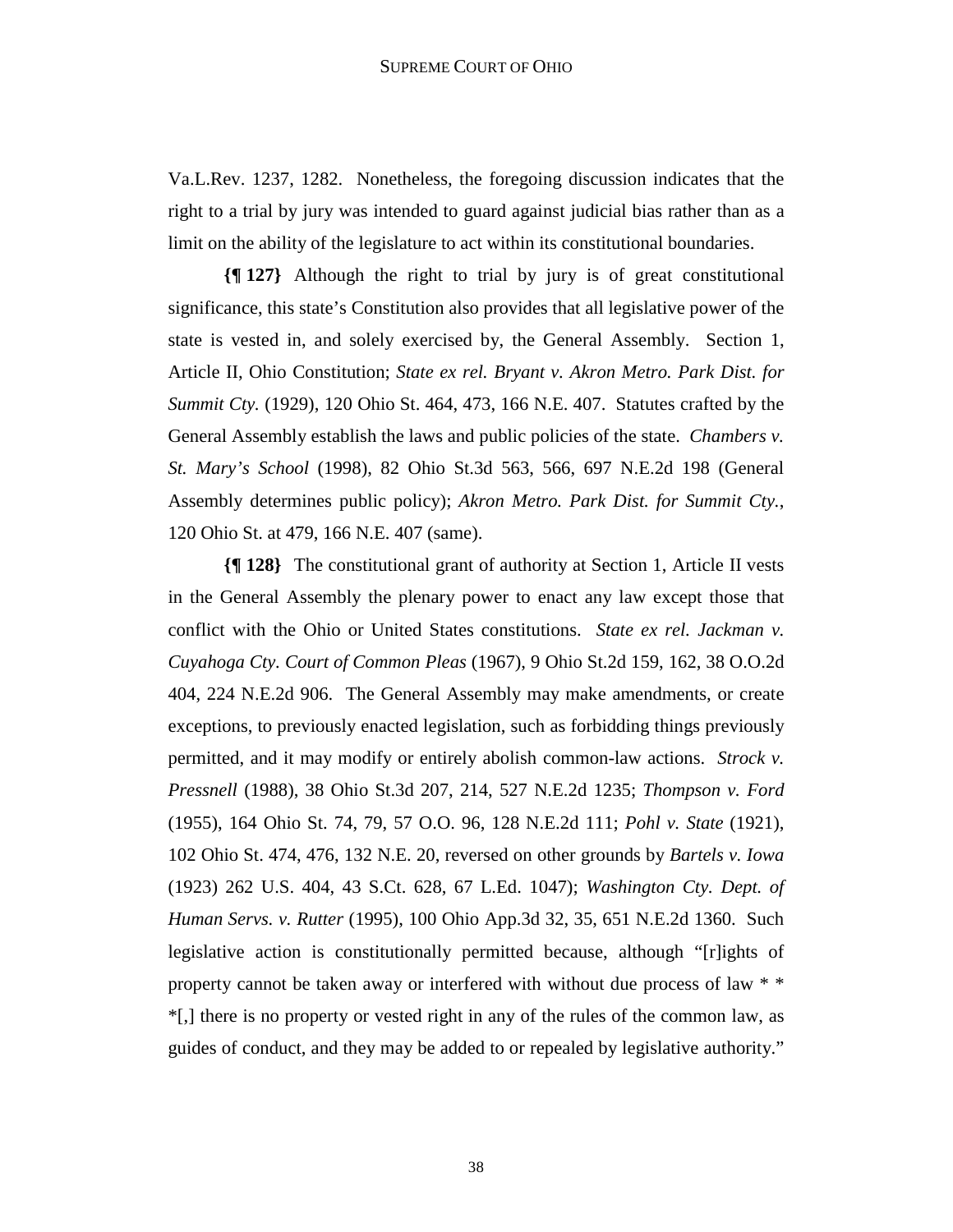*Leis v. Cleveland Ry. Co.* (1920), 101 Ohio St. 162, 128 N.E. 73, paragraph one of the syllabus.

**{¶ 129}** The United States Supreme Court has determined that the alteration of the common law is not proscribed by the federal Constitution either:

**{¶ 130}** "A person has no property, no vested interest, in any rule of the common law. \* \* \* Rights of property which have been created by the common law cannot be taken away without due process; but the law itself, as a rule of conduct, may be changed at the will, or even at the whim, of the legislature, unless prohibited by constitutional limitations." *Munn v. Illinois* (1876), 94 U.S. 113, 134, 24 L.Ed. 77.

**{¶ 131}** In summary, it is long-settled constitutional law that it is within the power of the legislature to alter, revise, modify, or abolish the common law as it may determine necessary or advisable for the common good.

**{¶ 132}** The power to alter or abolish a common-law cause of action necessarily includes the power to modify any associated remedy. See, e.g., *State v. Barlow* (1904), 70 Ohio St. 363, 374-375, 71 N.E. 726 (remedies may be altered legislatively); *Stine v. Atkinson* (1942), 69 Ohio App. 529, 533, 24 O.O. 264, 44 N.E.2d 372 (the elements to a cause of action include a remedy). See also *Pacific Mut. Life Ins. Co. v. Haslip* (1991), 499 U.S. 1, 39, 111 S.Ct. 1032, 113 L.Ed.2d 1 (Scalia, J., concurring in judgment) (the legislature has the authority to restrict or abolish the common-law practice of punitive damages). Indeed, it would be illogical that, while the right to trial by jury does not prevent the legislature from altering or abolishing a cause of action, it nevertheless prevents the legislature from defining by statute the remedies available for a cause of action.

**{¶ 133}** Still, the dissent echoes the plaintiff's assertion that the amount of damages recoverable under a common-law cause of action cannot be limited by action of the legislature because determining the amount of damages is reserved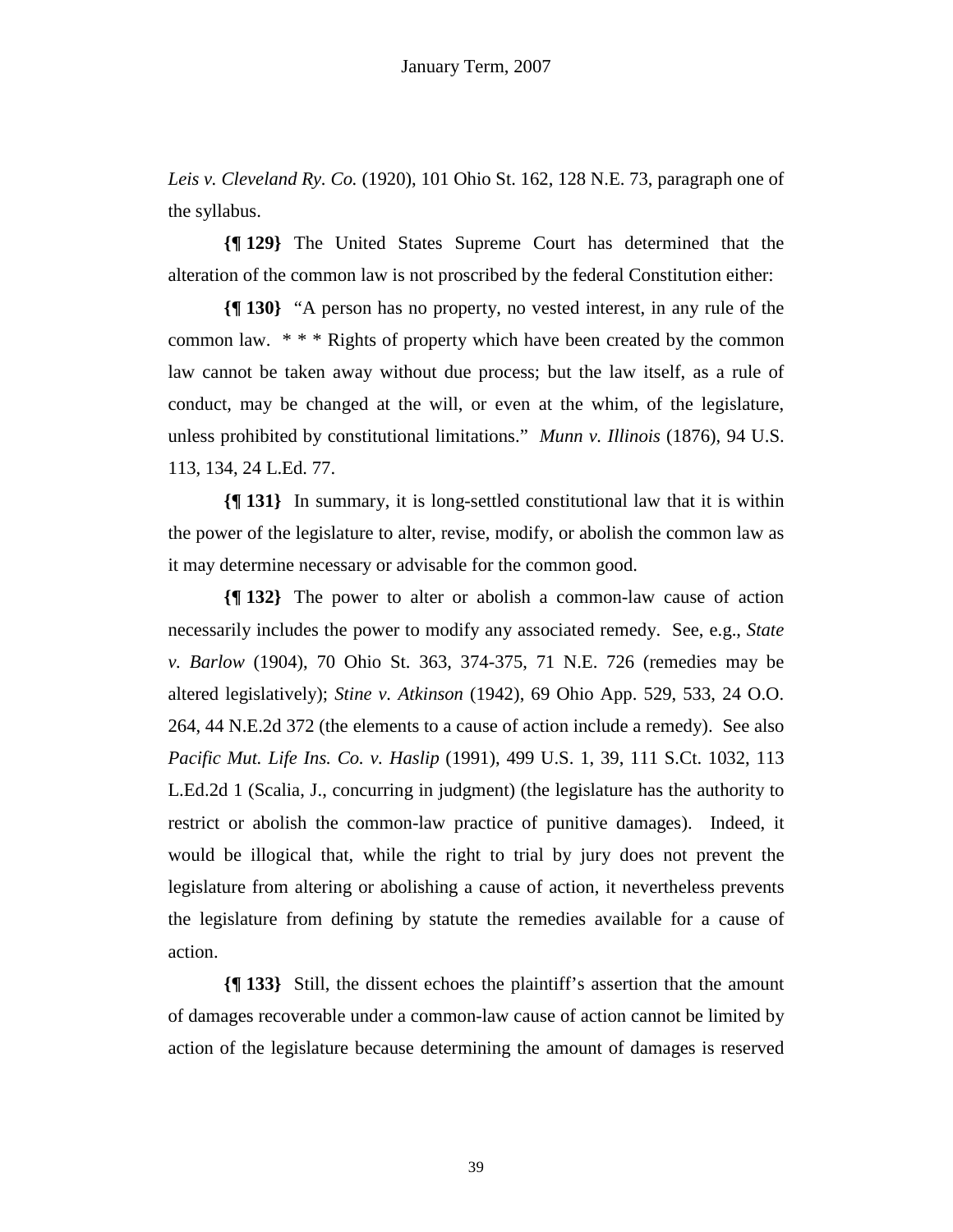to the jury by the constitutional right to trial by jury. However, we are provided no historical analysis to support this contention, nor are we directed to any relevant case precedent with that analysis.<sup>10</sup> Nor have I found any. The historical information that is available does not support the contention that the right to a trial by jury acts as a limit to constitutionally exercised legislative action.

**{¶ 134}** The absence of any analysis and precedent rationally leads to the conclusion that the legislature's law-making power is not so limited, provided the litigant retains the right to have the jury determine the amount of damages to the extent the damages are legally available. Legislative action, however, may alter or limit what damages the law makes available and legally recoverable. In doing so, the General Assembly does not trespass upon the right to jury trial.

**{¶ 135}** Federal courts, interpreting the United States Constitution, have also concluded that a legislature's constitutional authority to create, alter, or abolish law includes the ability to alter or limit the kind and amount of damages available to a prevailing party, without running afoul of the right to a jury trial protected by the Seventh Amendment to the United States Constitution. *Davis v. Omitowoju* (C.A.3, 1989), 883 F.2d 1155, 1159-1165 (medical malpractice); *Boyd v. Bulala* (C.A.4, 1989), 877 F.2d 1191, 1196 (medical malpractice); *Franklin v. Mazda Motor Corp.* (D.Md.1989), 704 F.Supp. 1325, 1330-1334 (pain and suffering).<sup>11</sup> Admittedly, federal decisions interpreting state damages limitations under the Seventh Amendment are not controlling on this court. The Seventh

<sup>10.</sup> Prior Ohio cases from which this assertion is partially drawn provide no analysis, historical or otherwise, to validate the assertion. From this I am forced to conclude that the idea that the Constitution's right to jury trial somehow proscribes the General Assembly from altering remedies for a common-law cause of action is of recent, not historical, origin.

<sup>11.</sup> The United States Supreme Court has not specifically addressed the issue of whether state statutory damages limitations are valid. It has, however, acknowledged the *Davis* and *Boyd* dispositions upholding the constitutionality of the postverdict application of state statutory limitations in diversity cases. *Gasperini v. Ctr. for Humanities, Inc.* (1996), 518 U.S. 415, 429, 116 S.Ct. 2211, 135 L.Ed.2d 659, fn. 9.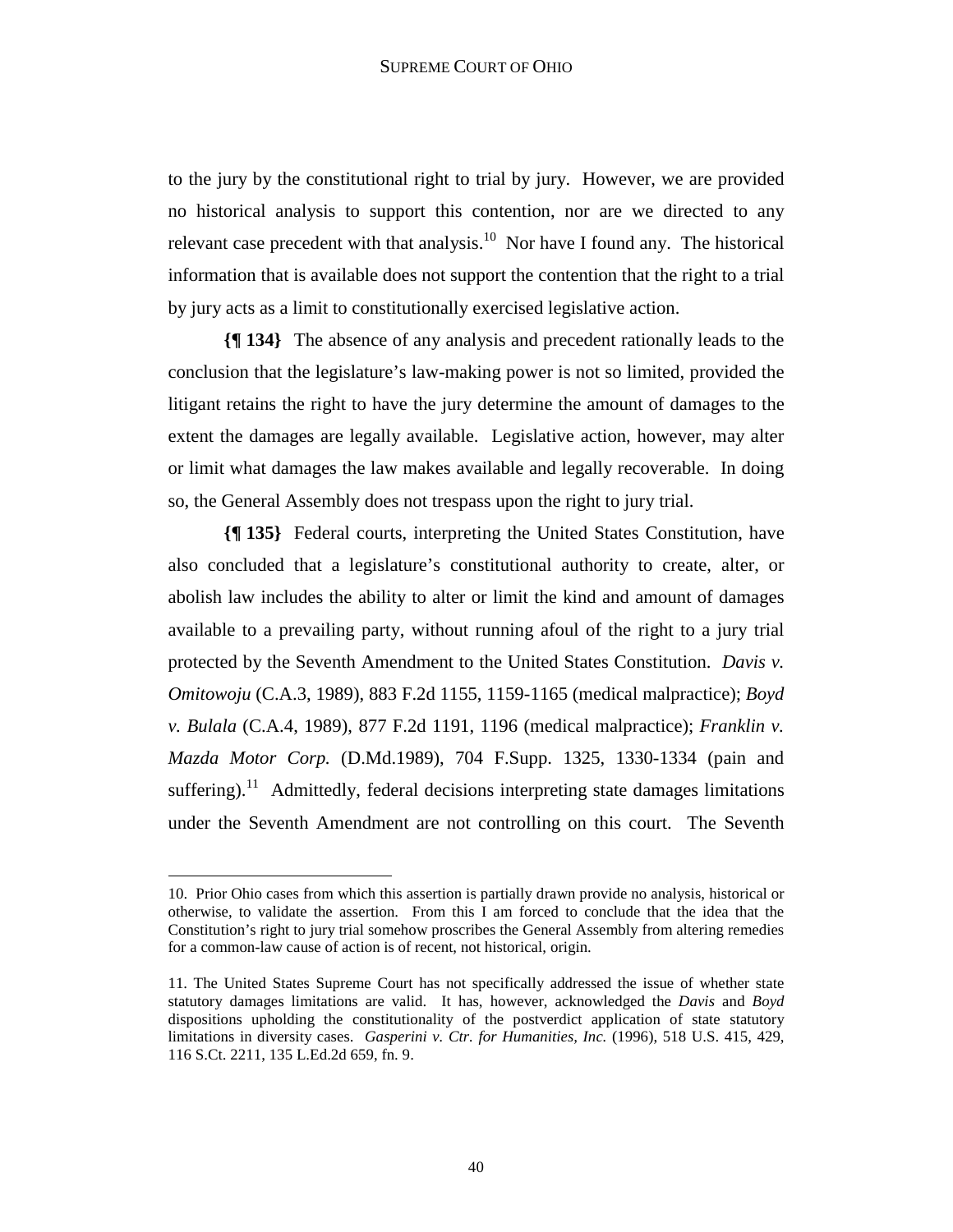Amendment does not apply to the states. *Gasperini v. Ctr. for Humanities, Inc.*  (1996), 518 U.S. 415, 432, 116 S.Ct. 2211, 135 L.Ed.2d 659. But such decisions are strongly persuasive.

**{¶ 136}** In light of the General Assembly's constitutionally granted, plenary legislative power; the lack of a vested right to the rules of the common law; the long-settled law that the General Assembly's power extends to the alteration or abolition of common-law causes of actions, including those to which the right of a trial by jury attaches; the complete lack of historical support or reasoned precedent cited by the plaintiff and the dissents; and the strong presumption in favor of the constitutionality of legislative enactment, I conclude that the Constitution and the right to trial by jury do not implicate the General Assembly's plenary, constitutional law-making power to define what damages are available in a common-law cause of action, including reasonable limitations on such damages.

**{¶ 137}** Some may think limitations on certain damages to be unwise legislative policy-making, but it is beyond the authority of any court to write into the Constitution that which was not installed there by the framers and ratified by the people. I conclude, therefore, that the noneconomic-damages limitations of R.C. 2315.18 do not violate the right to trial by jury of Section 5, Article I of the Ohio Constitution.

LUNDBERG STRATTON, O'CONNOR, and LANZINGER, JJ., concur in the foregoing opinion.

\_\_\_\_\_\_\_\_\_\_\_\_\_\_\_\_\_\_

#### **O'DONNELL, J., dissenting in part.**

**{¶ 138}** Section 5, Article I of the Ohio Constitution states that "[t]he right of trial by jury *shall be inviolate*, except that, in civil cases, laws may be passed to authorize the rendering of a verdict by the concurrence of not less than three-fourths of the jury." (Emphasis added.)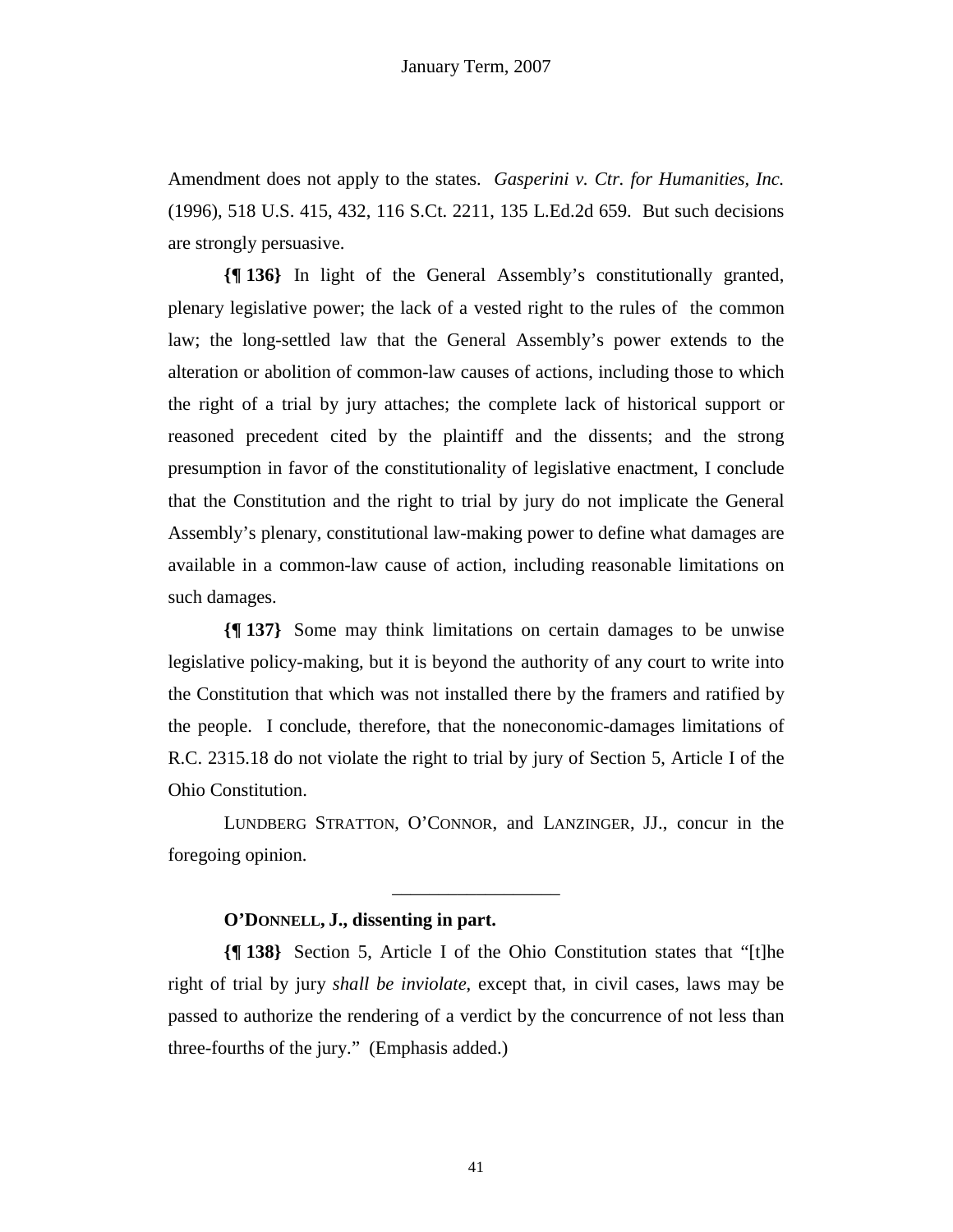**{¶ 139}** In *Sorrell v. Thevenir* (1994), 69 Ohio St.3d 415, 633 N.E.2d 504, we reiterated that " '[t]he right to a jury trial does not involve merely a question of procedure. The right to jury trial derives from Magna Charta. It is reasserted both in the Constitution of the United States and in the Constitution of the State of Ohio. For centuries it has been held that the right of trial by jury is a fundamental constitutional right, a substantial right, and not a procedural privilege.' " Id. at 421, 633 N.E.2d 504, quoting *Cleveland Ry. Co. v. Halliday* (1933), 127 Ohio St. 278, 284, 188 N.E. 1, and citing *Kneisley v. Lattimer-Stevens Co*. (1988), 40 Ohio St.3d 354, 356, 533 N.E.2d 743. In *Sorrell*, we further stated that this constitutional right includes the "right to have all facts determined by the jury, including damages." Id. at 422, 633 N.E.2d 504, citing *Miller v. Wikel Mfg. Co.* (1989), 46 Ohio St.3d 76, 81, 545 N.E.2d 76 (Douglas, J., concurring in part and dissenting in part).

**{¶ 140}** The majority acknowledges *Sorrell*, stating that "[b]ecause the extent of damages suffered by a plaintiff is a factual issue, it is within the jury's province to determine the amount of damages to be awarded," but it concludes that the cap on noneconomic damages established by R.C. 2315.18 does not violate this constitutional right because "[c]ourts must simply apply the limits as a matter of law to the facts found by the jury; they do not alter the findings of facts themselves, thus avoiding constitutional conflicts." In support, the majority relies on two other instances where a court may modify a jury's findings with respect to damages: one, remittitur, and two, statutory treble damages. Further, the majority relies on federal precedent holding that the Seventh Amendment to the United States Constitution does not forbid the application of caps on damages. In my view, all three bases for the majority's holding are inapposite.

**{¶ 141}** In *Alter v. Shearwood* (1926), 114 Ohio St. 560, 151 N.E. 667, this court held that the doctrine of remittitur is constitutional. But a remittitur, in my opinion, differs fundamentally from the cap on noneconomic damages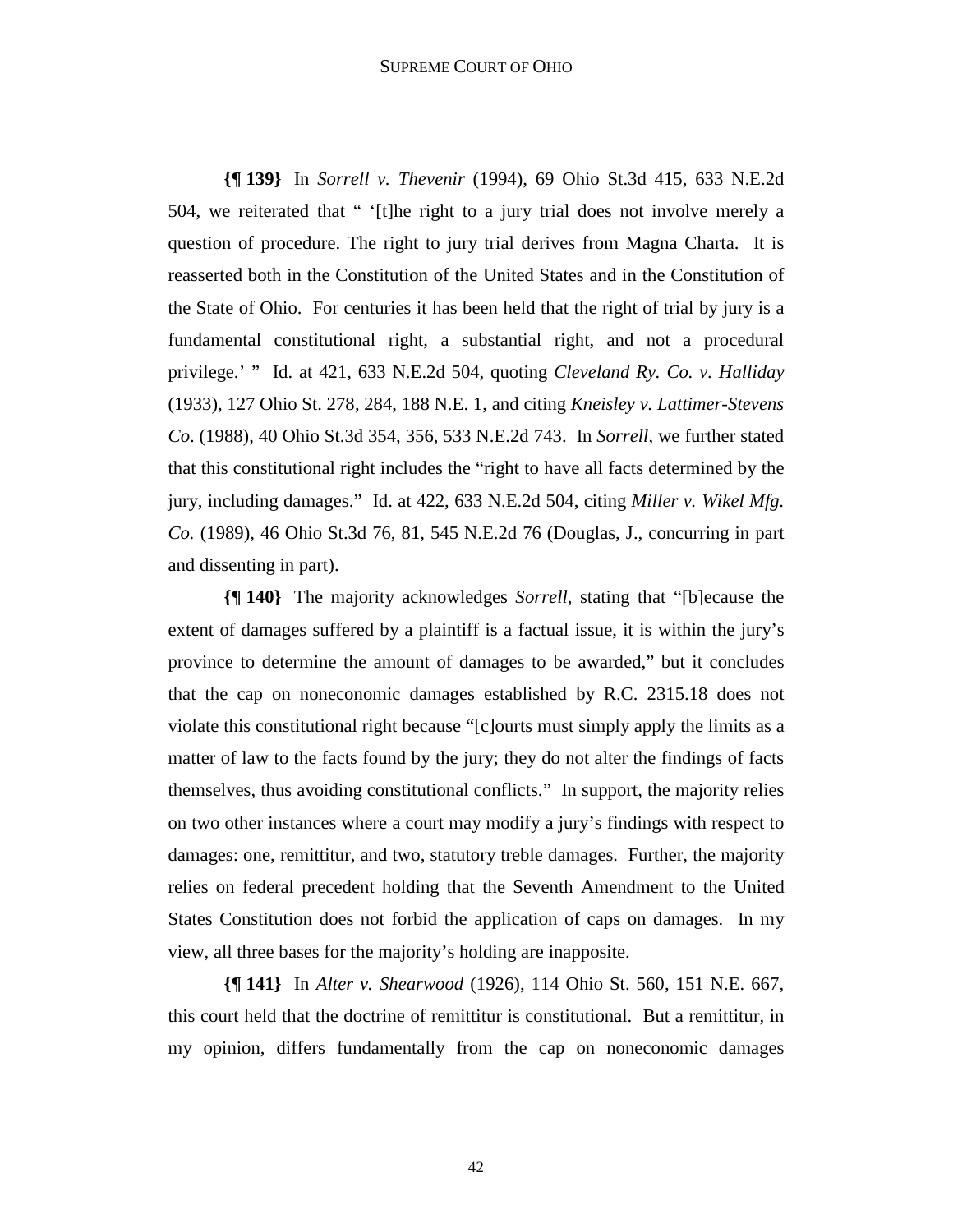imposed by R.C. 2315.18. In *Wightman v. Consol. Rail Corp.* (1999), 86 Ohio St.3d 431, 444, 715 N.E.2d 546, we stated that "[a] court has the inherent authority to remit an excessive award, assuming it is not tainted with passion or prejudice, to an amount supported by the weight of the evidence," explaining that "specific criteria  $* * *$  must be met before a court may grant a remittitur: (1) unliquidated damages are assessed by a jury, (2) the verdict is not influenced by passion or prejudice, (3) the award is excessive, and (4) the plaintiff agrees to the reduction in damages." Id., citing *Chester Park v. Schulte* (1929), 120 Ohio St. 273, 166 N.E. 186, paragraph three of the syllabus.

**{¶ 142}** In *Schulte*, this court emphasized the importance of the last requirement, stating, "In an action for unliquidated damages, neither the trial court nor any reviewing court has the power to reduce the verdict of a jury or to render judgment for a lesser amount *without the consent to such reduction of the party in whose favor the verdict was rendered*." (Emphasis added.) 120 Ohio St. at 290, 166 N.E. 186. In fact, absent the consent of the party, a judicially ordered remittitur violates that party's right to a jury trial. See, for example, *Hetzel v. Prince William Cty.* (1998), 523 U.S. 208, 211, 118 S.Ct. 1210, 140 L.Ed.2d 336, a per curiam decision in which the court stated that a "Court of Appeals' writ of mandamus, requiring the District Court to enter judgment for a lesser amount than that determined by the jury *without allowing petitioner the option of a new trial*, cannot be squared with the Seventh Amendment." (Emphasis added.) Id., citing *Kennon v. Gilmer* (1889), 131 U.S. 22, 29-30, 9 S.Ct. 696, 33 L.Ed. 110.

**{¶ 143}** R.C. 2315.18 does not resemble remittitur in any of these respects, as it arbitrarily establishes, without the consideration of any facts in any particular case, that a jury's award for noneconomic damages is excessive when it exceeds the statutory limit. More important, the statute reduces such a verdict without the consent of the party in whose favor the verdict was returned. Thus,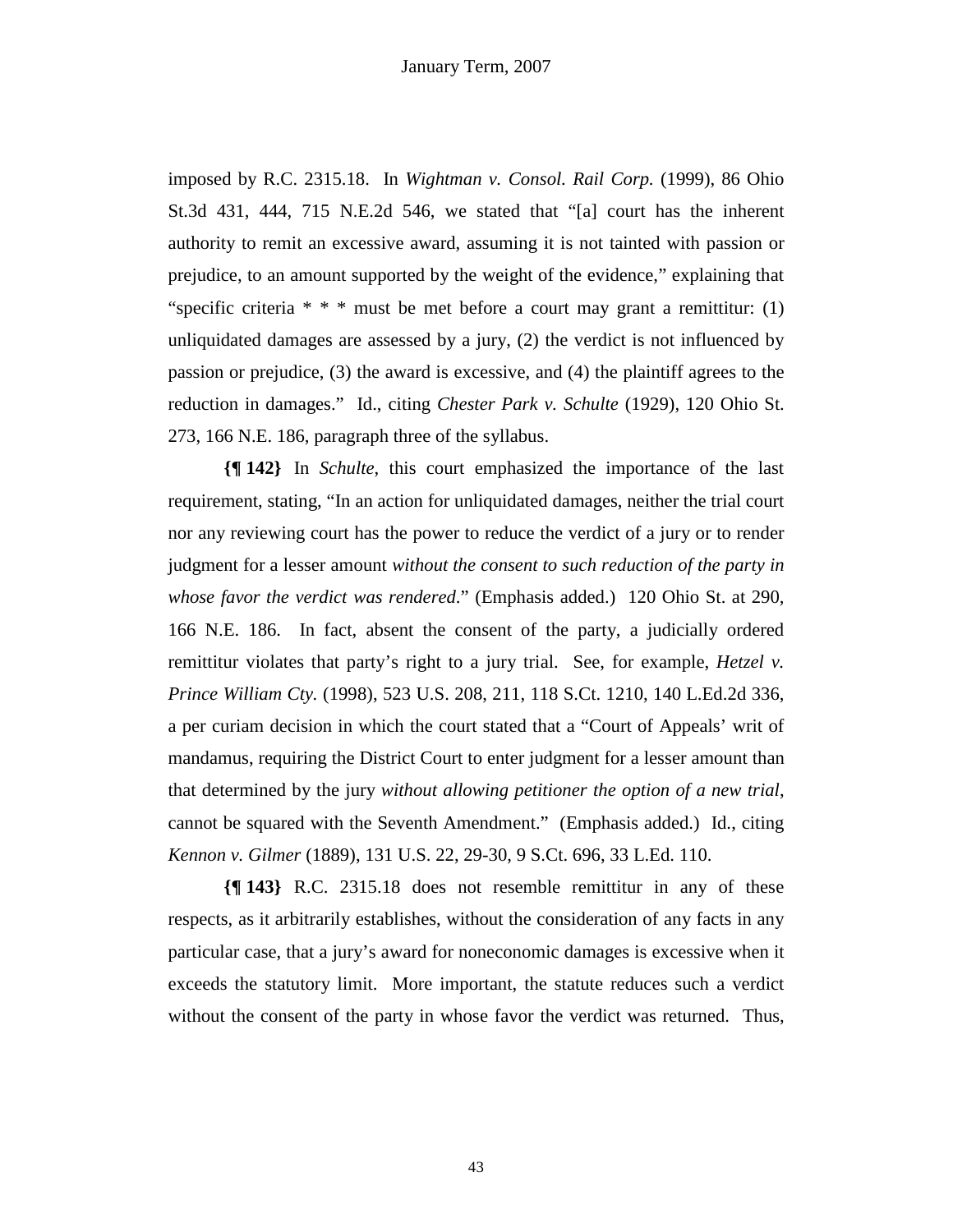the constitutionality of the remittitur doctrine does not support the conclusion that R.C. 2315.18 is constitutional.

**{¶ 144}** The majority also refers to several statutes that provide for treble damages found by a jury, and it reasons that if "[w]e have never held that the legislative choice to *increase* a jury award as a matter of law infringes upon the right to a trial by jury," then "the corresponding *decrease* as a matter of law cannot logically violate that right." (Emphasis sic.) I disagree, however, because a statutory damages multiplier is fundamentally different from the damages cap imposed by R.C. 2315.18.

**{¶ 145}** In enacting R.C. Chapter 1345, the Consumer Sales Practices Act ("CSPA"), for example, the General Assembly created a statutory cause of action to address a specific public policy, part of which is to punish violators and to deter future violations by allowing recovery of treble damages. As the United States Supreme Court has stated, in *Texas Industries, Inc. v. Radcliff Materials, Inc*. (1981), 451 U.S. 630, 639, 101 S.Ct. 2061, 68 L.Ed.2d 500, "[t]he very idea of treble damages reveals an intent to punish past, and to deter future, unlawful conduct, not to ameliorate the liability of wrongdoers."

**{¶ 146}** Thus, the CSPA increases the damages found by a jury with respect to a *statutory* cause of action in keeping with the *punitive* nature of the legislation. This has no similarity, however, to R.C. 2315.18, which applies to *common-law* causes of action and precludes a court from journalizing a judgment in conformity with a jury finding regarding *compensatory* damages in excess of the statutory limit. In my view, therefore, the fact that some statutes permit treble damages does not support the conclusion that the statutory cap on noneconomic damages is constitutional.

**{¶ 147}** Lastly, the majority cites *Estate of Sisk v. Manzanares*  (D.Kan.2003), 270 F.Supp.2d 1265, which held that "statutory damage caps do not violate the Seventh Amendment [to the United States Constitution], largely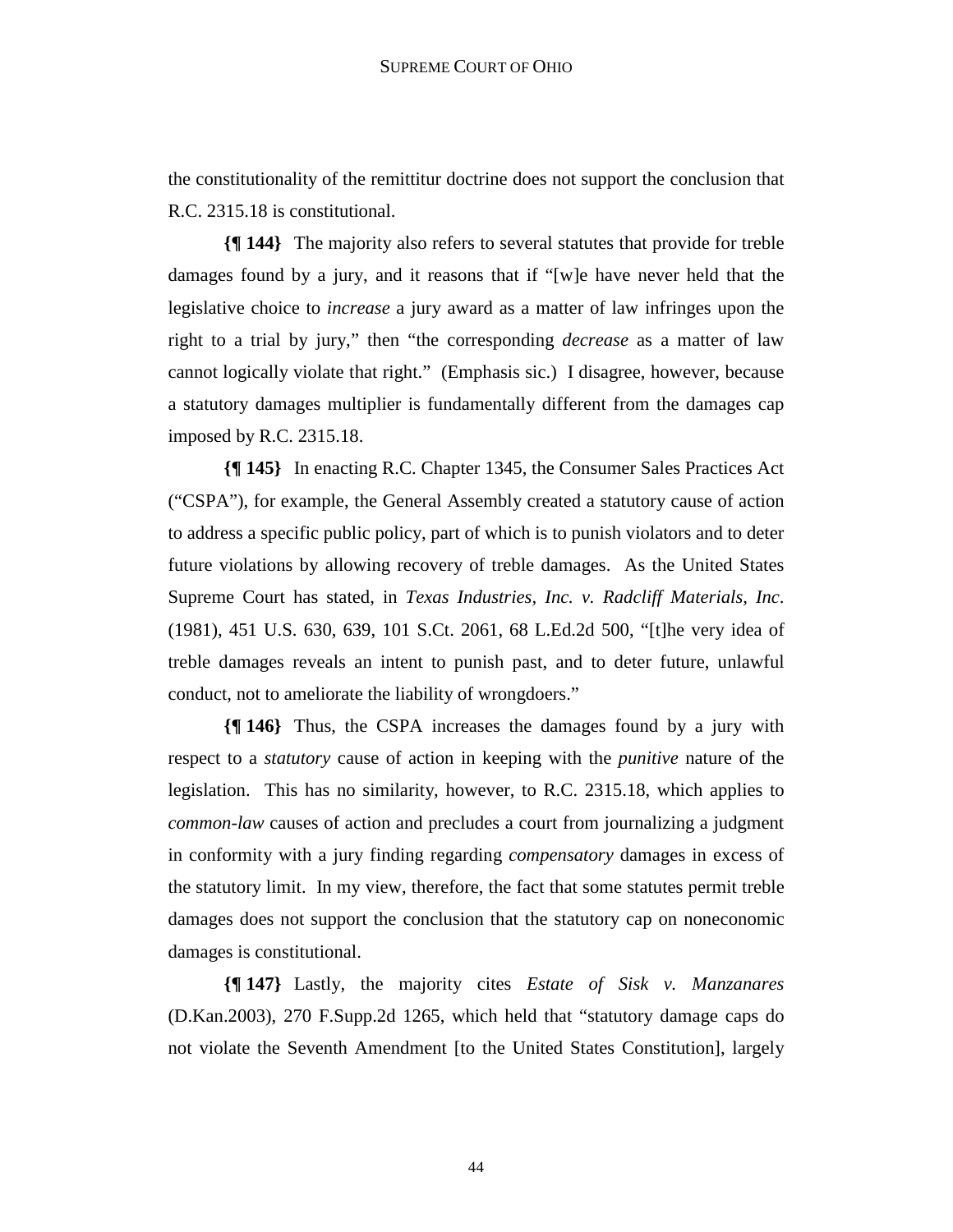because a court does not 'reexamine' a jury's verdict or impose its own factual determination regarding what a proper award might be. Rather, the court simply implements a legislative policy decision to reduce the amount recoverable to that which the legislature deems reasonable." Id. at 1278. As the United States Supreme Court has held, however, the Seventh Amendment to the United States Constitution does not apply to the states. See *Minneapolis & St. Louis RR. Co. v. Bombolis* (1916), 241 U.S. 211, 36 S.Ct. 595, 60 L.Ed. 961. Thus, even though jurisprudence concerning the Seventh Amendment may be relevant, it is primarily the Ohio Constitution and this court's precedent that guides our analysis of the right to trial by jury in Ohio.

**{¶ 148}** Moreover, I disagree with the conclusion that the majority draws from *Manzanares*, that the statutory cap on noneconomic damages is constitutional because it does not prevent the jury from performing its constitutional fact-finding role. The statute requires the trial court to *disregard* the jury's findings of noneconomic damages in excess of the statutory limit and to enter judgment pursuant to the legislatively imposed maximum dollar amount. Thus, R.C. 2315.18 renders fact-finding with respect to noneconomic damages in excess of the statutory limit a meaningless exercise. In this regard, R.C. 2315.18 operates no differently than the statute that this court held unconstitutional in *Sorrell* because it authorized trial courts to "enter judgments in disregard of the jury's verdict and thus violate[d] the plaintiff's right to have all facts determined by the jury, including damages." *Sorrell*, 69 Ohio St.3d at 422, 633 N.E.2d 504.

**{¶ 149}** The supreme courts of other states have invalidated statutory damages caps for comparable reasons. In *Moore v. Mobile Infirmary Assn.*  (1991), 592 So.2d 156, 164, the Supreme Court of Alabama stated as follows with respect to similar legislation that it held in violation of the right to trial by jury: "Because the statute caps the jury's verdict automatically and absolutely, the jury's function, to the extent the verdict exceeds the damages ceiling, assumes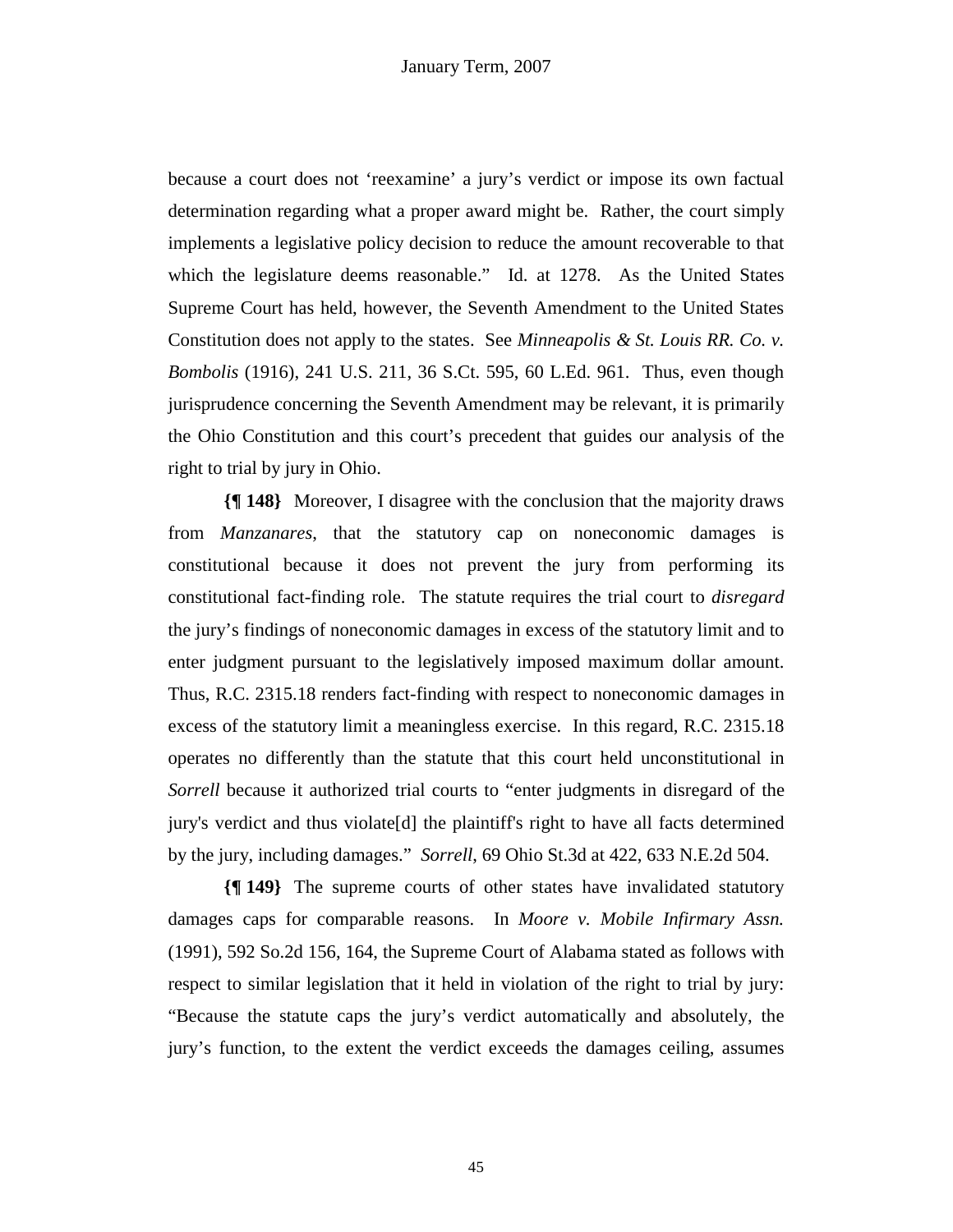*less* than an advisory status." (Emphasis sic.) Further, in *Sofie v. Fibreboard Corp.* (1989), 112 Wash.2d 636, 655, 771 P.2d 711, the Washington Supreme Court held that a legislative cap on noneconomic damages violated the state's right-to-jury-trial provision and rejected an argument similar to the majority's conclusion, here, stating, "Respondents essentially are saying that the right to trial by jury is not invaded if the jury is allowed to determine facts which go unheeded when the court issues its judgment. *Such an argument pays lip service to the form of the jury but robs the institution of its function*." (Emphasis added.) See also *Knowles ex rel. Knowles v. United States (In re Certification of Questions of Law)*, 1996 SD 10, 544 N.W.2d 183; *Lakin v. Senco Prods., Inc*. (1999), 329 Ore. 62, 987 P.2d 463; *Smith v. Dept. of Ins*. (Fla.1987), 507 So.2d 1080.

**{¶ 150}** For these reasons, I am of the view that the cap on noneconomic damages established by R.C. 2315.18 violates the right to a jury trial as provided by Section 5, Article I of the Ohio Constitution. Accordingly, I dissent from that portion of the majority opinion.

**{¶ 151}** I also write to address the position advanced in Justice Cupp's concurring opinion to the effect that the statutory cap on noneconomic damages does not violate Ohio's constitutional right to a jury trial because "[t]he [legislature's] power to alter or abolish a common-law cause of action necessarily includes the power to modify an associated remedy."

**{¶ 152}** The concurrence cites precedent that the legislature may abolish or modify a common-law cause of action without violating due process and/or equal protection. See, e.g., *Strock v. Pressnell* (1988), 38 Ohio St.3d 207, 214, 527 N.E.2d 1235; *Leis v. Cleveland Ry. Co.* (1920), 101 Ohio St. 162, 128 N.E. 73. These cases, however, do not address the right to a jury trial provided by Section 5, Article I of the Ohio Constitution. This is an important distinction because the Constitution guarantees that where a party has a cause of action, it is entitled to have damages determined by a jury. *Sorrell*, 69 Ohio St.3d at 422, 633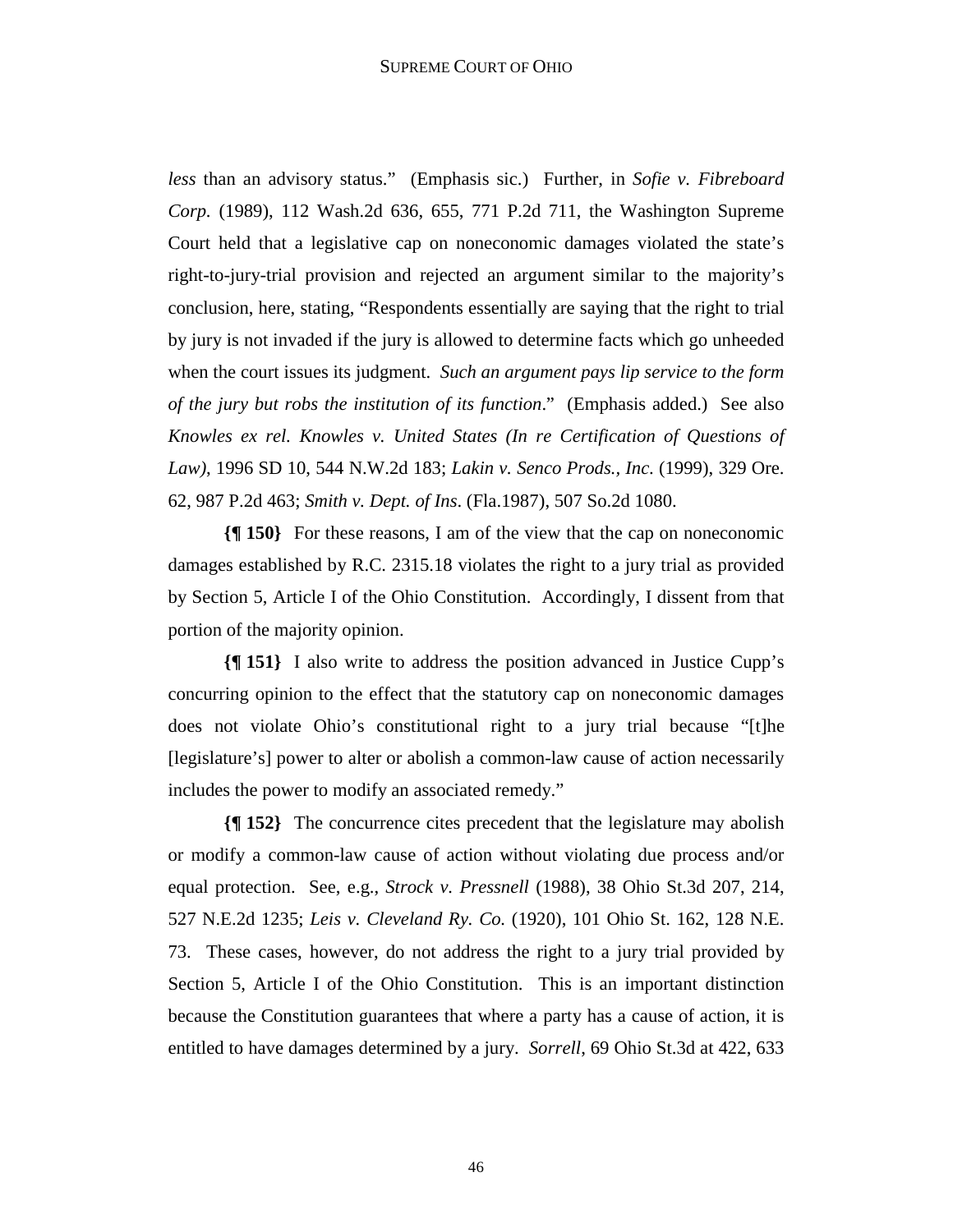N.E.2d 504. Thus, while it may be argued that the General Assembly may abolish a common-law cause of action in its entirety without violating due process or equal protection, that reasoning does not imply that the legislature may establish by statute the maximum amount a litigant may recover where the Constitution provides that a litigant has the right to have a jury make that determination.

**{¶ 153}** Here, R.C. 2315.18 abolishes neither a cause of action nor any right to recovery in its entirety. Instead, the statute places a specific limit on a party's noneconomic damages based on the General Assembly's judgment of what the maximum amount of recovery for a prevailing party should be, and in this way it has substituted its judgment for that of a jury in violation of Section 5, Article I of the Ohio Constitution. I agree with the reasoning of the Washington Supreme Court in *Sofie*, 112 Wash.2d at 652, 771 P.2d 711, which stated, "As long as the cause of action continues to exist and the litigants have access to a jury, that right of access remains as long as the cause of action does." See also *Moore v. Mobile Infirmary Assn.*, 592 So.2d 156.

**{¶ 154}** Finally, the concurring opinion laments that it has been provided no historical analysis to support the contention that "the amount of damages recoverable under a common-law cause of action cannot be limited by action of the legislature because determining the amount of damages is reserved to the jury by the constitutional right to trial by jury." In support of its contrary position, the concurrence provides authority that the constitutional right to a jury trial originated in response to what it terms "judicial overreaching." This analysis, however, does not suggest that any other branch of government may overreach and interfere with the right to a jury trial or predetermine by legislation that which the Constitution has specified will be decided by jurors. Furthermore, notwithstanding that we have already held, in *Sorrell*, that the legislature may not encroach upon a party's right to have a jury determine the amount of compensatory damages, the historical basis for preventing legislative intrusion on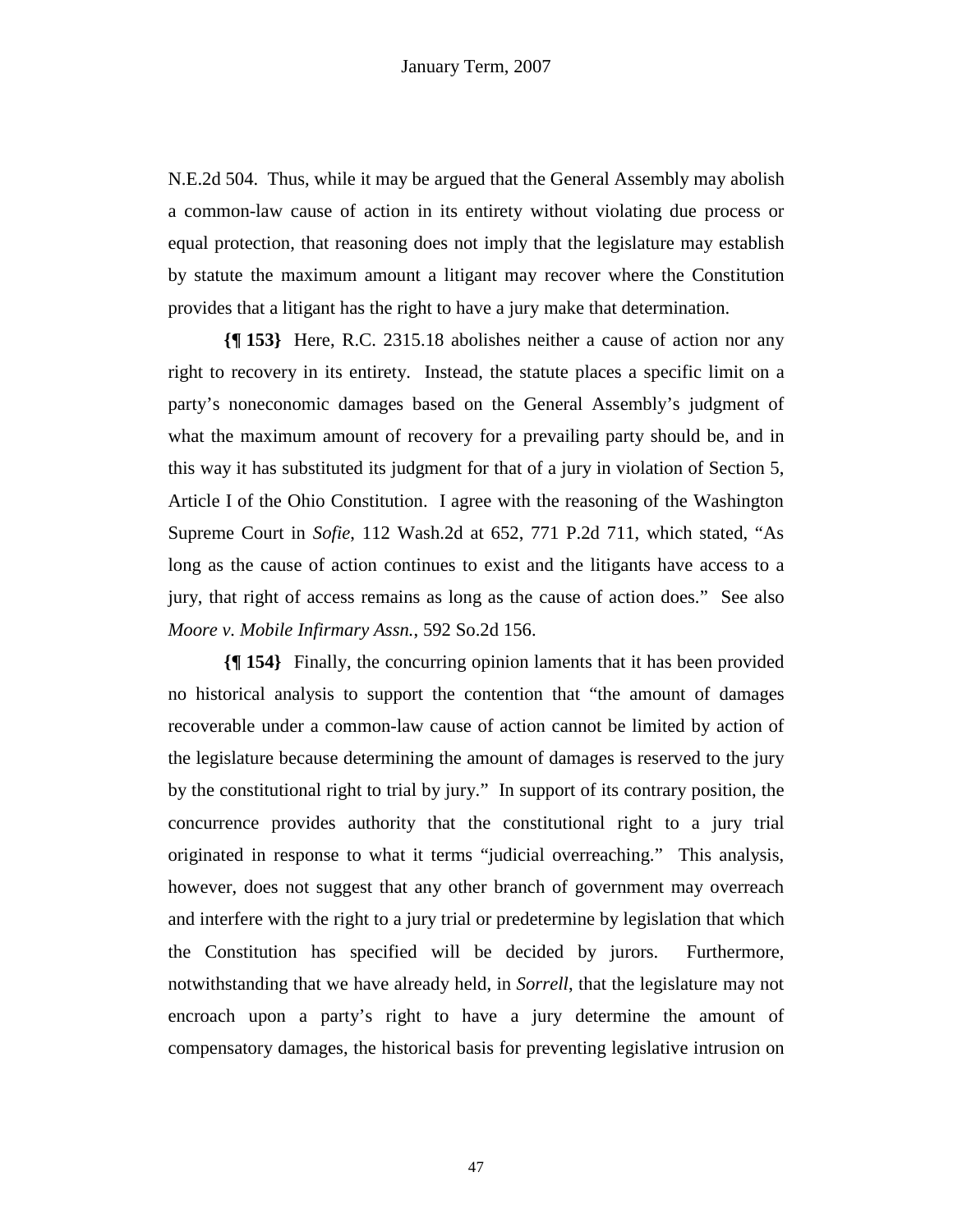a party's right to a jury trial exists in the language of Section 5, Article I of the Ohio Constitution, adopted in 1802: "The right of trial by jury shall be inviolate \*  $\ast$   $\ast$  ''

**{¶ 155}** This constitutional language, and the right it affords litigants in Ohio, has been understood since its incorporation into the Ohio Constitution. As discussed by Judge Ranney in his majority opinion, speaking of the right to a jury of 12 in a criminal trial in *Work v. State* (1853), 2 Ohio St. 296, 302:

**{¶ 156}** "What, then, is this right? It is nowhere defined or described in the constitution. It is spoken of as something already sufficiently understood, and referred to as a matter already familiar to the public mind. \* \* \* The constitution furnishes no answer, nor was it necessary that it should. If ages of uninterrupted use can give significance to language, the right of jury trial and the habeas corpus stand as representatives of ideas as certain and definite as any other in the whole range of legal learning."

**{¶ 157}** In his opinion, Judge Ranney noted that the Northwest Ordinance of 1787 "made an unalterable article of compact, that 'the inhabitants of the said territory shall always be entitled to the benefit of the writ of habeas corpus, and of the trial by jury,' " id. at 303, quoting Section 14, Article II of the Northwest Ordinance, and he alluded to traces of the right being "found in the laws of all those nations which adopted the feudal system, 'who had all of them a tribunal composed of twelve good men and true.' " Id. at 303-304.

**{¶ 158}** Judge Ranney stated that "it is beyond the power of the General Assembly to impair the right, or materially change its character; that the number of jurors cannot be diminished, or a verdict authorized short of a unanimous concurrence of all the jurors. It follows that the act under which this conviction was obtained, in so far as it provides for a jury of six only, and authorizes a conviction upon their finding, is unconstitutional and void." Id. at 306.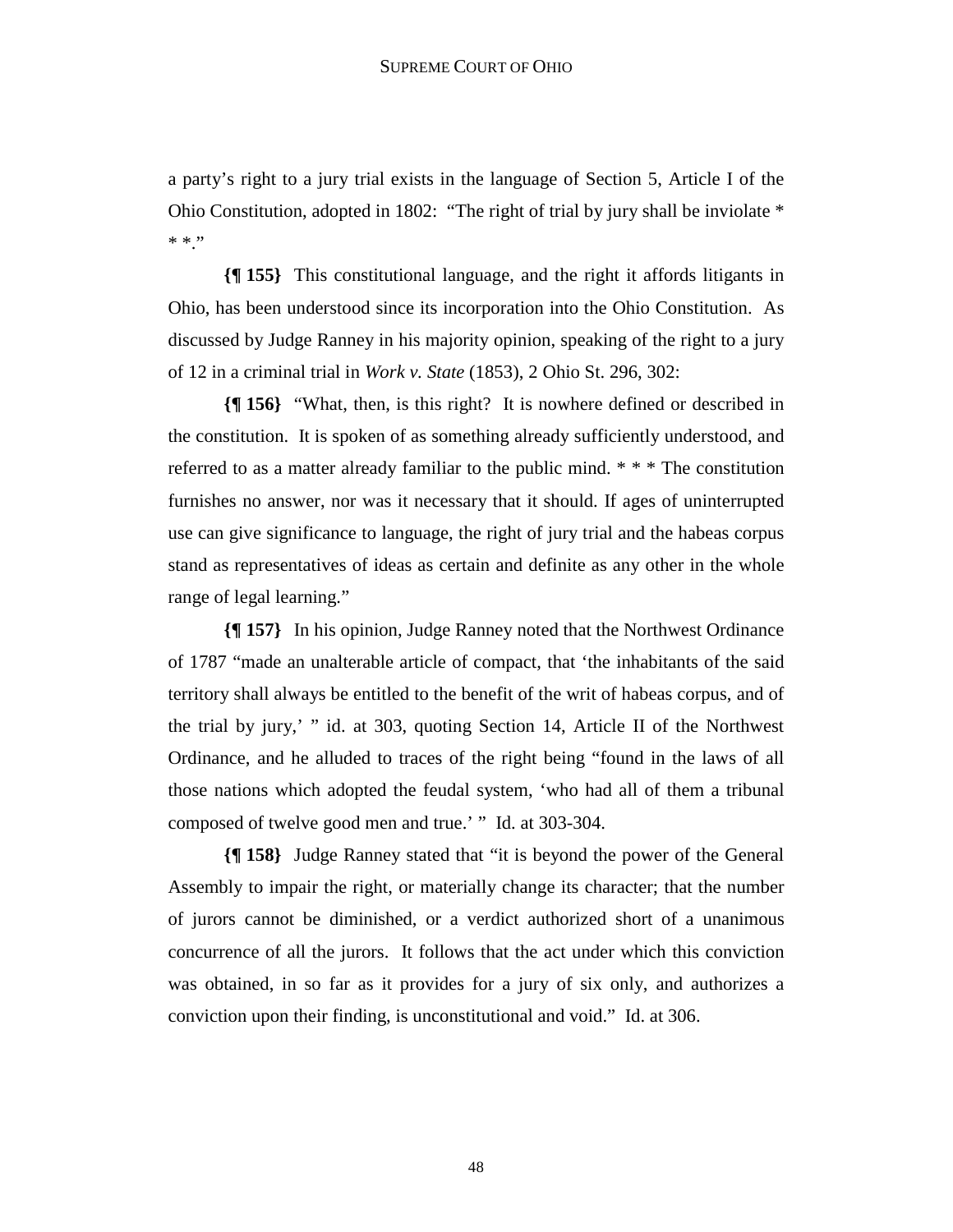**{¶ 159}** In concluding the opinion, the court stated, "We have deemed it our duty to meet and arrest, at the outset, what we cannot but regard as an infringement of a great constitutional right – not in a very flagrant manner, but, nevertheless, opening the door to further encroachments." Id.

**{¶ 160}** In *Gibbs v. Girard* (1913), 88 Ohio St. 34, 102 N.E. 299, which quoted extensively, with approval and admiration, from Judge Ranney's opinion in *Work*, this court reaffirmed the right to have a jury determine *every* question of disputed fact in civil cases and stated that "[t]o hold otherwise would not only commit but permit, in a multitude of cases, a sinister and indirect invasion and usurpation of the right of trial by jury. A legislative act impairing it would be clearly unconstitutional." Id. at 43, 102 N.E. 299.

**{¶ 161}** The syllabus in *Gibbs* summarizes the case, holding as follows: "The right of trial by jury, being guaranteed to all our citizens by the constitution of the state, cannot be invaded or violated by either legislative act or judicial order or decree." Id. at paragraph two of the syllabus.

**{¶ 162}** Accordingly, it is my view that R.C. 2315.18, which substitutes the judgment of the General Assembly for that of a jury, violates Section 5, Article I of the Ohio Constitution and therefore is unconstitutional and opens the door to further encroachments. Therefore, I dissent from that portion of the majority opinion.

# **PFEIFER, J., dissenting.**

## I. R.C. 2315.18

\_\_\_\_\_\_\_\_\_\_\_\_\_\_\_\_\_\_

### A. Right to Trial by Jury

**{¶ 163}** "So long as the trial by jury is a part of our system of jurisprudence, its constitutional integrity and importance should be jealously safeguarded. The right of trial by jury should be as inviolate in the working of our courts as it is in the wording of our Constitutions." *Gibbs v. Girard* (1913),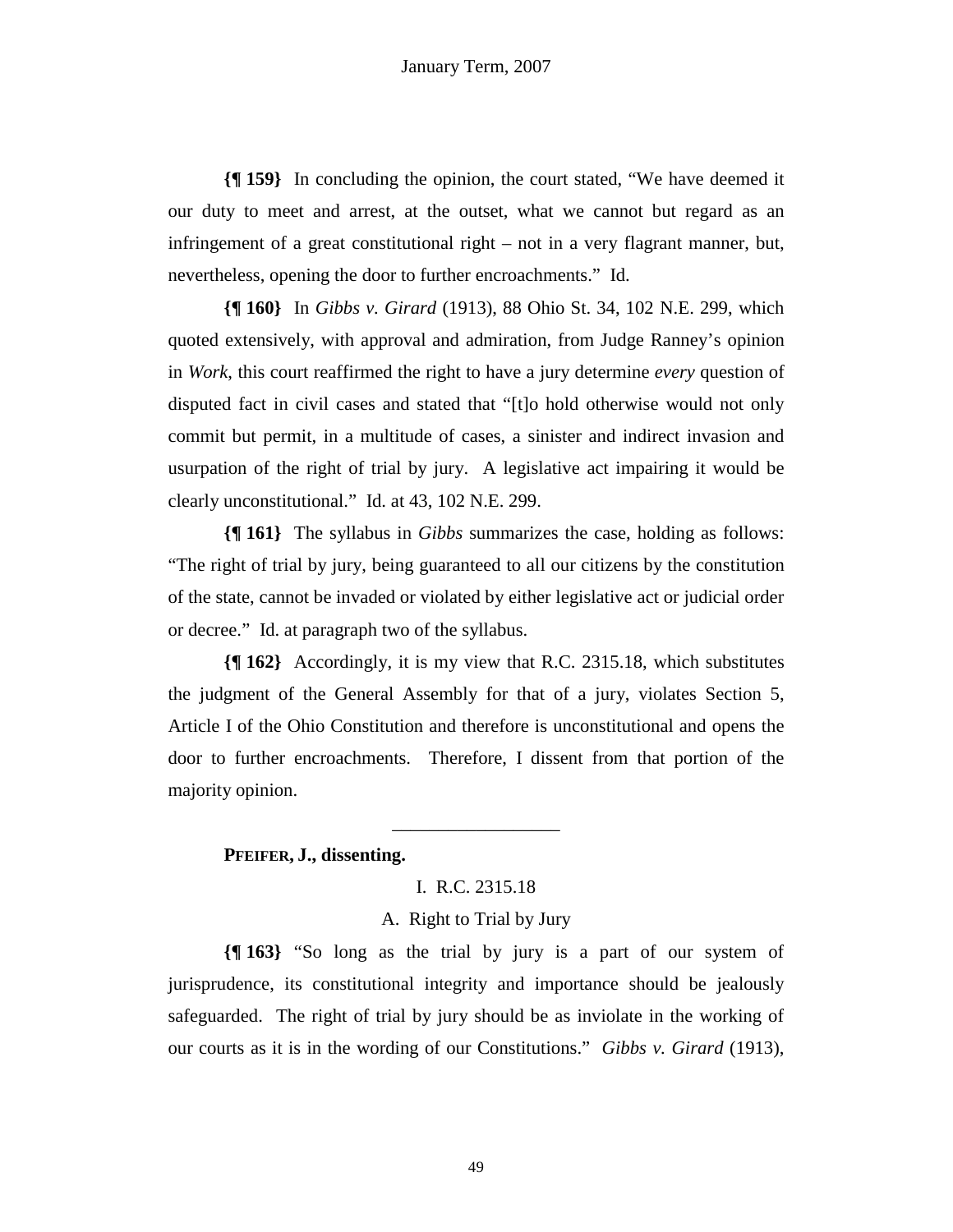88 Ohio St. 34, 47, 102 N.E. 299. Instead of jealously safeguarding the right to trial by jury, the majority opinion in this case eviscerates it by holding constitutional a statute that enables courts to "enter judgments in disregard of the jury's verdict." *Sorrell v. Thevenir* (1994), 69 Ohio St.3d 415, 422, 633 N.E.2d 504. Instead of jealously safeguarding the right to trial by jury, the majority opinion employs shallow reasoning and shoddy logic in concluding that juries can meaningfully determine only facts that do not conflict with predetermined assessments of the General Assembly. Instead of jealously safeguarding the right to trial by jury, the majority opinion "cleans the scalpel for the legislature to cut away unrestrainedly at the whole field of tort redress." *Meech v. Hillhaven W., Inc*. (1989), 238 Mont. 21, 52, 776 P.2d 488 (Sheehy, J., dissenting).

**{¶ 164}** The Constitution states that "[t]he right of trial by jury shall be inviolate \* \* \*." Section 5, Article I, Ohio Constitution. We have held that "[t]he right of trial by jury, being guaranteed to all our citizens by the Constitution of the state, cannot be invaded or violated by either legislative act or judicial order or decree." *Gibbs*, 88 Ohio St. 34,102 N.E. 299, at paragraph two of the syllabus. This court has held that "[w]hat the Constitution grants, no statute may take away." *State ex rel. Hoel v. Brown* (1922), 105 Ohio St. 479, 138 N.E. 230, paragraph three of the syllabus. Thomas Jefferson considered trial by jury "the only anchor ever yet imagined by man, by which a government can be held to the principles of its constitution." Letter from Thomas Jefferson to Thomas Paine, 1789, http://etext.virginia.edu/jefferson/quotations/jeff1520.htm. The United States Supreme Court has stated that "[t]he right of trial by jury is of ancient origin, characterized by Blackstone as 'the glory of the English law' \* \* \*. Maintenance of the jury as a fact-finding body is of such importance and occupies so firm a place in our history and jurisprudence that any seeming curtailment of the right to a jury trial should be scrutinized with the utmost care." *Dimick v. Schiedt* (1935), 293 U.S. 474, 485-486, 55 S.Ct. 296, 79 L.Ed. 603.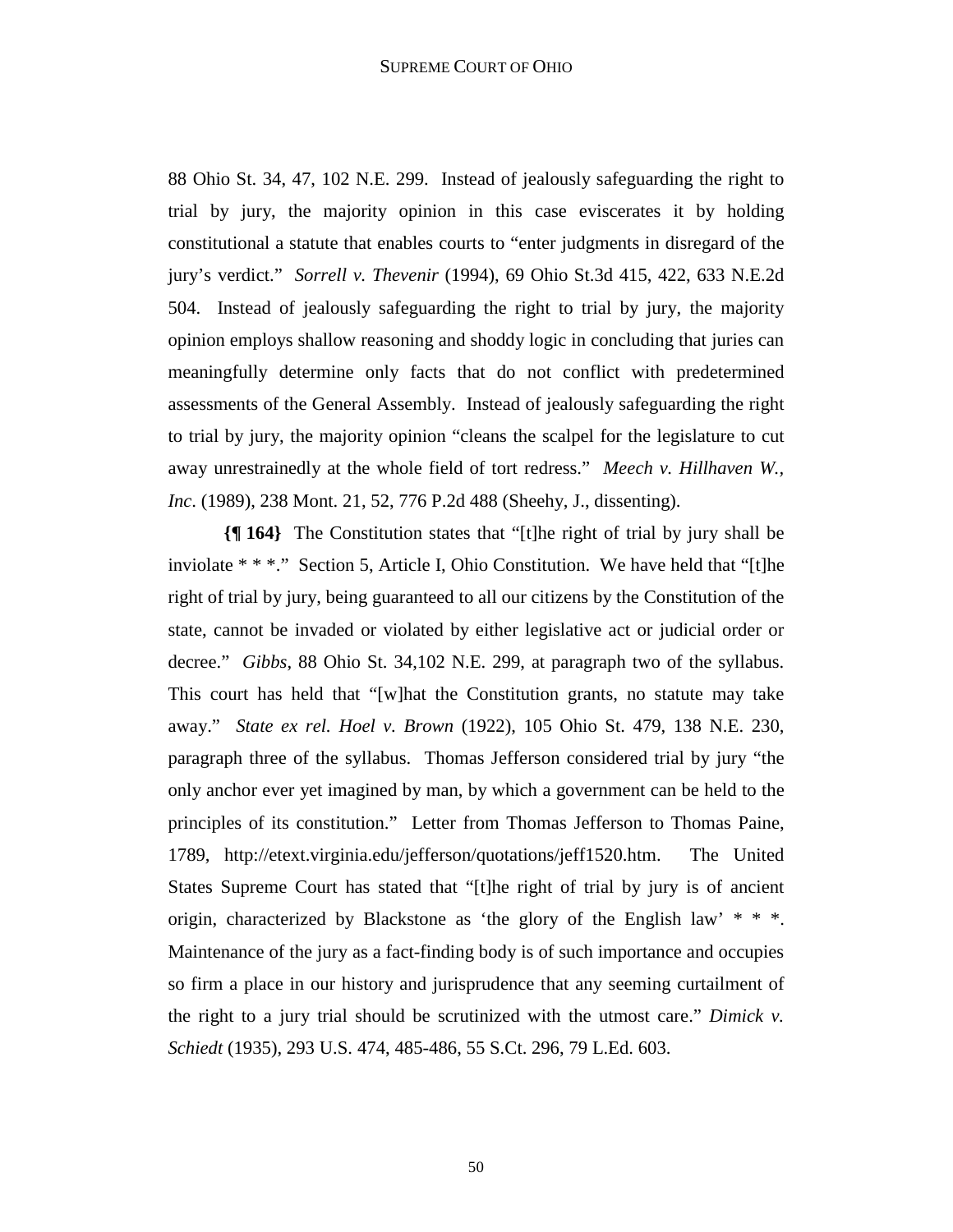**{¶ 165}** In the face of such forceful and clear language and contrary to many holdings of this court, the majority opinion concludes that jury findings of fact can be altered without violating the right to trial by jury. The reasons advanced by the majority opinion to buttress its assault on a fundamental constitutional right are insubstantial, legally unsupported, and in many cases disingenuous. Neither separately nor collectively do they support upholding as constitutional a statute that infringes upon the right to trial by jury.

**{¶ 166}** The majority states that "[s]o long as the [jury's] fact-finding process is not intruded upon and the resulting findings of fact are not ignored or replaced by another body's findings, awards may be altered *as a matter of law*." (Emphasis sic.) In support for this statement of first impression, the majority offers the irrelevant *Conley v. Shearer* (1992), 64 Ohio St.3d 284, 595 N.E.2d 862. In *Conley*, Kurt Shearer argued that he was immune from liability because he was a governmental employee. Whether Shearer was entitled to immunity was deemed a question of law that was not triable to a jury. Id. at 292. It is impossible to determine why the majority cites this case to support its decision to allow a statute to circumvent what the majority itself calls "one of the most fundamental and long-standing rights in our legal system, having derived originally from the Magna Carta."

**{¶ 167}** The majority next states that there are "several ways in which a court may apply the law to change a jury award of damages without running afoul of the Constitution" and that among these is remittitur. Though the majority opinion notes parenthetically that a plaintiff must consent to remittitur, it does not explain that the sole reason remittitur does not violate the right to a trial by jury is that remittitur cannot be granted without the consent of the prevailing party. See, e.g., *Wightman v. Consol. Rail Corp*. (1999), 86 Ohio St.3d 431, 444, 715 N.E.2d 546. Thus, although remittitur is grounded in a court's inherent authority to remit an excessive award, it does not infringe upon a plaintiff's right to a trial by jury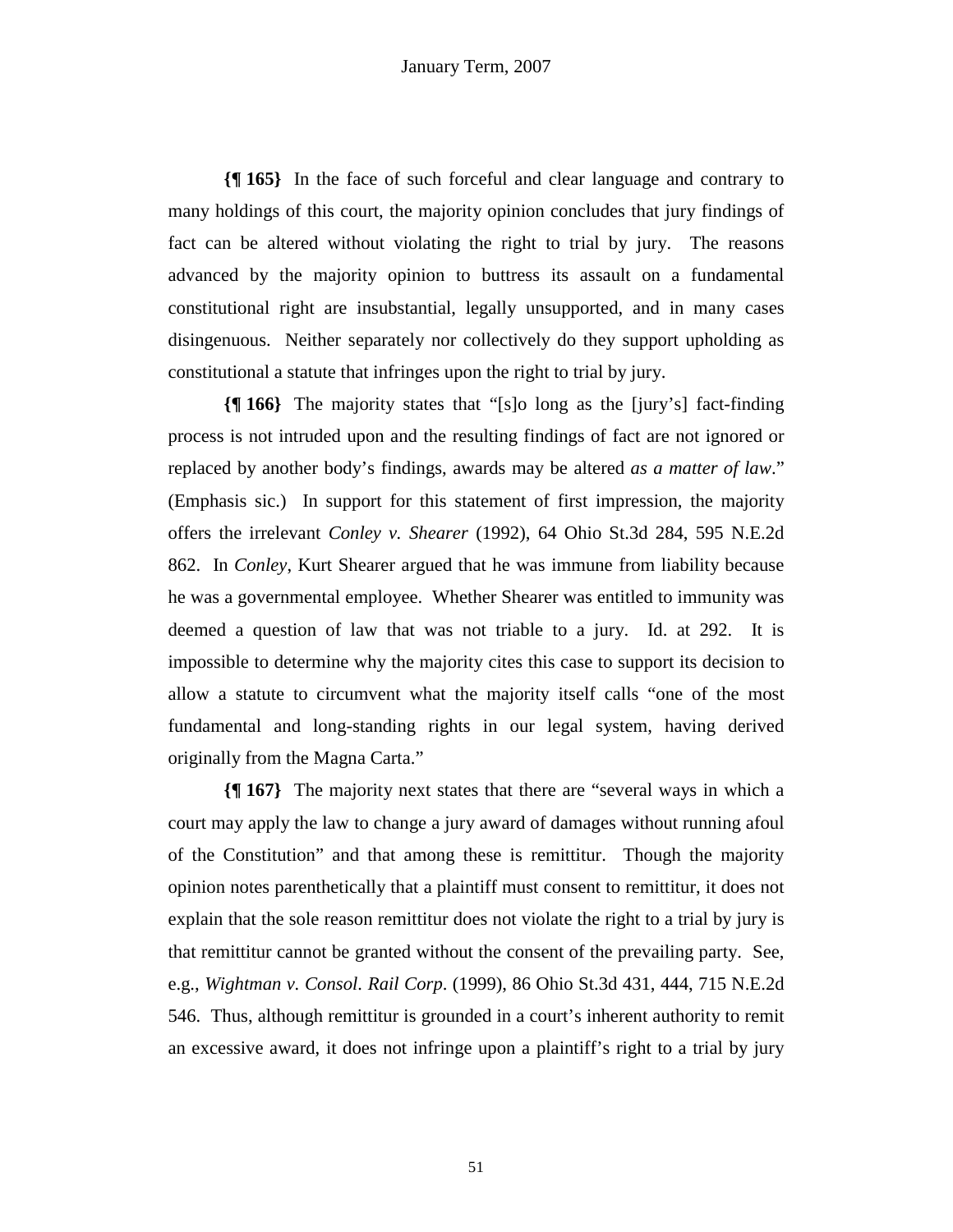because "[n]either the trial court nor any reviewing court has power or authority to reduce a verdict on any grounds without the assent of the prevailing party, unless the undisputed testimony shows an error in mathematical calculation." *Chester Park v. Schulte* (1929), 120 Ohio St. 273, 166 N.E. 186, paragraph four of the syllabus. Chief Justice Moyer has stated that a "trial court has only limited authority to offer remittitur." *Wightman,* 86 Ohio St.3d at 446 (Moyer, C.J., dissenting). That limited authority is now offered as a basis for holding that courts may alter a jury award, even when a new trial is not an option.

**{¶ 168}** The majority opinion next states that because the treble-damages provisions of R.C. 901.51, 1331.08, 1345.09, 2307.61, 2923.34(E), and 4905.61, which increase a jury award, have never been held to infringe the right to a trial by jury, R.C. 2315.18, which can decrease a jury award, "cannot logically violate that right." The fact that we have not declared a statute unconstitutional does not mean that a similar statute is automatically constitutional. There are many potential reasons that this court has never held treble-damages provisions to be constitutional or unconstitutional. Perhaps the issue has never been raised or properly before this court. Perhaps treble damages are unconstitutional. Perhaps treble damages are a penalty, not damages, as five members of the majority recently ruled with respect to R.C. 4905.61, in *Cleveland Mobile Radio Sales, Inc. v. Verizon Wireless*, 113 Ohio St.3d 394, 2007-Ohio-2203, 865 N.E.2d 1275, at ¶ 19. Whatever the reason, one thing is clear: the majority opinion's discussion of this issue is superficial or disingenuous.

**{¶ 169}** The majority next states that R.C. 2315.18 is nothing more than a policy choice by the General Assembly. A jury award for noneconomic damages in excess of the limit imposed by R.C. 2315.18 will be reduced automatically by the judge as a matter of law. According to the majority opinion, that reduction does "not alter the findings of facts themselves." The members of the majority profess to believe that because the findings of fact are ignored, not changed, the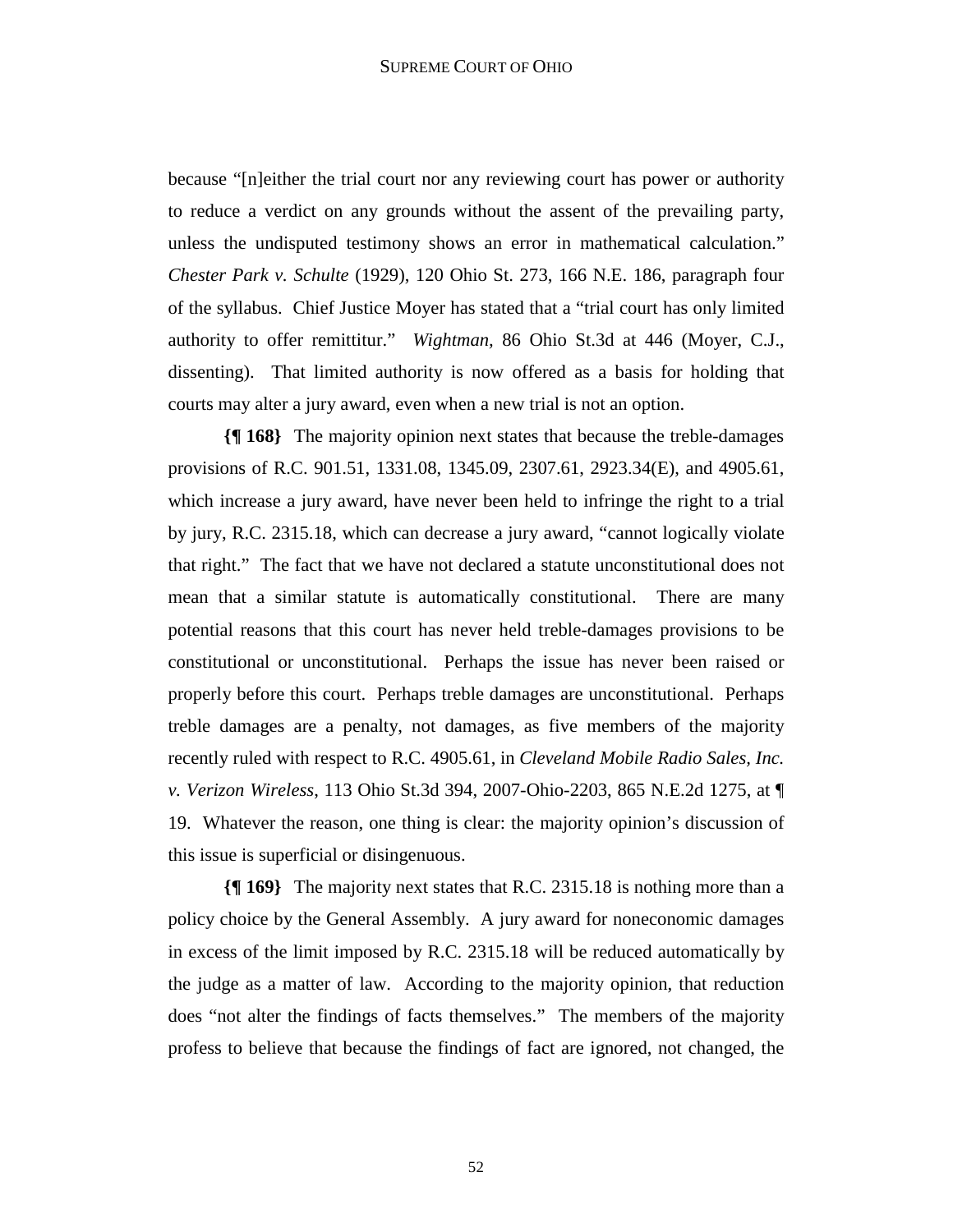requirements of the Constitution have been observed. See *Sofie v. Fibreboard Corp.* (1989), 112 Wash.2d 636, 655, 771 P.2d 711 ("saying that the right to trial by jury is not invaded if the jury is allowed to determine facts which go unheeded when the court issues its judgment  $* * *$  pays lip service to the form of the jury but robs the institution of its function"). This court has never before paid mere lip service to the right to trial by jury. In *Galayda v. Lake Hosp. Sys., Inc*. (1994), 71 Ohio St.3d 421, 425, 644 N.E.2d 298, we stated that the right to trial by jury includes "the right to have a jury determine all questions of fact, including the amount of damages to which the plaintiff is entitled." Chief Justice Moyer, the author of today's majority opinion, has written that "the right to a trial by jury includes a determination by the jury of all questions of fact, as well as the amount of compensatory damages to which the plaintiff is entitled." *Galayda* at 436 (Moyer, C.J., dissenting). But today, Chief Justice Moyer concludes that the Constitution protects "a determination by the jury  $**$ " of compensatory damages to which the plaintiff is entitled" only as long as the damages do not exceed a limit predetermined by the General Assembly. According to the majority opinion, the Ohio Constitution does little more than enable the jury to determine facts what a judge does with those factual determinations is of no constitutional consequence. Plainly, the majority doesn't think the right to a trial by jury entitles a plaintiff to much protection. The founding fathers thought much more highly of the right. Among the "repeated injuries and usurpations" which caused them to declare their independence from the King of England was his refusal to confer "the benefits of Trial by Jury." Declaration of Independence, July 4, 1776. Ignoring factual findings is the equivalent of changing them. Ignoring factual findings is the equivalent of rendering those findings impotent. See *Lakin v. Senco Prods., Inc.* (1999), 329 Ore. 62, 79, 987 P.2d 463 ("to the extent that the jury's award exceeds the statutory cap, the statute prevents the jury's award from having its full and intended effect"). However you characterize it, a statute that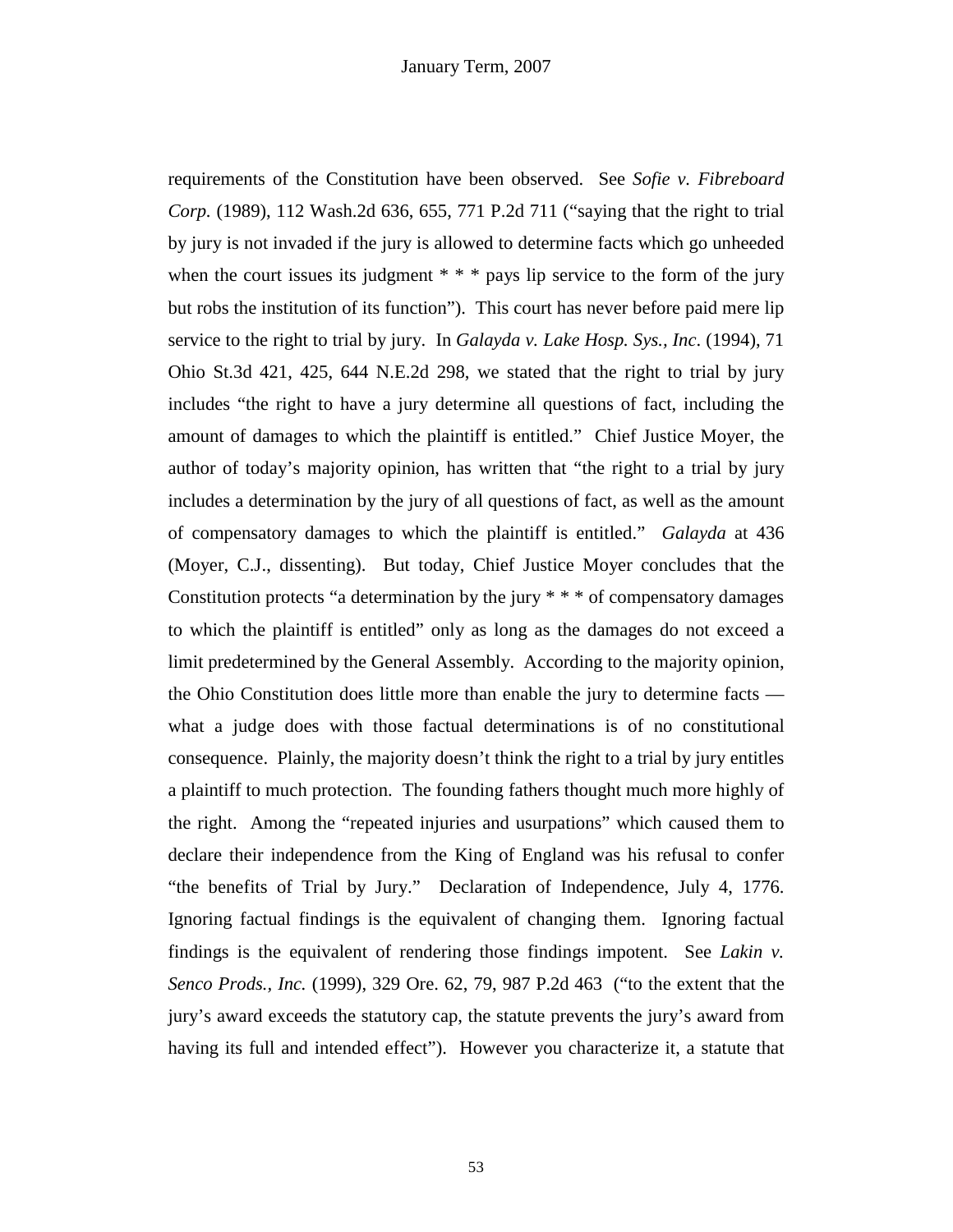authorizes a judge to ignore or change factual findings deprives litigants "of the benefits of Trial by Jury" and must be declared unconstitutional.

**{¶ 170}** If a damages cap of \$250,000 is constitutional – the majority opinion mentions the amount, but never discusses it, apparently giving it no significance – why can't the General Assembly limit damages for claims they do not favor to \$100,000? Or \$1,000? Or \$10? Under this court's reasoning, there is nothing in the Ohio Constitution to restrain the General Assembly from limiting noneconomic damages to \$1. In essence, the power to cap noneconomic damages is the power to eliminate them. But the General Assembly does not have this power; only the people by the amendment process have this power. After today, what meaning is left in a litigant's constitutional right to have a jury determine damages?

**{¶ 171}** The majority opinion next states that R.C. 2315.18 "is distinguishable" from the statutes declared unconstitutional in *Sorrell* and *Galayda*, but it does not explain how. In *Galayda*, a statute was declared unconstitutional because it allowed payment of a jury award over a period of years, thus invading "the jury's province to determine damages, and [violating] a plaintiff's right to trial by jury." Id., 71 Ohio St.3d at 425-426, 644 N.E.2d 298. In the instant case, a statute authorizes a judge to reduce a jury award. The statutes in question have the same result, differing in degree only: both decrease the real value of a damages award. One statute was held unconstitutional, the other "is distinguishable." Referring to *Galayda*, one of the amicus briefs asks, "[W]hy is it *unconstitutional* to impose payments by installment on a total verdict of \$1,396,125, but at the same time constitutional to flatly reduce that same verdict by over \$1,000,000?" (Emphasis sic.) The brief characterizes this inconsistency as an "impenetrable conundrum." And so it will remain, because the majority opinion does not explain the putative distinguishing features. The distinction between the statute in *Sorrell*, which was held unconstitutional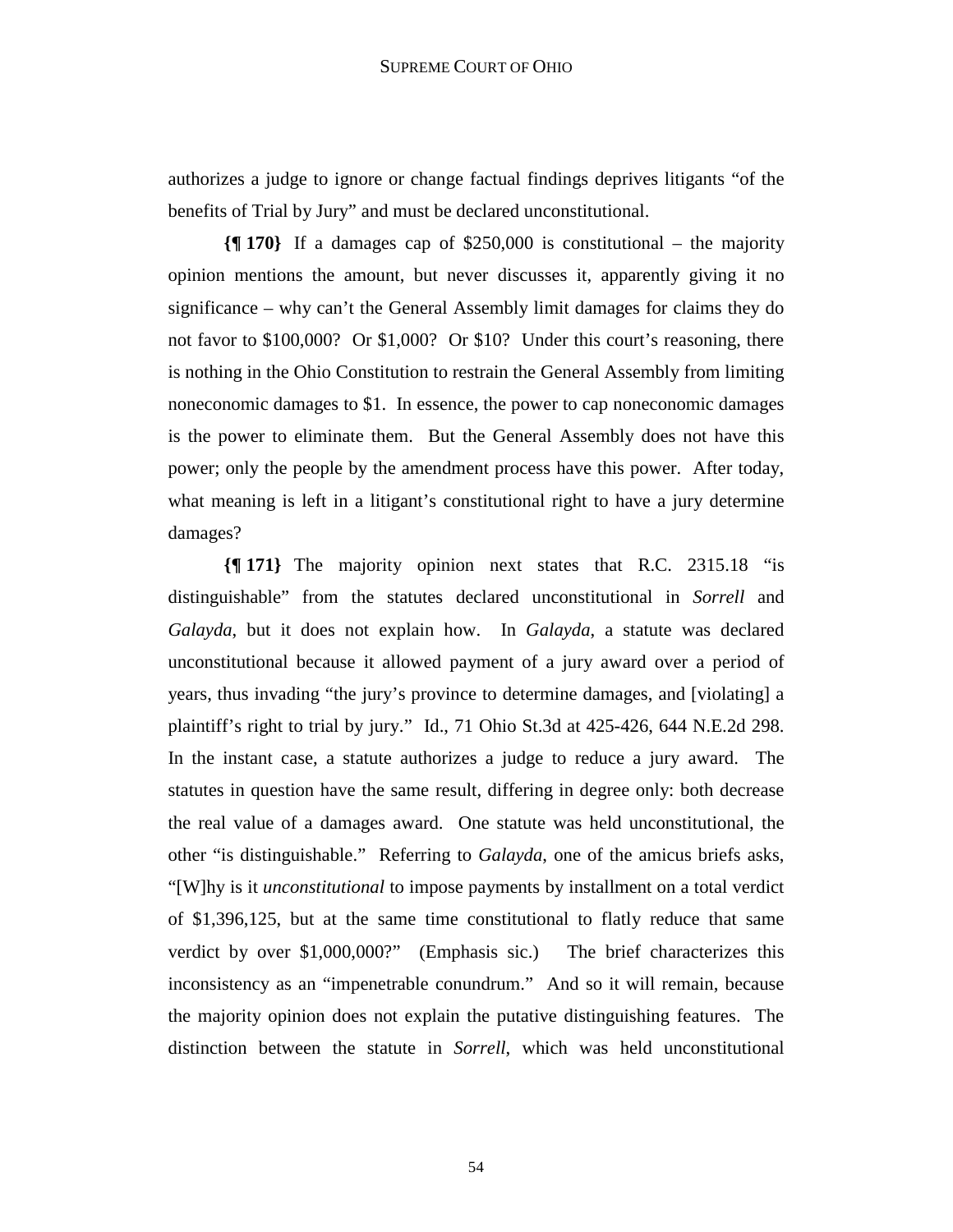because, as the majority today admits, it "allow[ed] courts to substitute their own findings of fact on collateral benefits," and the statute here, which allows courts to ignore the jury's findings of facts on damages, also is unexplained by the majority. See *Sorrell*, 69 Ohio St.3d at 422, 633 N.E.2d 504 ("courts may, consistent with R.C. 2317.45, enter judgments in disregard of the jury's verdict and thus violate the plaintiff's right to have all facts determined by the jury, including damages").

**{¶ 172}** Finally, with respect to the right to trial by jury, the majority states that these limitations are constitutional under the "Seventh Amendment right to a jury trial in the federal system," citing *Estate of Sisk v. Manzanares* (D.Kan.2003), 270 F.Supp.2d 1265. Although possibly accurate, this assessment is not supported by citation of a case from the United States Supreme Court and is contrary to *Dimick*, 293 U.S. at 480, 55 S.Ct. 296, 79 L.Ed. 603, in which the United States Supreme Court, quoting Mayne's Treatise on Damages (9th Ed.1920) 571, stated that " 'in cases where the amount of damages was uncertain their assessment was a matter so peculiarly within the province of the jury that the Court should not alter it.' " *Estate of Sisk* is, with all due respect to the members of the majority and the district court magistrate in Kansas who wrote it, wholly irrelevant. Our task today is to decide whether R.C. 2315.18 violates Section 5, Article I of the Ohio Constitution. That a federal district court judge in Kansas has determined that a federal statute does not violate the Seventh Amendment is beside the point.

**{¶ 173}** To summarize, the majority opinion concludes that R.C. 2315.18 does not infringe upon the constitutional right to trial by jury. It reaches that conclusion by relying on (1) an irrelevant case, (2) remittitur, which supports a contrary conclusion, (3) a patently superficial argument, (4) a policy-trumps-the-Ohio-Constitution argument, (5) an unexplained argument that two prior cases are distinguishable, and (6) an irrelevant citation of a federal trial court case. It isn't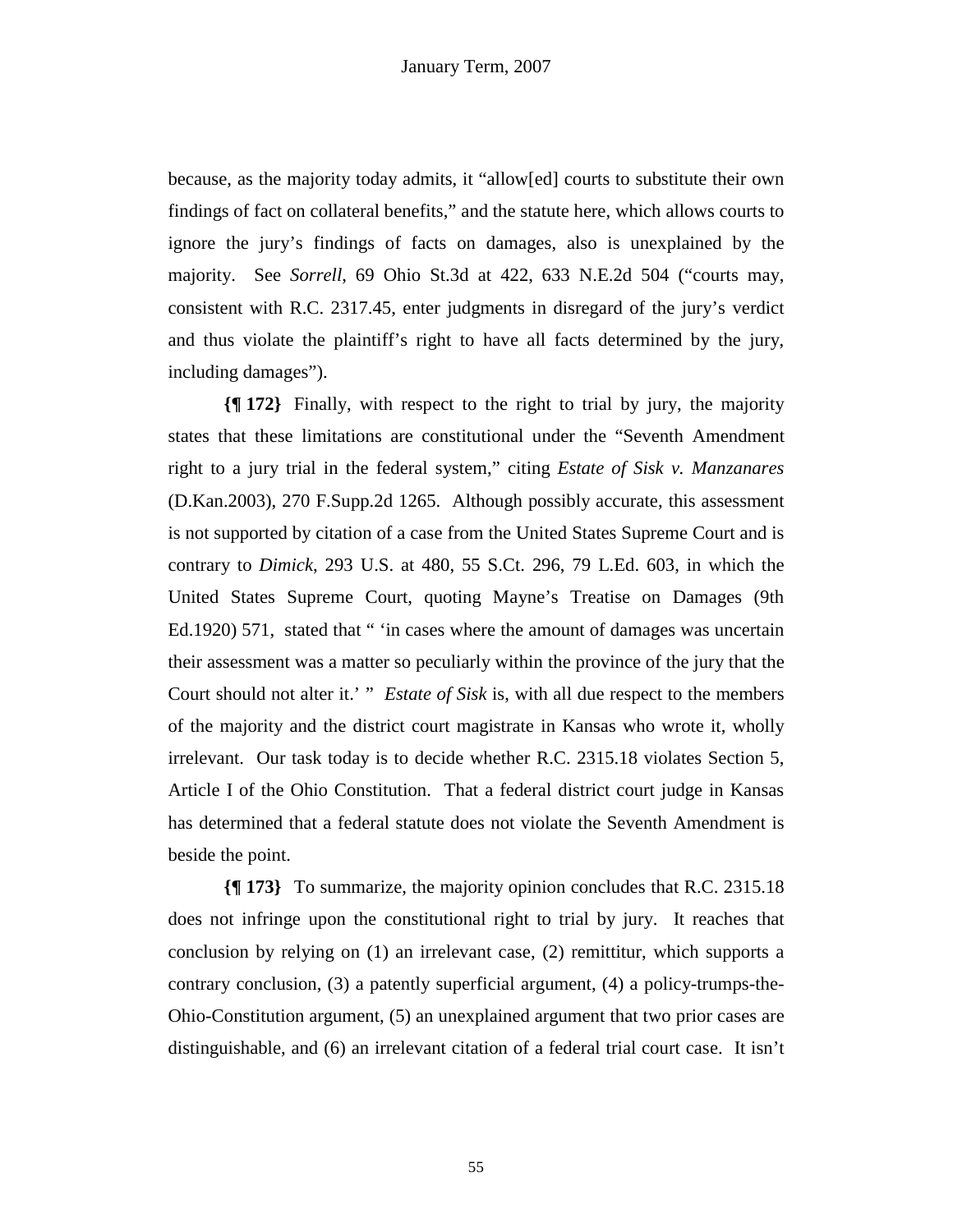much of an explanation. Actually, it's nothing. But these six paltry reasons are the only justification the majority provides to support its decision to uphold the constitutionality of a statute that requires judges to arbitrarily diminish a jury's factual finding of damages.

**{¶ 174}** I would hold that R.C. 2315.18 is unconstitutional because it infringes on the constitutional right to a trial by jury. It does so by intruding on the plaintiff's right to have a jury meaningfully determine damages. I believe that a statute that automatically reduces a jury's factual determination of damages to an arbitrary level, no matter how high that level might be, violates the constitutional right to trial by jury.

### B. Due Process and Equal Protection

**{¶ 175}** Even though there is no need to go further with respect to R.C. 2315.18, some of the majority opinion's other arguments necessitate further discussion. For example, the majority opinion introduces Arbino's due-process argument by stating that "[b]ecause we have already concluded that R.C. 2315.18 violates neither the right to a jury trial nor the right to a remedy, we must find it valid" if it satisfies the rational-basis test. Applying the rational-basis test in this instance is contrary to our approach in *Sorrell*, in which we stated that "the right to a jury trial in negligence and personal injury actions is a fundamental right. Thus in order to determine whether R.C. 2317.45 [part of the Tort Reform Act of 1987] violates the Due Process Clause of the Ohio Constitution, a strict scrutiny standard of review applies." Id. at 423, 633 N.E.2d 504. In *Morris v. Savoy* (1991), 61 Ohio St.3d 684, 689, 576 N.E.2d 765, a case in which Chief Justice Moyer was a member of the majority, this court applied the rational-basis test only because the case "did not involve a fundamental right or suspect class." See also *State ex rel. Ohio Academy of Trial Lawyers v. Sheward* (1999), 86 Ohio St.3d 451, 486, 715 N.E.2d 1062, fn. 14 ("a finding that the right to trial by jury was implicated would have invoked a higher level of judicial scrutiny [than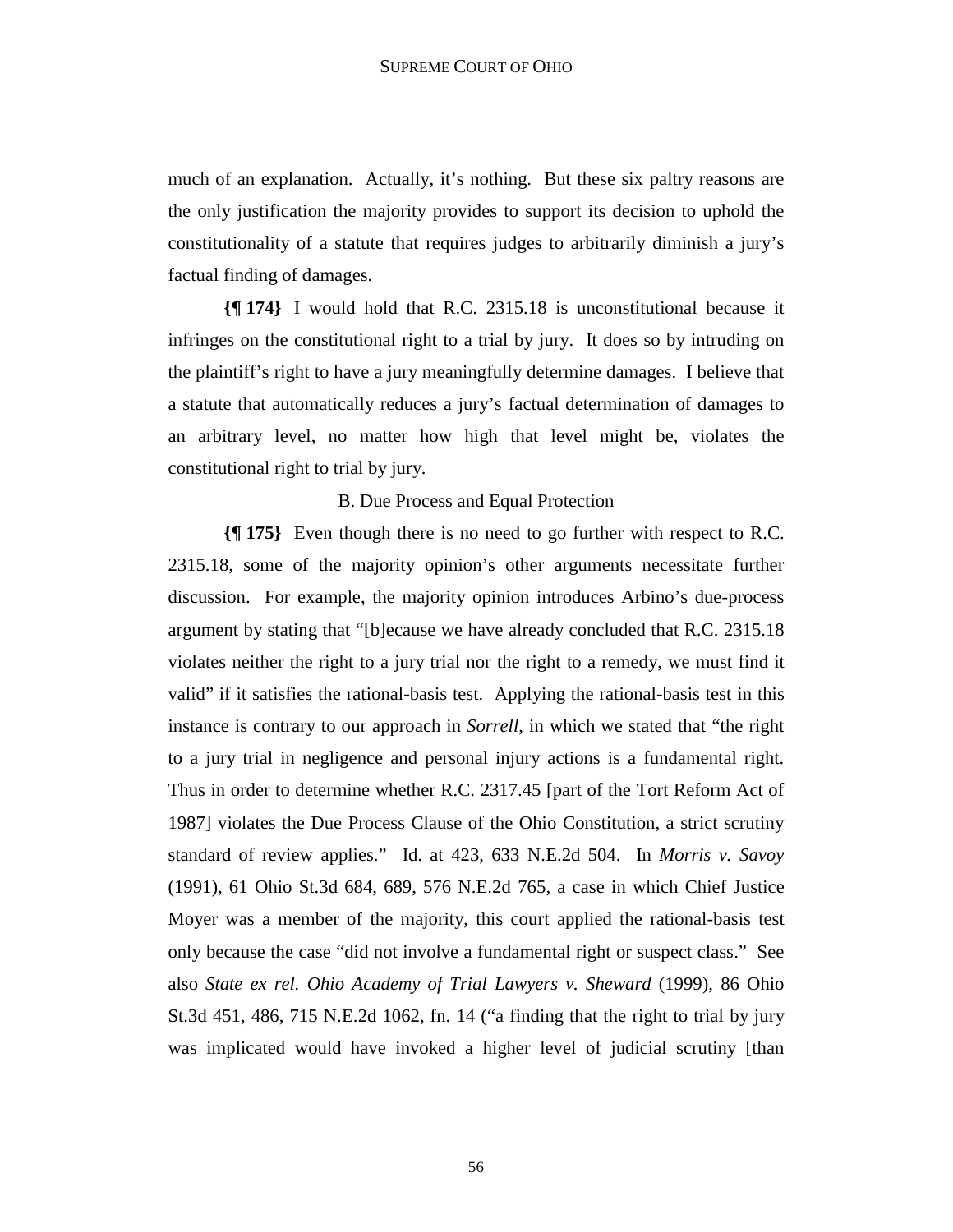rational basis] for purposes of the due process analysis"). The majority opinion does not address this language from *Sorrell, Savoy,* or *Sheward* even though it is exactly on point as to the level of scrutiny to be applied to R.C. 2315.18.

**{¶ 176}** Instead, the majority opinion applies the rational-basis test, and concludes that R.C. 2315.18 is rationally related to a legitimate government purpose. I believe that it is more appropriate to apply strict scrutiny to R.C. 2315.18, invalidating it unless it is "necessary to promote a compelling governmental interest," *Morris*, 61 Ohio St.3d at 705, 576 N.E.2d 765, citing *Shapiro v. Thompson* (1969), 394 U.S. 618, 634, 89 S.Ct. 1322, 22 L.Ed.2d 600. Even applying a rational-basis test, however, it is clear that there is no objective reason to conclude that R.C. 2315.18 is rationally related to a legitimate government purpose. My analysis begins with an examination of the General Assembly's findings to establish how unrelated they are to the general welfare of Ohioans.

**{¶ 177}** "The General Assembly makes the following statement of findings and intent:

**{¶ 178}** "(A) The General Assembly finds:

**{¶ 179}** "(1) The current civil litigation system represents a challenge to the economy of the state of Ohio, which is dependent on business providing essential jobs and creative innovation.

**{¶ 180}** "(2) The General Assembly recognizes that a fair system of civil justice strikes an essential balance between the rights of those who have been legitimately harmed and the rights of those who have been unfairly sued.

**{¶ 181}** "(3) This state has a rational and legitimate state interest in making certain that Ohio has a fair, predictable system of civil justice that preserves the rights of those who have been harmed by negligent behavior, while curbing the number of frivolous lawsuits, which increases the cost of doing business, threatens Ohio jobs, drives up costs to consumers, and may stifle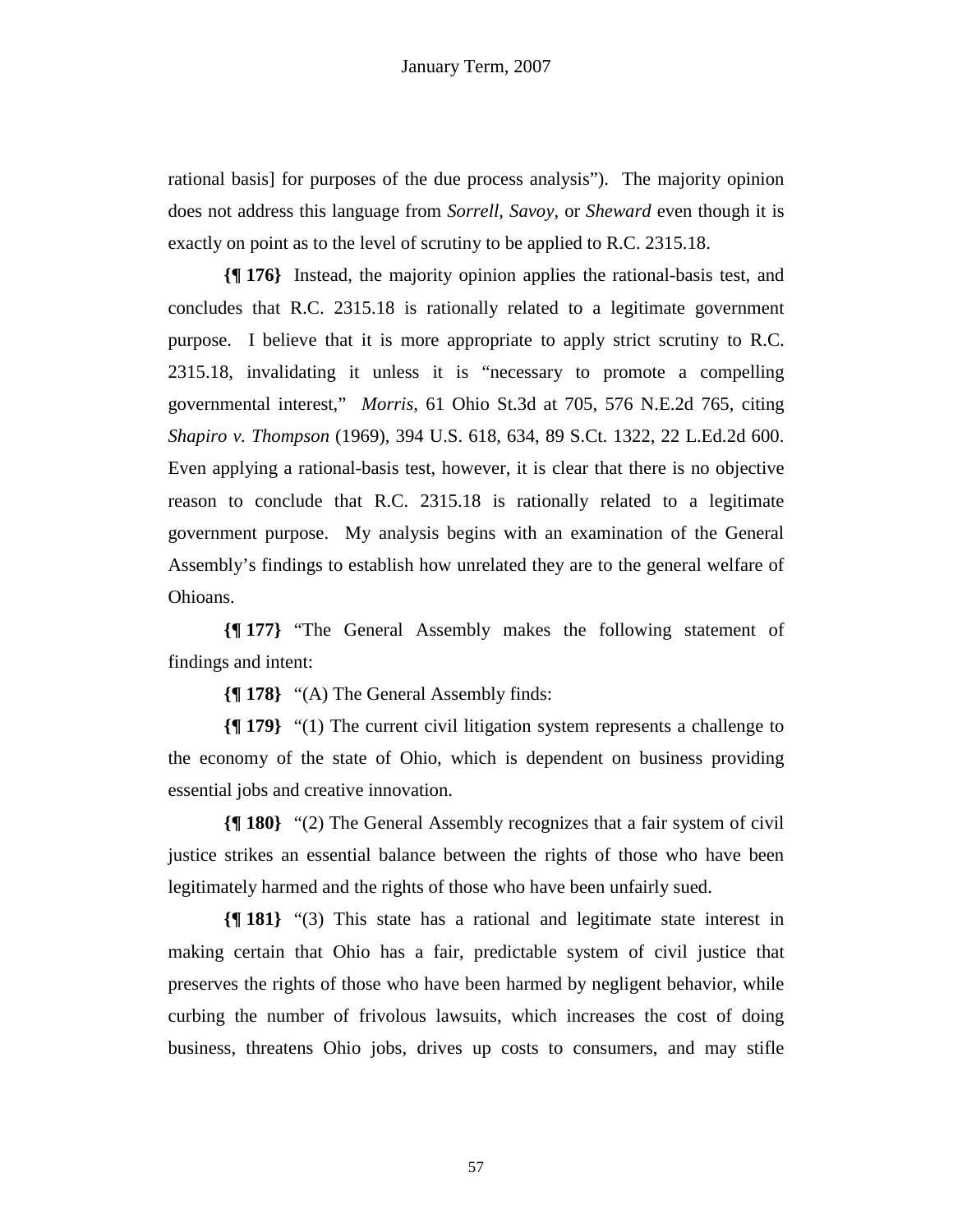innovation." 2004 Am.Sub.S.B. No. 80, Section 3, 150 Ohio Laws, Part IV, 8024.

**{¶ 182}** Section 3(A)(2) doesn't make sense. It states that a fair system of civil litigation, presumably one that includes R.C. 2315.18, should balance the rights of the legitimately harmed with the rights of the unfairly sued. The rights of people who have been harmed and who prove the legitimacy of their case by prevailing in a trial cannot be balanced against the rights of the unfairly sued. They are mutually exclusive groups – people harmed by the tortious conduct of others don't *unfairly* sue. In imposing caps, R.C. 2315.18 decreases the protection afforded to legitimate plaintiffs yet does nothing to protect the unfairly sued. Where is the fairness in that system?

**{¶ 183}** The predictability of the new system implicitly touted in the findings results solely from the arbitrary and, in my view, unconstitutional diminishment of a jury's factual findings of damages.

**{¶ 184}** That Section 3(A)(3) of Am.Sub.S.B. No. 80 mentions frivolous lawsuits is somewhat surprising, because nothing in the statutory scheme addresses frivolous lawsuits, and damages caps are not even remotely related to frivolous lawsuits. The caps imposed by the statutory scheme can affect only those plaintiffs with meritorious claims, plaintiffs who have prevailed in a trial and who have suffered significant damages. These plaintiffs are exactly the opposite of those who file frivolous lawsuits. Finally, although Section  $3(A)(3)$ lists a series of detrimental effects caused by frivolous lawsuits, nothing in the section suggests that excessive damages awards, the putative target of R.C. 2315.18, cause similar detrimental effects.

**{¶ 185}** The tort system in Ohio is far from perfect. The various trial and defense attorneys involved in our tort system are not perfect either. There is no doubt much room for improvement in the way the tort system in Ohio functions. For instance, our tort system would better serve the public if frivolous lawsuits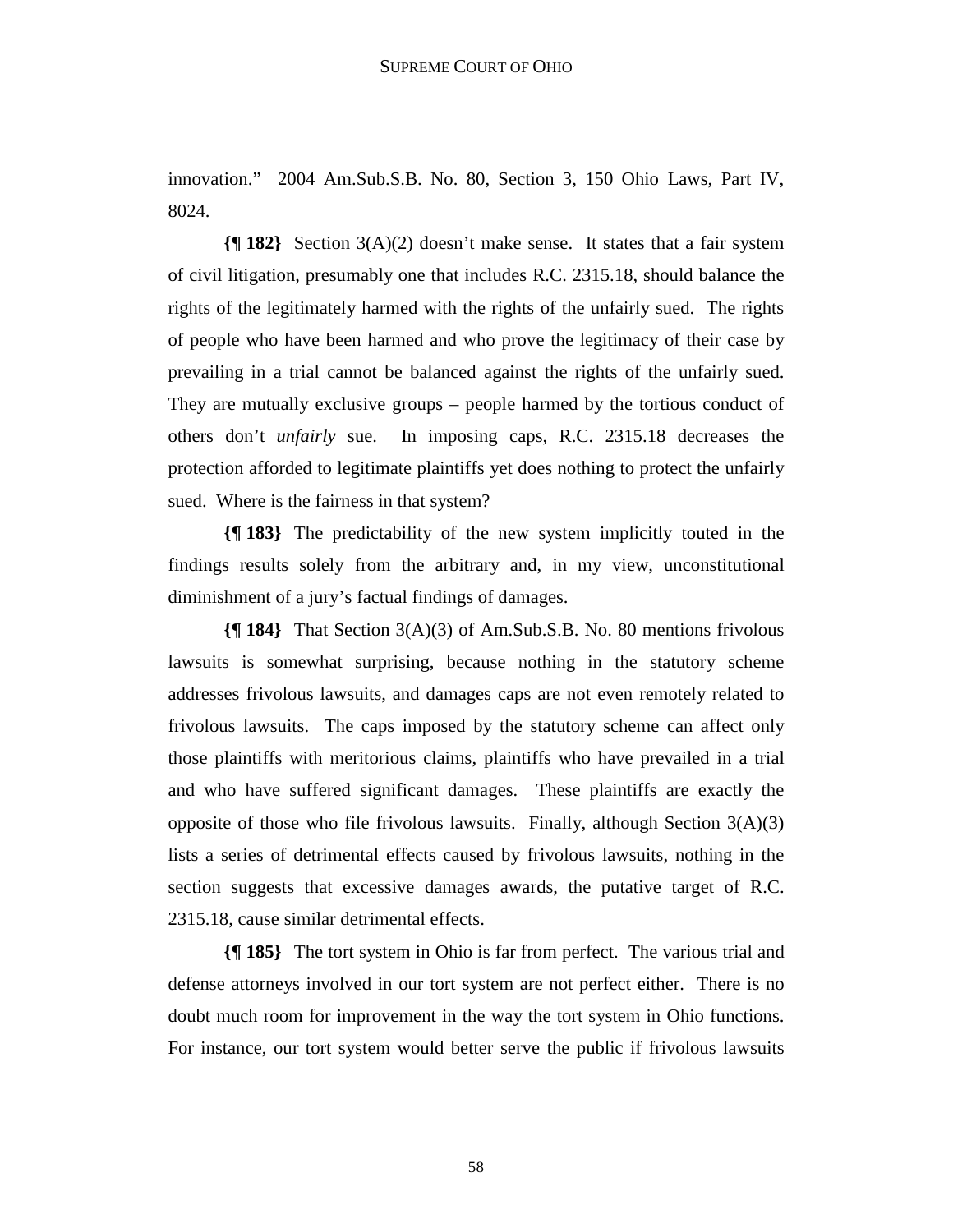were never filed and if excessive paper-churning, fee-building discovery practices were curtailed. There is no rational reason to "improve" the tort system in Ohio at the sole expense of a small group of people who are able to prove that they suffered damage significant enough to exceed the damages caps imposed by the General Assembly. Whatever improvement the tort system in Ohio needs, the Ohio Constitution should remain inviolate, unless properly amended.

**{¶ 186}** My analysis continues with an examination of the evidence the General Assembly relied on to support its findings to determine whether they bear "a reasonable and substantial relation to the public welfare." *State ex rel. Bowman v. Allen Cty. Bd. of Commrs.* (1931), 124 Ohio St. 174, 177 N.E. 271, paragraph three of the syllabus. See also Tocqueville, Democracy in America (Heffner Ed.1956) 76 ("the power vested in the American courts of justice, of pronouncing a statute to be unconstitutional, forms one of the most powerful barriers which has ever been devised against the tyranny of political assemblies").

**{¶ 187}** Uncodified Section 3 of Am.Sub.S.B. No. 3 further states:

**{¶ 188}** "The General Assembly bases its findings on this state interest upon the following evidence:

**{¶ 189}** "(a) A National Bureau of Economic Research study estimates that states that have adopted abuse reforms have experienced employment growth between eleven and twelve per cent, productivity growth of seven to eight per cent, and total output growth between ten and twenty per cent for liability reducing reforms.

**{¶ 190}** "(b) According to a 2002 study from the White House Council of Economic Advisors, the cost of tort litigation is equal to a two and one tenth per cent wage and salary tax, a one and three tenth per cent tax on personal consumption, and a three and one tenth per cent tax on capital investment income.

**{¶ 191}** "(c) The 2003 Harris Poll of nine hundred and twenty-eight senior corporate attorneys conducted by the United States Chamber of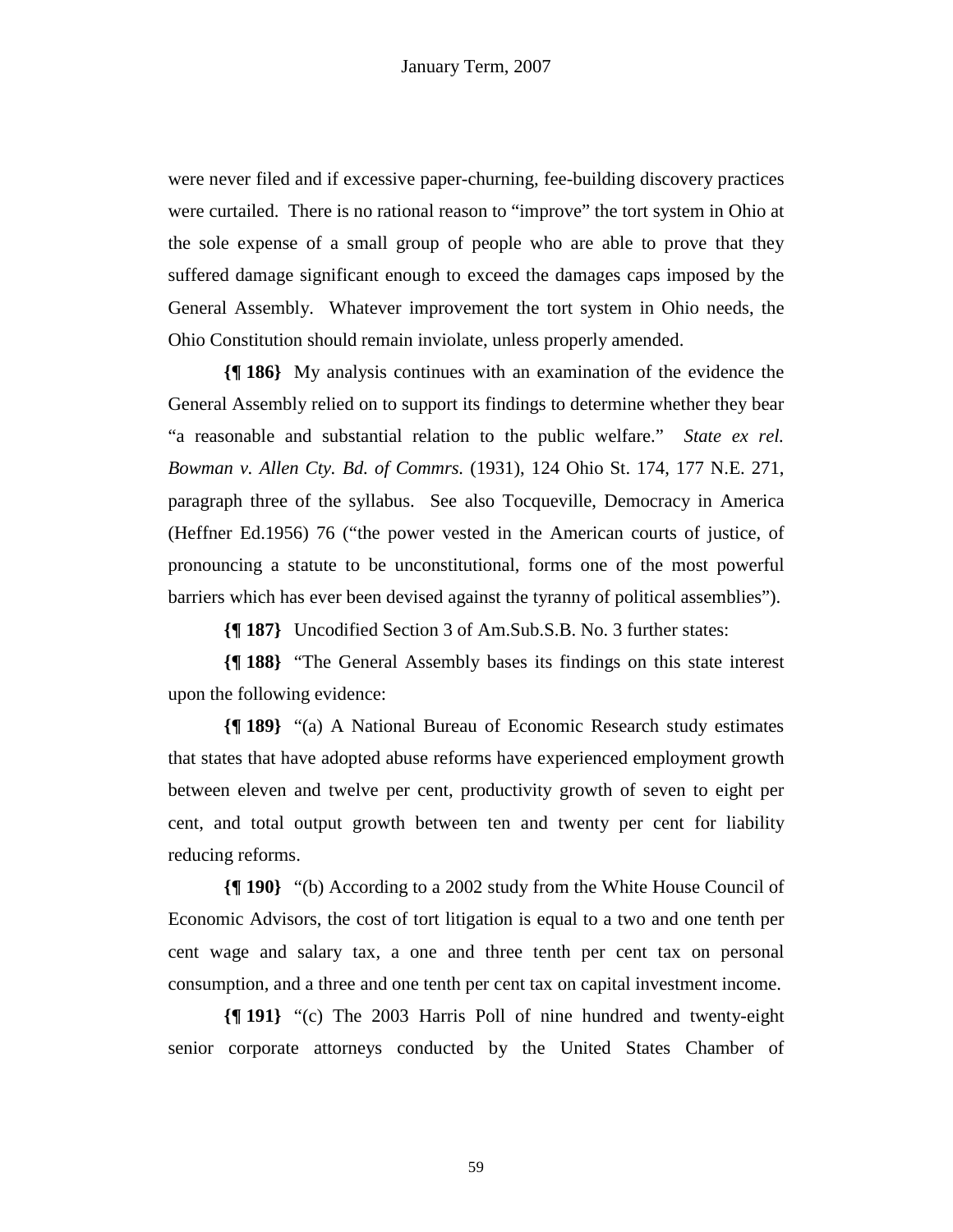Commerce's Institute for Legal Reform reports that eight out of ten respondents claim that the litigation environment in a state could affect important business decisions about their company, such as where to locate or do business. In addition, one in four senior attorneys surveyed cited limits on damages as one specific means for state policy makers to improve the litigation environment in their state and promote economic development.

**{¶ 192}** "(d) The cost of the United States tort system grew at a record rate in 2001, according to a February 2003 study published by Tillinghast-Towers Perrin. The system, however, failed to return even fifty cents for every dollar to people who were injured. Tillinghast-Towers Perrin also found that fifty-four per cent of the total cost accounted for attorney's fees, both for plaintiffs and defendants, and administration. Only twenty-two per cent of the tort system's cost was used directly to reimburse people for the economic damages associated with injuries and losses they sustain.

**{¶ 193}** "(e) The Tillinghast-Towers Perrin study also found that the cost of the United States tort system grew fourteen and three tenths of a per cent in 2001, the highest increase since 1986, greatly exceeding overall economic growth of two and six tenth per cent. As a result, the cost of the United States tort system rose to two hundred and five billion dollars total or seven hundred and twenty-one dollars per citizen, equal to a five per cent tax on wages.

**{¶ 194}** "(f) As stated in testimony by Ohio Department of Development Director Bruce Johnson, as a percentage of the gross domestic product, United States tort costs have grown from six tenths of a per cent to two per cent since 1950, about double the percentage that other industrialized nations pay annually. These tort costs put Ohio businesses at a disadvantage vis-a-vis foreign competition and are not helpful to development." Section 3(A)(3), Am.Sub.S.B. No. 80, 150 Ohio Laws, Part IV, 8024.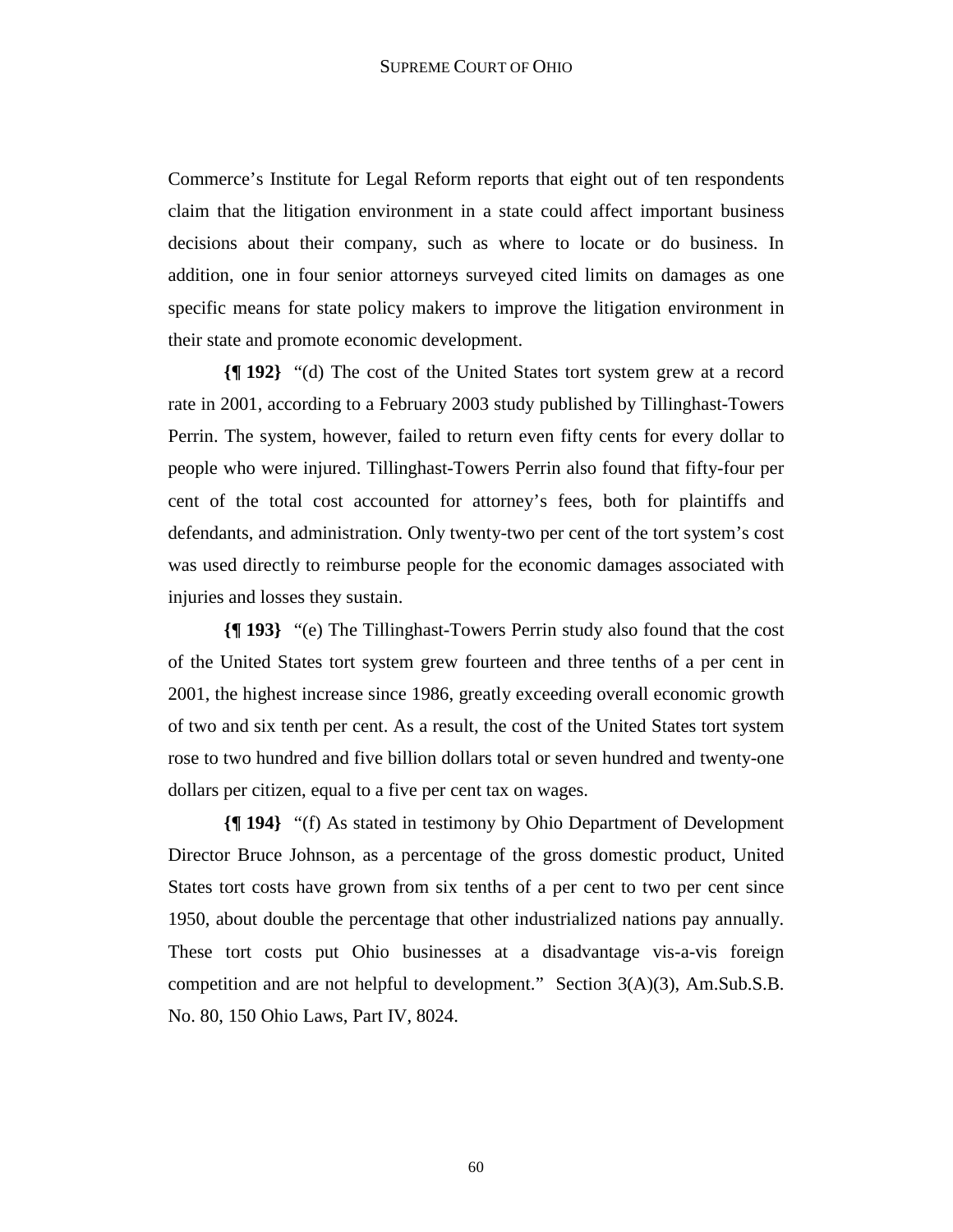**{¶ 195}** The evidence in Section 3(A)(3) is not objective, not peerreviewed, not Ohio-specific, and, in most cases, significantly flawed. First, apart from a couple of anecdotes, the findings do not relate specifically to Ohio. On that ground alone it is unreasonable to conclude that R.C. 2315.18 is rationally related to the general welfare of Ohioans.

**{¶ 196}** Second, most of the findings are the product of biased sources. The National Bureau of Economic Research ("NBER") study cited in Section  $3(A)(3)(a)$  was produced by an organization that calls itself "a private, nonprofit, nonpartisan research organization dedicated to promoting a greater understanding of how the economy works." Seehttp://www.nber.org/info.html. But see http://www.mediatransparency.org/recipientgrants.php?recipientID=243, which suggests that NBER's source of funding is not nonpartisan. The White House Council of Economic Advisors study cited in Section  $3(A)(3)(b)$  is the work product of three political appointees. See http://www.whitehouse.gov/cea/. The 2003 Harris Poll of 928 attorneys cited in Section 3(A)(3)(c) is a survey solely of corporate attorneys. The Tillinghast-Towers Perrin 2003 study cited in Section  $3(A)(3)(d)$  and (e) was produced by a company whose business is to "provide. consulting and software solutions to insurance and financial services companies." See *http://www.towersperrin.com/tp/jsp/masterbrand\_html.jsp?webc=176/global*/ about/about.htm&selected=about. Bruce Johnson, the director of the Ohio Department of Development, whose testimony is cited in Section  $3(A)(3)(f)$ , is a political appointee.

**{¶ 197}** In short, none of the evidence is the product of authentic, objective research. See Abaray, Déjà Vu All Over Again: Ohio's 2005 Tort Reform Act Cannot Survive a Rational Basis Challenge (2006), 31 U.Dayton L.Rev. 141. The National Bureau of Economic Research Study is not peerreviewed and is not published in a scholarly journal. Id. at 154. The authors purport to rely on empirical evidence from states that have instituted tort reform,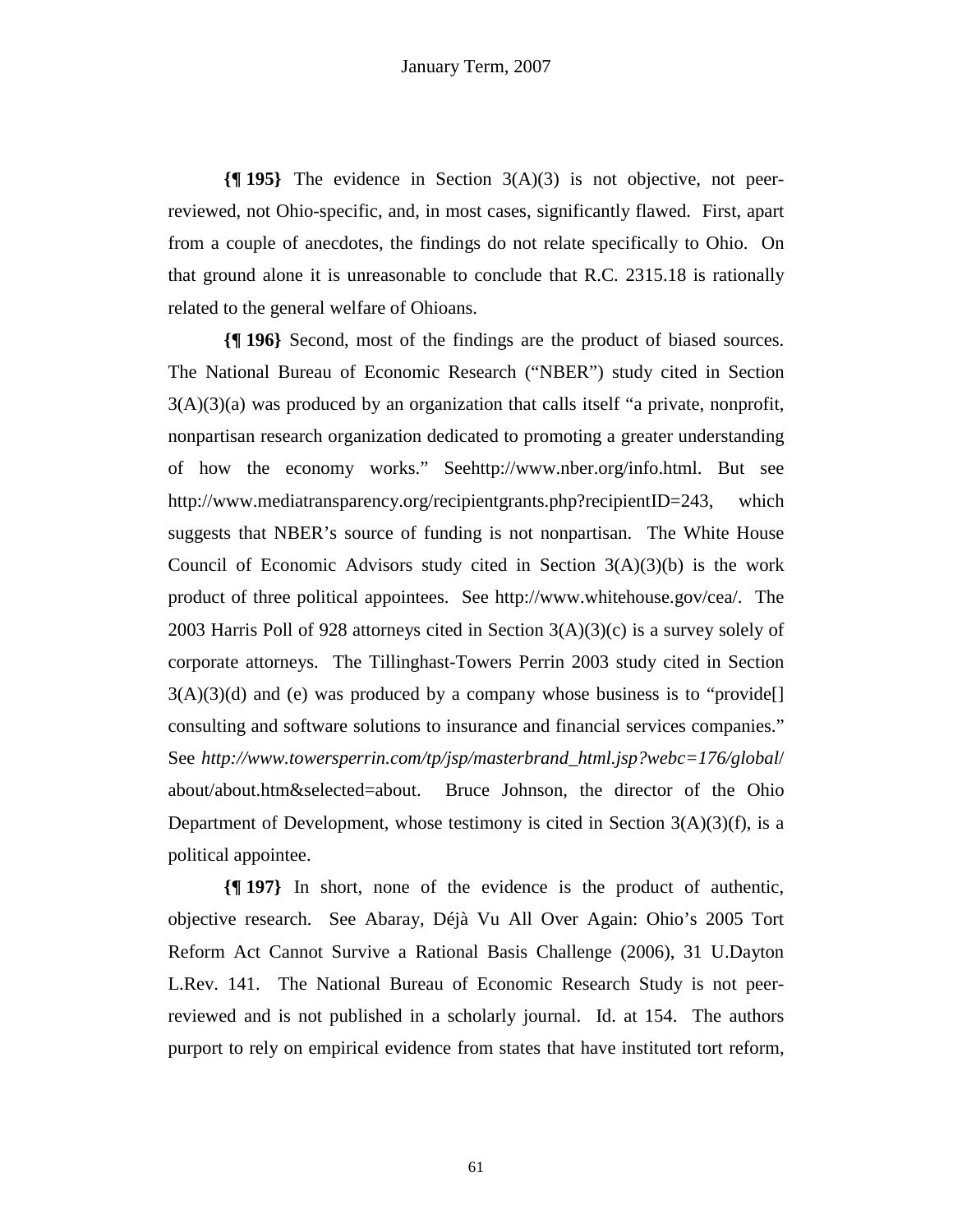but it is impossible to verify the reliability of their conclusions. The authors themselves concede that although their results " 'are consistent with the hypothesis that reductions in liability from the current common-law levels improve efficiency, \* \* \* the results are also consistent *with three other alternative hypotheses*.' " (Emphasis added.) 31 U.Dayton L.Rev. at 154, quoting the NBER study at 28, fn. 65. It would be difficult to summarize the study better than the author of the Dayton Law Review article did: "[I]n relying upon this report, the General Assembly cites as a basis for upsetting 200 years of common law a flawed study, which is not peer reviewed, has no indicia of reliability, omits referenced data, and reaches a conclusion that can be due to any of four different factors. Moreover, the authors base their analysis on national data from 1969 through 1990, providing scant relevance to Ohio law in 2005 \* \* \*." 31 U.Dayton L.Rev. at 154-155.

**{¶ 198}** The 2002 study by the White House Council of Economic Advisors is also not peer-reviewed, is not published in a scholarly journal, and is not even a study — it is a white paper. "A *white paper* is generally understood to be a position or policy paper of an organization. As such, white papers do not purport to represent an objective review of empirical data." (Emphasis sic.) Id. at 155. Further, this "study" contains several empirical flaws, too detailed to explain here, and is based on the Tillinghast report, which, as explained below, is itself flawed. See id. at 156.

**{¶ 199}** The 2003 Harris Poll of 928 senior corporate attorneys is just that: a poll. Does this even need to be explained? It should surprise no one that corporate attorneys think tort costs are too high; they represent the companies that commit the torts and, therefore, pay the costs. Anyone who would cite a poll of senior corporate attorneys as an excuse for enacting pro-corporate legislation would probably also cite Charlie Wilson's maxim, "What's good for the country is good for General Motors, and vice versa."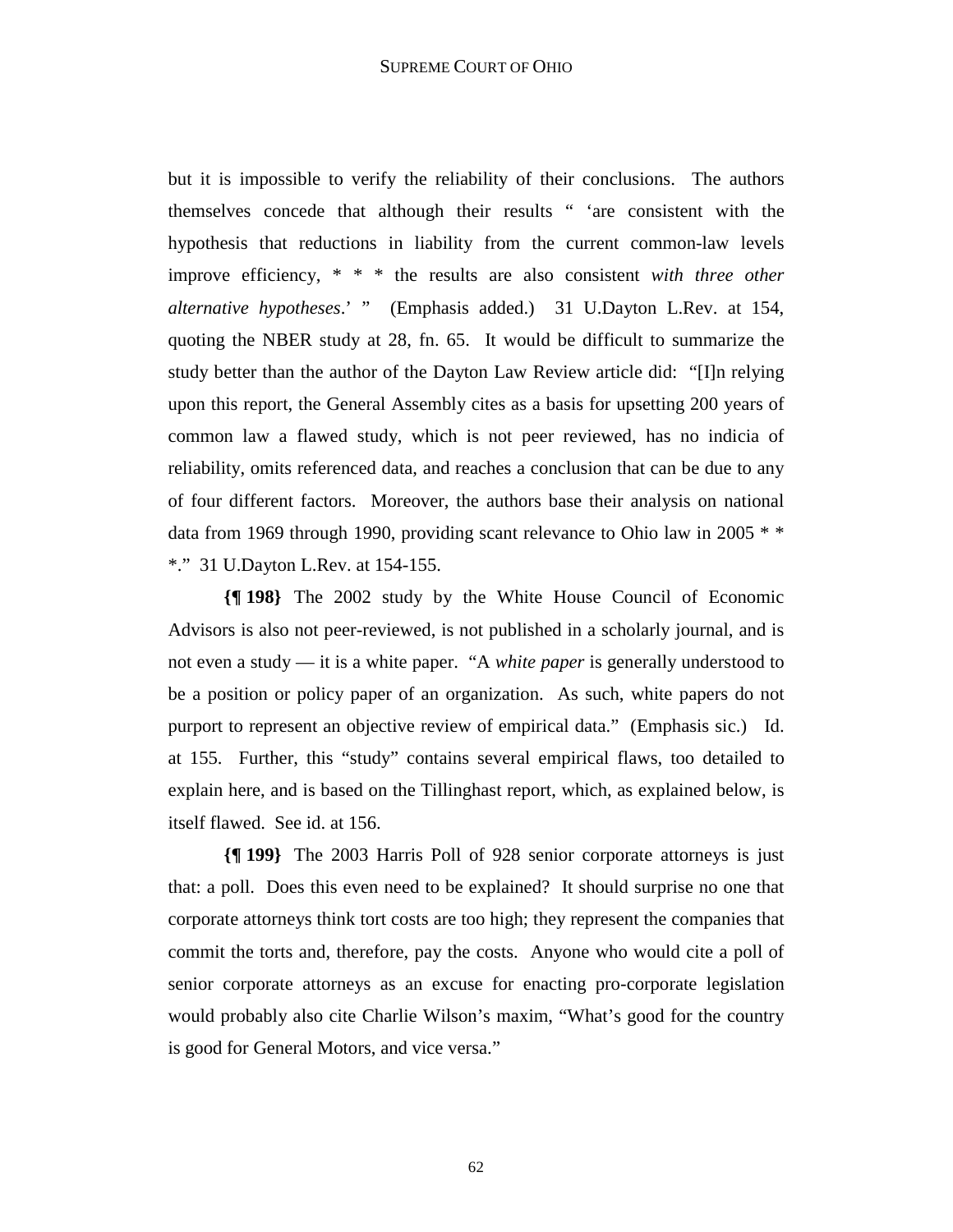**{¶ 200}** The 2003 Tillinghast-Towers Perrin study, like the others, is not peer-reviewed, is not from a scholarly journal, and contains many flaws. 31 U.Dayton L.Rev. at 158. For instance, the conclusions the study draws are based in part on the inclusion of the costs of medical malpractice. Id. A study that includes the costs of medical malpractice cannot rationally be used to justify enacting R.C. 2315.18, which expressly does not apply to medical-malpractice claims. R.C.  $2315.18(A)(7)$ . The study "also cites increases in the cost of medical care as a cause for an increase in jury verdict awards." Id. at 159. Medical costs are economic costs, which are outside the purview of R.C. 2315.18.

**{¶ 201}** The General Assembly relies on the Tillinghast study's conclusion that the "cost of the United States tort system grew at a record rate in 2001," specifically, 14.4 percent. Id. at 158. Even if that statement is true, and there is no particular reason to believe that it is, it is highly selective. The same study indicates that the cost of the national tort system grew only 3.3 percent throughout the 1990s, a much lower rate than in the previous four decades, and that the growth rate of the tort system was only 5.4 percent in 2003. 31 U.Dayton L.Rev. at 159, quoting a 2004 Tillinghast update on nationwide tort costs. Further, those rates of increase include the cost of medical-malpractice awards, to which R.C. 2315.18 does not apply. There is no rational relationship between this flawed study of the national tort system and R.C. 2315.18.

**{¶ 202}** The Tillinghast study and the General Assembly include the cost of defense litigation in determining the percentage of money paid to plaintiffs.<sup>12</sup> Id. at 159. Section  $3(A)(3)(d)$  states that "[o]nly twenty-two per cent of the tort system's cost was used directly to reimburse people for the economic damages associated with injuries and losses they sustain." That has a certain ring of truth,

<sup>12.</sup> Including the cost of litigation in a study can yield bizarre results. For instance, in one case a defendant spent approximately \$75 million to defend itself against a \$400,000 damages award. See *Cipollone v. Liggett Group, Inc*. (1992), 505 U.S. 504, 112 S.Ct. 2608, 120 L.Ed2d 407; Rabin, The Third Wave of Tobacco Tort Litigation (Sept.2001) 3-5.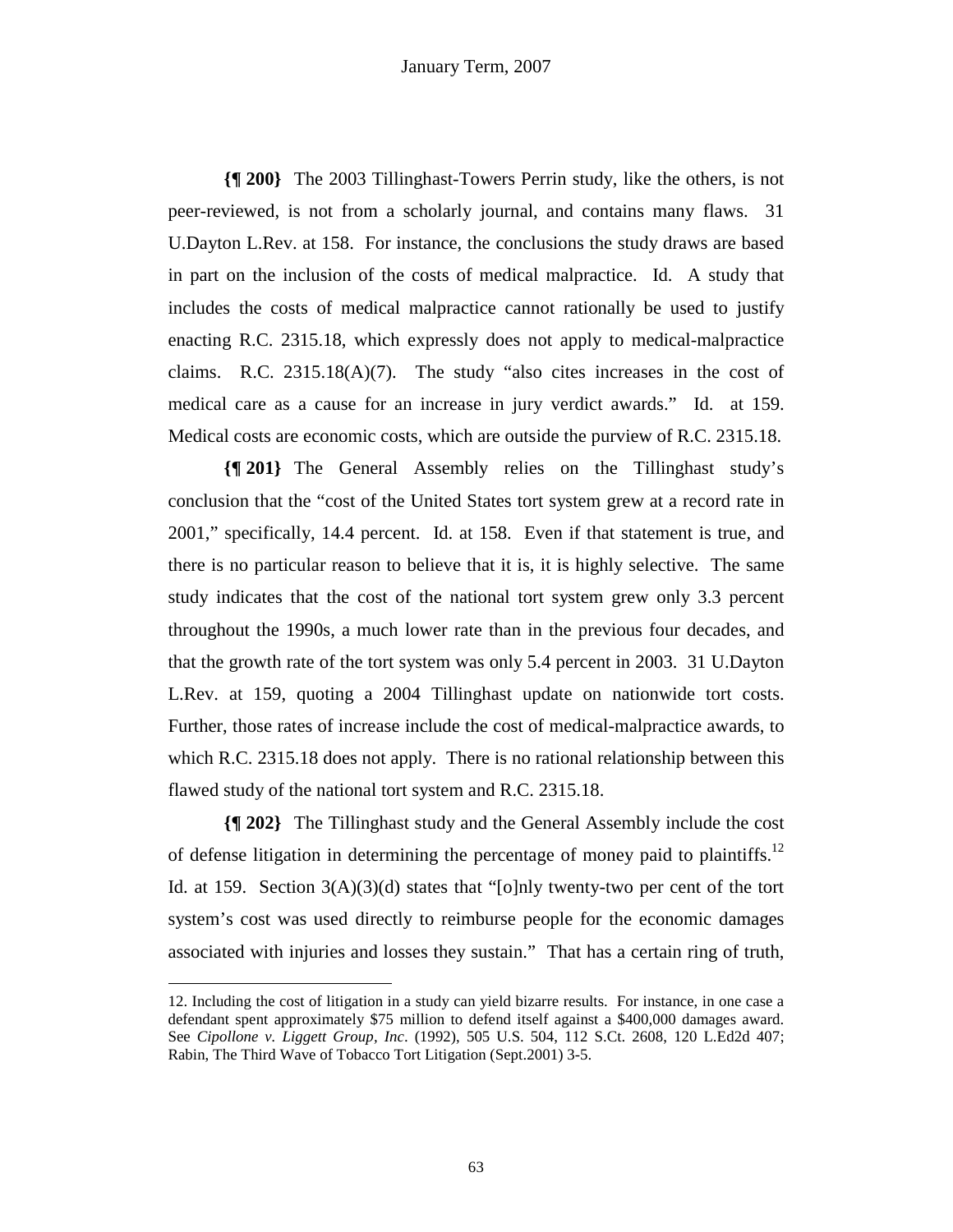but in reality, the statement is grossly misleading. "If the defense and insurance costs are excluded, the Tillinghast figures actually demonstrate that the total amount awarded in tort cases nationwide for economic loss equals 34%, noneconomic loss equals 38%, and claimant attorney fees equals 27% of total awards." 31 U.Dayton L.Rev. at 160; see also Chimerine & Eisenbrey, The Frivolous Case for Tort Law Change: Opponents of the Legal System Exaggerate Its Costs and Ignore Its Benefits (May 17, 2005), Economic Policy Institute Briefing Paper No. 157, at 4-5, available at http://www.epi.org/content. cfm/bp157. The Tillinghast study is misleading, biased, flawed, and disingenuous, and it cannot be the rational basis for enacting a statute in Ohio. Further, the Tillinghast study is impossible to verify because Tillinghast "claims that its data and methodology are 'proprietary.' " Chimerine at 3.

**{¶ 203}** Last, we come to the testimony of Bruce Johnson. Johnson, a political appointee of a governor who desperately wanted to impose tort reform on all Ohioans, relied extensively on the flawed Tillinghast study. Moreover, other than anecdotal evidence and unverifiable statistics, Johnson's testimony is not related to Ohio. 31 U.Dayton L.Rev. at 162.

**{¶ 204}** None of the General Assembly's findings are reliable with respect to addressing Ohio-specific problems. First, the findings do not relate specifically to Ohio. Second, all of the proffered evidence is the product of biased sources with political agendas. Third, the studies contain serious flaws, relying either on information that they do not provide or on information (medicalmalpractice awards) that is not relevant to R.C. 2315.18. In short, these findings do not support a conclusion that R.C. 2315.18 is rationally related to a legitimate government purpose in Ohio. I conclude that the General Assembly's reliance on this evidence to justify enacting R.C. 2315.18 was arbitrary and unreasonable. Accordingly, R.C. 2315.18 violates due process.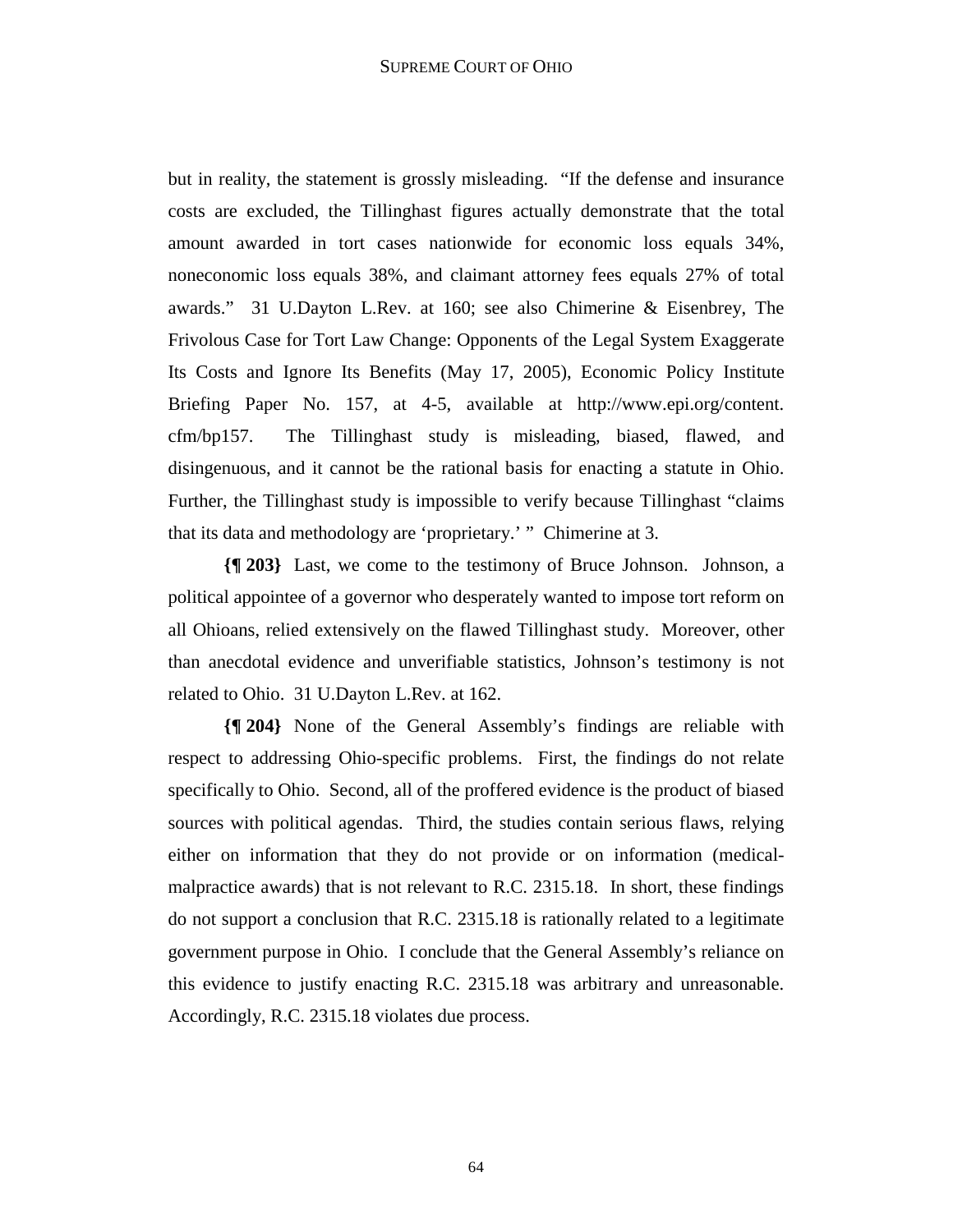**{¶ 205}** Given these flaws, it is obvious that R.C. 2315.18 cannot withstand equal-protection scrutiny. The majority opinion again applies the rational-basis test, even though it should apply strict scrutiny, and again, R.C. 2315.18 cannot withstand even the less demanding test. The degree of equalprotection scrutiny depends on whether a fundamental right is involved. *Beatty v. Akron City Hosp.* (1981), 67 Ohio St.2d 483, 492, 21 O.O.3d 302, 424 N.E.2d 586 ("once the existence of a fundamental right  $* * *$  is shown to be involved, the state must assume the heavy burden of proving that the legislation is constitutional). See *Schwan v. Riverside Methodist Hosp.* (1983), 6 Ohio St.3d 300, 301, 6 OBR 361, 452 N.E.2d 1337 (the rational-basis test was applied because the case did not "involve either a fundamental right or a suspect class"); *Morris*, 61 Ohio St.3d at 689, 576 N.E.2d 765 (citing *Schwan*); *State v. Thompson*, 95 Ohio St.3d 264, 2002-Ohio-2124, 767 N.E.2d 251, ¶ 13 (classifications that affect a fundamental constitutional right are subject to strictscrutiny inquiry). Given the deeply flawed nature of the General Assembly's findings, it is clear that, were R.C. 2315.18 subjected to strict scrutiny, it would fail. Further, given my analysis above, it is clear that R.C. 2315.18 cannot withstand even rational-basis scrutiny. The majority opinion reaches a contrary conclusion, stating that "the General Assembly reviewed several studies and other forms of evidence" to justify its conclusions. But as noted, those studies and evidence are so biased, flawed, and insubstantial that reliance on them is arbitrary and unreasonable.

**{¶ 206}** The statutory scheme creates two classes of tort victims: those with catastrophic or minor injuries, who are able to recover the full measure of their damages, and those with significant but not catastrophic injuries, who are able to recover only a portion of their damages. "Equal protection of the laws requires the existence of reasonable grounds for making a distinction between those within and those outside a designated class." *Morris*, 61 Ohio St.3d at 691,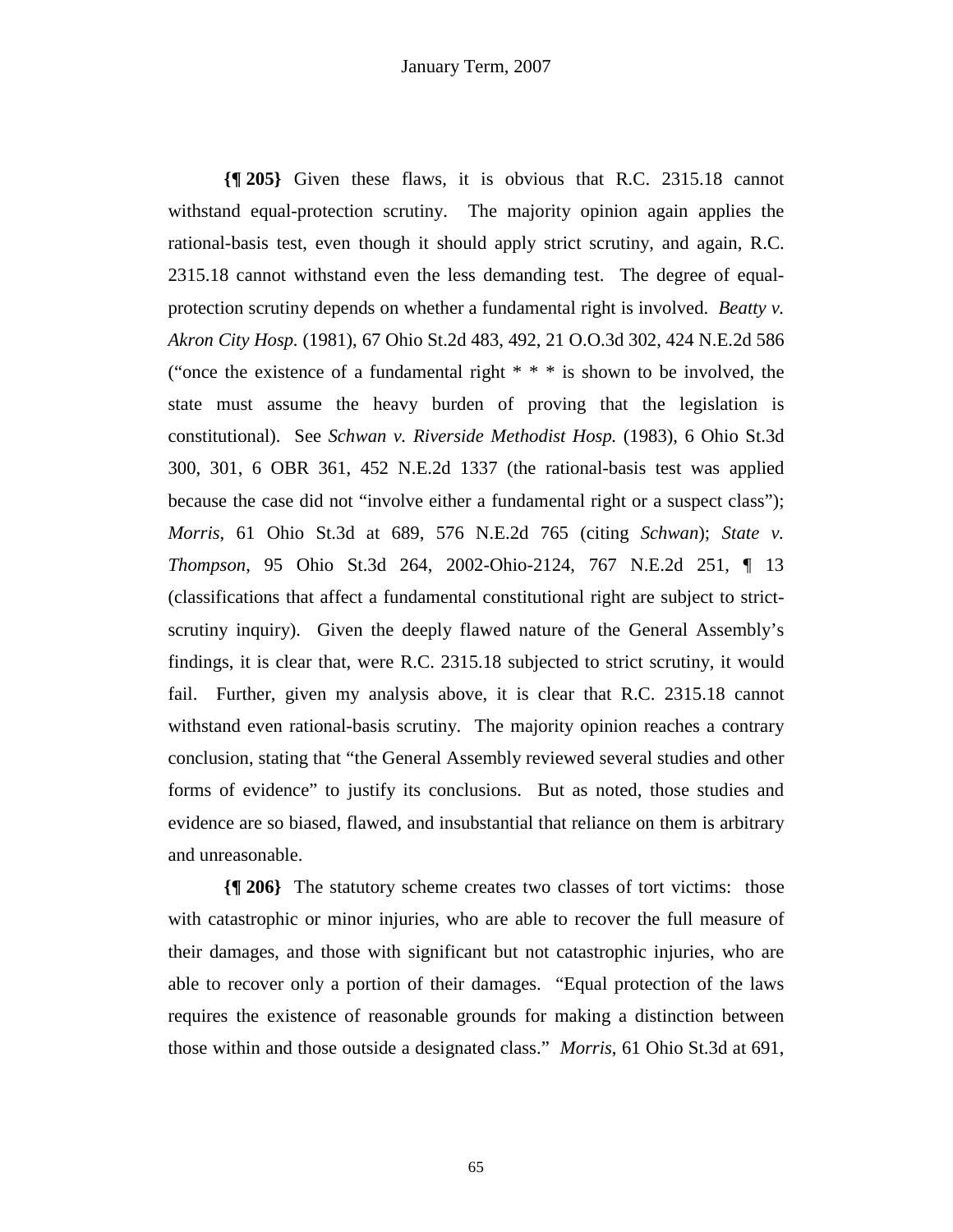576 N.E.2d 765. Objectively, the classification in this case is not rationally related to anything, let alone a legitimate governmental interest. The majority opinion should explain how this classification is reasonably related to improving business conditions in Ohio. Further, Chief Justice Moyer should explain why his consideration of the caps before us is so radically different from his analysis in *Morris*.

**{¶ 207}** The majority opinion states that "one cannot deny that noneconomic damage awards are inherently subjective and difficult to evaluate." I agree that "noneconomic damages awards are inherently subjective." So are many of the good things in life, for instance, religion, love, and which college football team to root for. That something is subjective does not make it evil. Further, amounts below the statutory threshold are no less subjective than amounts above the statutory threshold. I also agree that noneconomic-damages awards are "difficult to evaluate." I have great faith in Ohio's jury system; so should the members of the majority, each of whom has extensive experience working with juries, either as a judge or an attorney and, therefore, has good cause to know how diligently and seriously juries approach their task to discover the truth.

**{¶ 208}** Juries hear the evidence presented, assess the reliability and credibility of the witnesses, and consider the law as presented to them by the trial court. They process this information and determine damages to the best of their ability, and they do it well. This court has stated that because there "is no standard by which  $* * *$  pain and suffering may be measured," there is " 'no substitute for simple human evaluation.' " *Fantozzi v. Sandusky Cement Prods. Co.* (1992), 64 Ohio St.3d 601, 612, 597 N.E.2d 474, quoting *Flory v. New York Cent. RR. Co.* (1959), 170 Ohio St. 185, 190, 10 O.O.2d 126, 163 N.E.2d 902. Yet, the majority opinion would take the determination of damages away from juries and replace it with a limit predetermined by a legislative body that has not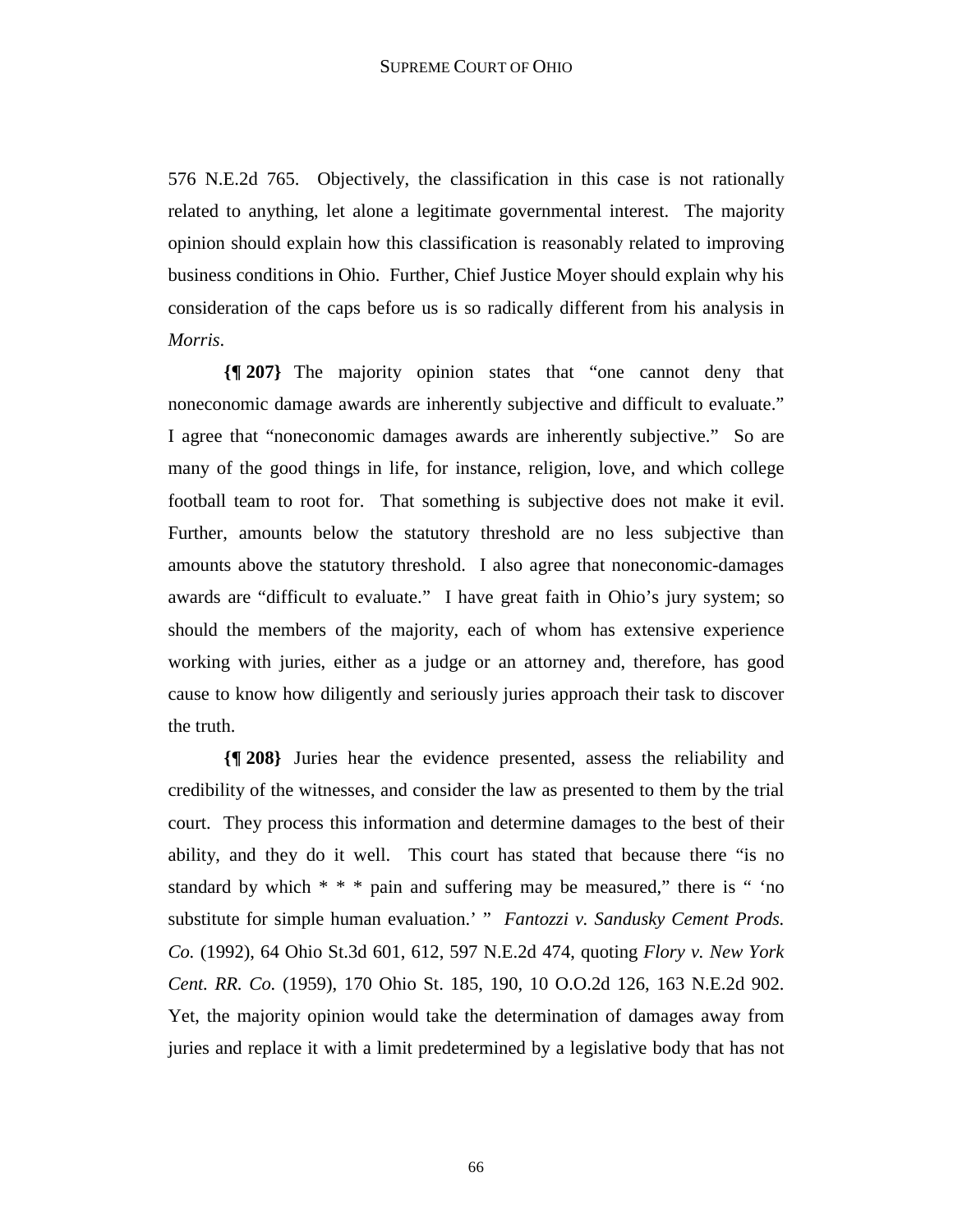reviewed facts, not heard evidence, not weighed the credibility of witnesses, and not considered the law. The majority opinion would replace "simple human evaluation" with judgment from above by the General Assembly.

**{¶ 209}** I have always had great faith in the ability of Ohio juries to reach just determinations. So apparently does Republican Representative Scott Oelslager. The chairman of the House Judiciary Committee at the time R.C. 2315.18 was enacted, Oelslager held 15 hearings on tort reform and concluded that "there is no systematic runaway-jury problem in Ohio." Cleveland Plain Dealer (Nov. 26, 2004). "According to the latest data available from Jury Verdict Research, a service based in Horsham, Pa., jury awards in Ohio were below national averages from 1996 through 2002." Byczkowski, Reform or Restriction? Cincinnati Enquirer (Nov. 28, 2004) J1. "The median compensatory award – which includes economic and non-economic damages – was \$15,000 in Ohio. That's less than half the national median of \$37,054 and less than any surrounding state." Id.

**{¶ 210}** The majority opinion states that "the record here draws a clear connection between limiting uncertain and potentially tainted noneconomic damages awards and the economic problems demonstrated in the evidence." Actually, the General Assembly's findings contain no evidence of tainted damages awards or economic problems – they contain only unsubstantiated conclusions supplied by biased organizations with political agendas. There is also, as shown, no established connection between the General Assembly's nationwide findings and R.C. 2315.18. It should be clear that the General Assembly's findings, which are flawed and not Ohio-specific, and which run counter to the above-cited Ohio-specific statements, are arbitrary and unreasonable and cannot be the rational basis for enacting R.C. 2315.18.

**{¶ 211}** R.C. 2315.18 is purportedly a pro-business piece of legislation, designed to encourage businesses to move to or expand in Ohio. But the statutory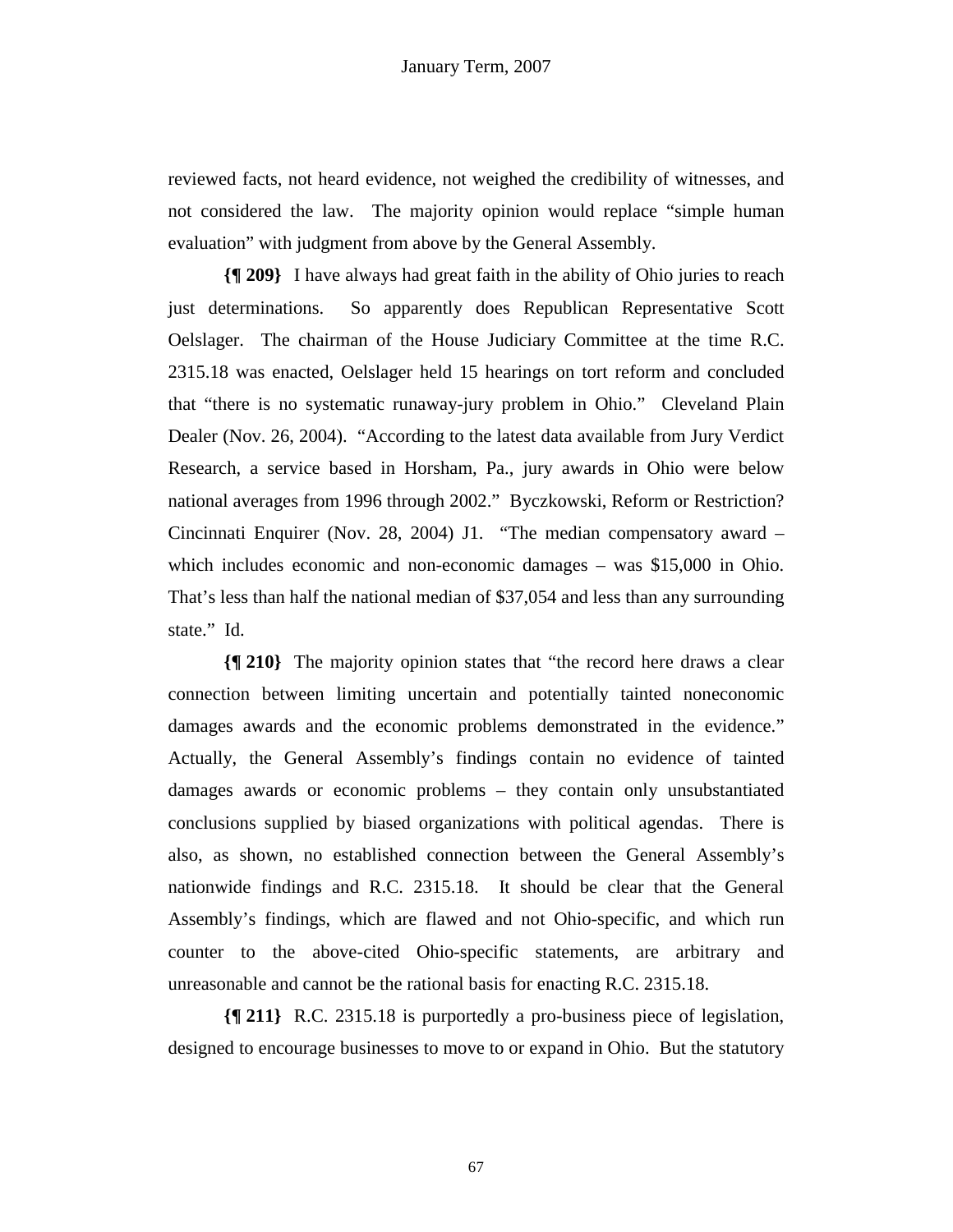caps imposed by R.C. 2315.18 would benefit any business located anywhere in the world. In this case, Johnson & Johnson, a New Jersey-based multinational corporation, will be protected by the caps, whether or not it has business operations in Ohio. The Chinese manufacturers of toys containing toxic paint so prominently in the news recently would also be protected. This is a further example of how little rational relationship there is between R.C. 2315.18 and its purported rationale and the general welfare of Ohioans. The only basis for R.C. 2315.18 that I can see is that, as between business interests and the people of Ohio, the legislature prefers business. That is not a constitutional basis on which to found a statute.

**{¶ 212}** I would hold that R.C. 2315.18 violates due process and equal protection and, therefore, is unconstitutional.

# II. R.C. 2315.21

**{¶ 213}** In imposing a cap on punitive damages, R.C. 2315.21 suffers from the same flaws with respect to the constitutional right to trial by jury as R.C. 2315.18. It is uncontroverted that "the assessment of punitive damages by the jury stems from the common law and is encompassed within the right to trial by jury." *Zoppo v. Homestead Ins. Co.* (1994), 71 Ohio St.3d 552, 557, 644 N.E.2d 397. Nevertheless, the majority opinion states that R.C. 2315.21 "permits the trier of fact to determine punitive damages. The subsequent application of a statute to this decision does not abrogate the established function of the jury." In *Sheward*, we stated the opposite, that "a statute that allows the jury to determine the amount of punitive damages to be awarded but denies the litigant the benefit of that determination stands on no better constitutional footing than one that precludes the jury from making the determination in the first instance." *Sheward*, 86 Ohio St.3d at 484-485, 715 N.E.2d 1062. The majority opinion does not address this contradiction or any of the other contradictions explained in this dissent. It should provide a nonconclusory explanation of each statement that contradicts a prior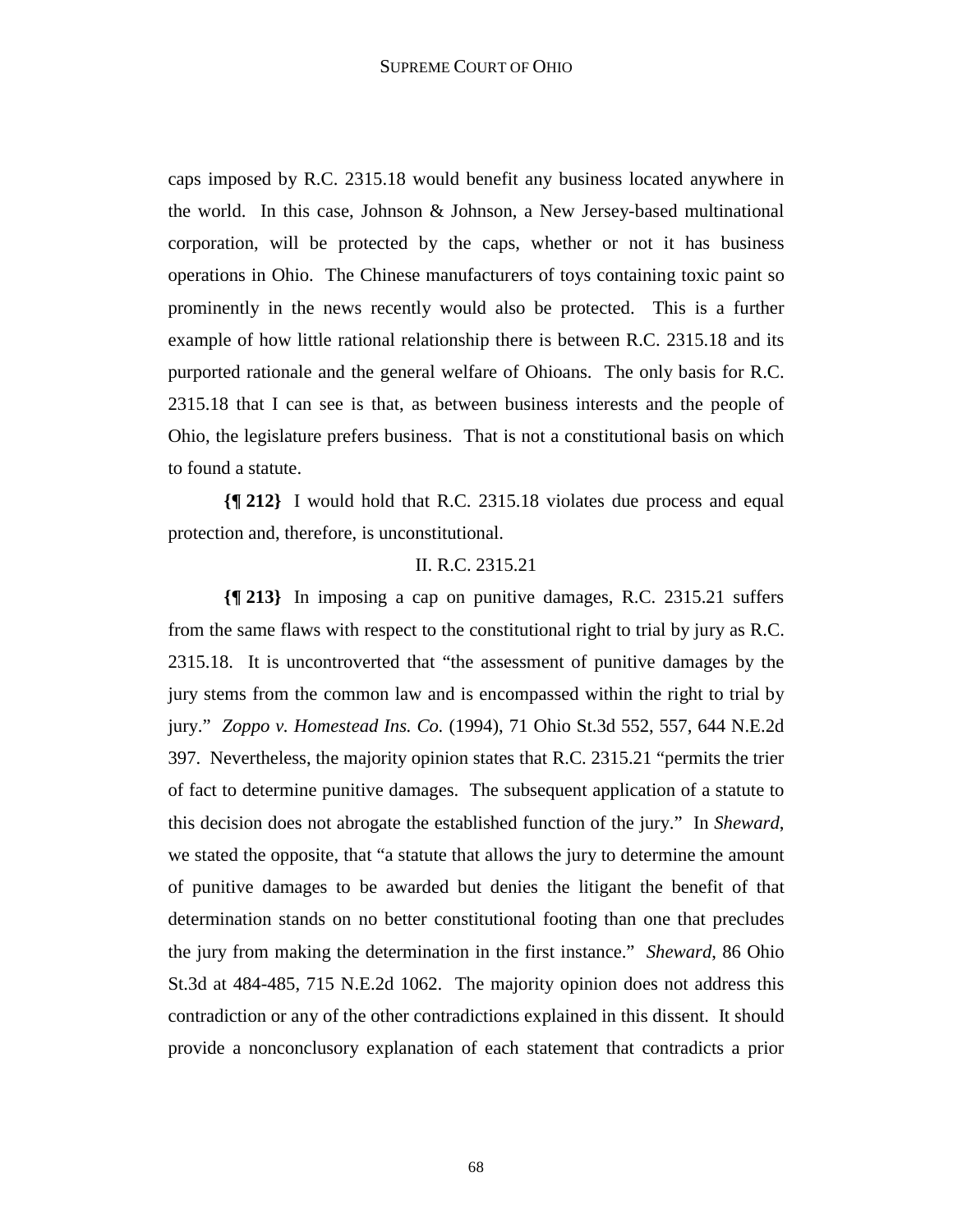statement of this court. Whether the majority opinion applies the supercilious *Galatis* test is irrelevant, but it should definitively overrule cases that it contradicts. See *Westfield Ins. Co. v. Galatis*, 100 Ohio St.3d 216, 2003-Ohio-5849, 797 N.E.2d 1256. Even the General Assembly realizes that its new tortreform statutory scheme is contrary to holdings of this court; otherwise it wouldn't have asked this court to "reconsider its holding on damage caps in *State*  [*ex rel. Ohio Academy of Trial Lawyers*] *v. Sheward* (1999), [86] Ohio St.3d 451 [715 N.E.2d 1062] to reconsider its holding on the deductibility of collateral source benefits in *Sorrel[l] v. Thevenir* (1994), 69 Ohio St.3d 415 [633 N.E.2d 504] and to reconsider its holding on statutes of repose in *Brennaman v. R.M.I. Co.* (1994), 70 Ohio St.3d 460 [639 N.E.2d 425]." S.B. 80, Section 3(E), 150 Ohio Laws, Part V, 8031. The majority opinion should overrule the cases it contradicts and comprehensively explain its logic. Characterizing all contrary statements as "dicta" is no substitute for nonconclusory analysis.

**{¶ 214}** The majority opinion explains that because the jury determines the fact of punitive damages, the subsequent statutorily required diminution of that damages amount does not intrude on the jury's findings. The majority opinion states that the automatic arbitrary diminution of a damages award does not affect the jury's factual determination. "The more one tries to explain this extraordinary result the less another can understand it." *Marshall v. Gibson* (1985), 19 Ohio St.3d 10, 14, 19 OBR 8, 482 N.E.2d 583 (Wright, J., dissenting). I would hold that R.C. 2315.21 violates the right to trial by jury because it "impairs the traditional function of the jury in determining the appropriate amount of damages." *Zoppo*, 71 Ohio St.3d at 557, 644 N.E.2d 397 (holding unconstitutional a prior version of R.C. 2315.21, which provided that the court, not the jury, would determine the amount of punitive or exemplary damages).

**{¶ 215}** Citing *Cooper Industries, Inc. v. Leatherman Tool Group, Inc*. (2001), 532 U.S. 424, 433, 121 S.Ct. 1678, 149 L.Ed.2d 674, the majority opinion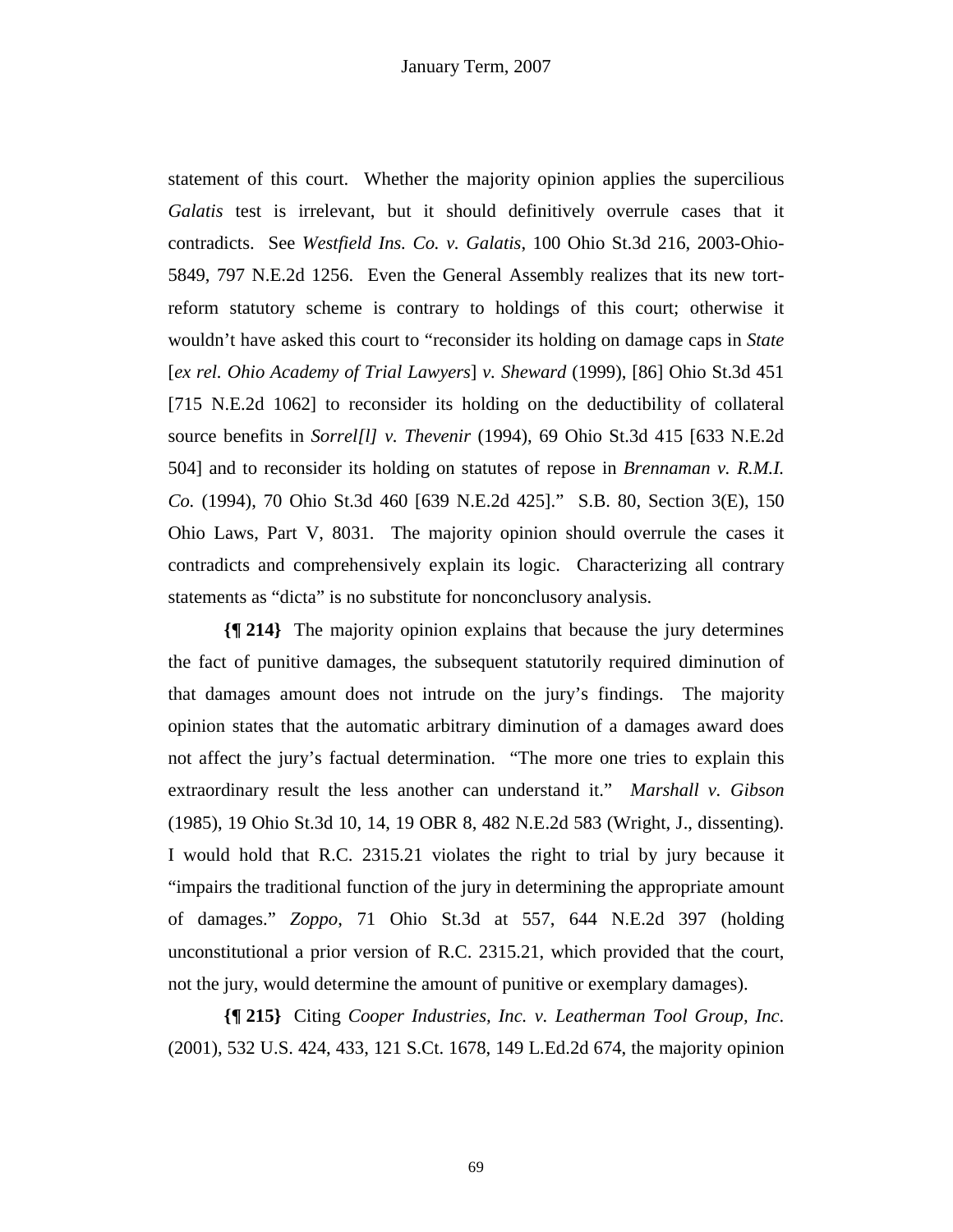states that "[t]his post-*Sheward* precedent conclusively establishes that regulation of punitive damages is discretionary and that states may regulate and limit them as a matter of law without violating the right to trial by jury." Even if we assume that this statement is an accurate reflection of what the United States Supreme Court held with respect to the Constitution of the United States, it is of little relevance to this case where we are determining whether R.C. 2315.21 violates the right to a trial by jury found in Section 5, Article I of the Ohio Constitution. The "post-*Sheward* precedent conclusively establishes" nothing with respect to Section 5, Article I of the Constitution of Ohio.

**{¶ 216}** R.C. 2315.21 suffers from the same flaws with respect to due process and equal protection as does R.C. 2315.18. I will not repeat that discussion in toto. But, in summary, R.C. 2315.21 should be subjected to strict scrutiny because it involves or infringes upon a fundamental right. Even if R.C. 2315.21 is subjected to rational-basis scrutiny, the findings of the General Assembly are so flawed, particularly in that they do not relate specifically to Ohio and are not objective or verifiable, that they cannot form the rational basis for enacting legislation in Ohio. The majority opinion states that "the legislative record is thin" with respect to the General Assembly's findings on punitive damages. Even that assessment is too generous. The findings are vaporous and are not rationally related to a legitimate governmental interest.

**{¶ 217}** "The purpose of punitive damages is not to compensate a plaintiff, but to punish and deter certain conduct*.*" *Moskovitz v. Mt. Sinai Med. Ctr*. (1994), 69 Ohio St.3d 638, 651, 635 N.E.2d 331. See *State Farm Mut. Auto. Ins. Co. v. Campbell* (2003), 538 U.S. 408, 416, 123 S.Ct. 1513, 155 L.Ed.2d 585 ("punitive damages serve a broader function; they are aimed at deterrence and retribution")*.* This purpose is undermined by caps, which enable wrongdoers to assess the cost of their malfeasance up front without regard to the individualized damage they cause. See *Tuttle v. Raymond* (Me.1985), 494 A.2d 1353, 1359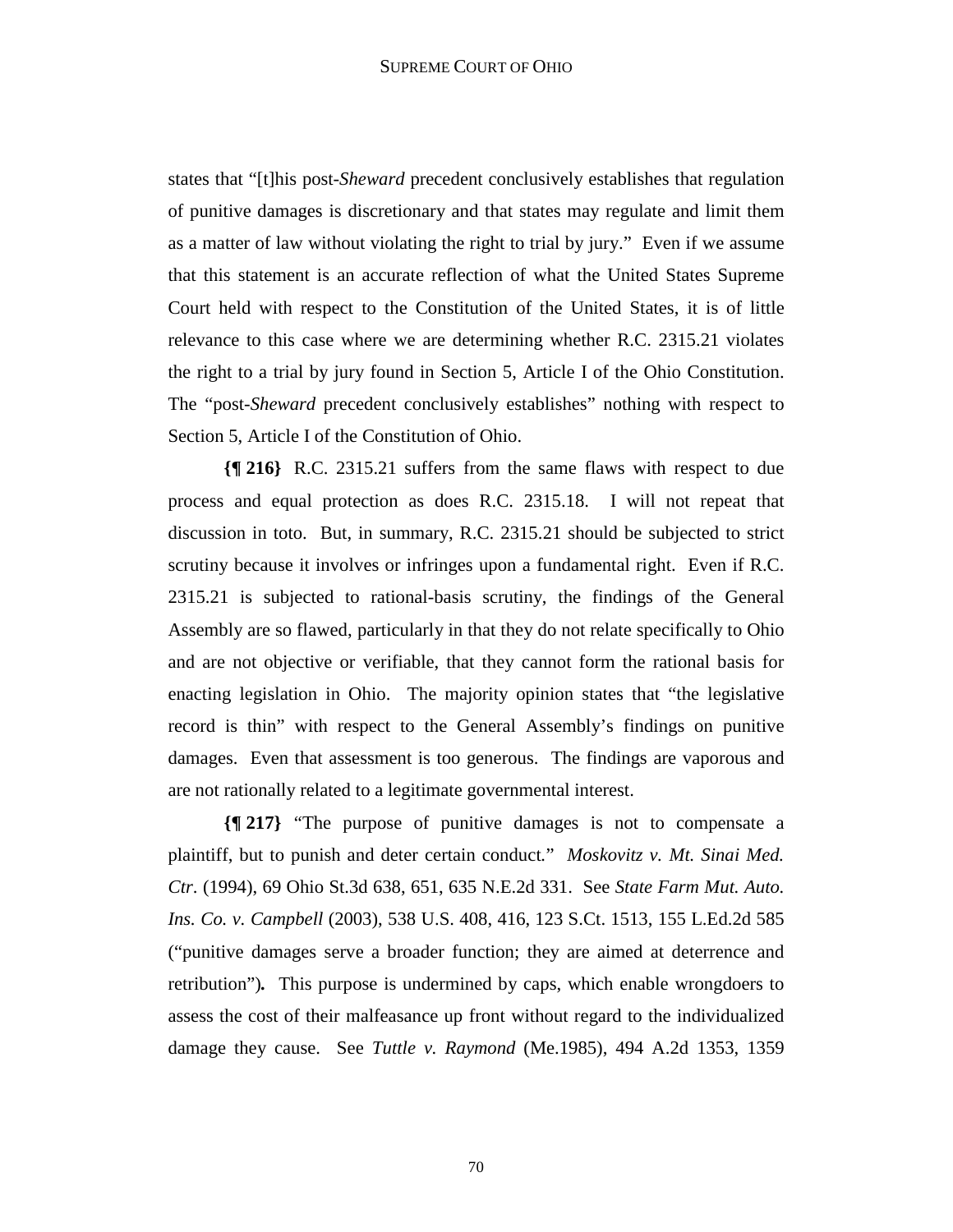(flexibility in assessing punitive damages is "necessary to avoid situations where the potential benefits of wrongdoing could outweigh a known maximum liability"); *Palmer v. A.H. Robins Co.* (Colo.1984), 684 P.2d 187, 218 ("If punitive damages are predictably certain, they become just another item in the cost of doing business, much like other production costs, and thereby induce a reluctance on the part of the manufacturer to sacrifice profit by removing a correctible defect"). See also Mallor & Roberts, Punitive Damages: Toward a Principled Approach (1999), 50 Hastings L.J. 969, 995 ("The deterrent effect of punitive damages would be minimized if a person contemplating wrongful conduct could gauge his or her maximum liability in advance").

**{¶ 218}** R.C. 2315.21 is unconstitutional because it infringes on the right to a trial by jury and violates due process and equal protection.

### III. Conclusion

**{¶ 219}** I have a basic philosophical difference with the members of the majority and what they have written in the majority opinion. I believe that the Constitution of Ohio is the fundamental document that protects all Ohioans, not just those with the most lobbying power. I believe that the Constitution says what it says for a reason and that no part of our judicial system exists merely to enable the General Assembly to write around the Constitution. I believe that the Constitution should be altered only by amendment, not by legislative or judicial fiat. I believe that the Ohio Constitution is a CONSTITUTION, not just another statute modifiable at will by the General Assembly. See Tocqueville, Democracy in America (Heffner Ed.1956) 74-75 ("In the United States, the Constitution governs the legislator as much as the private citizen  $**$ , and it is therefore just that the tribunals should obey the constitution in preference to any law"). If the General Assembly had the courage of its convictions it would submit caps to the voters — that is the proper way to amend the Constitution. See Section 1, Article XVI of the Ohio Constitution. If the members of the majority had the courage of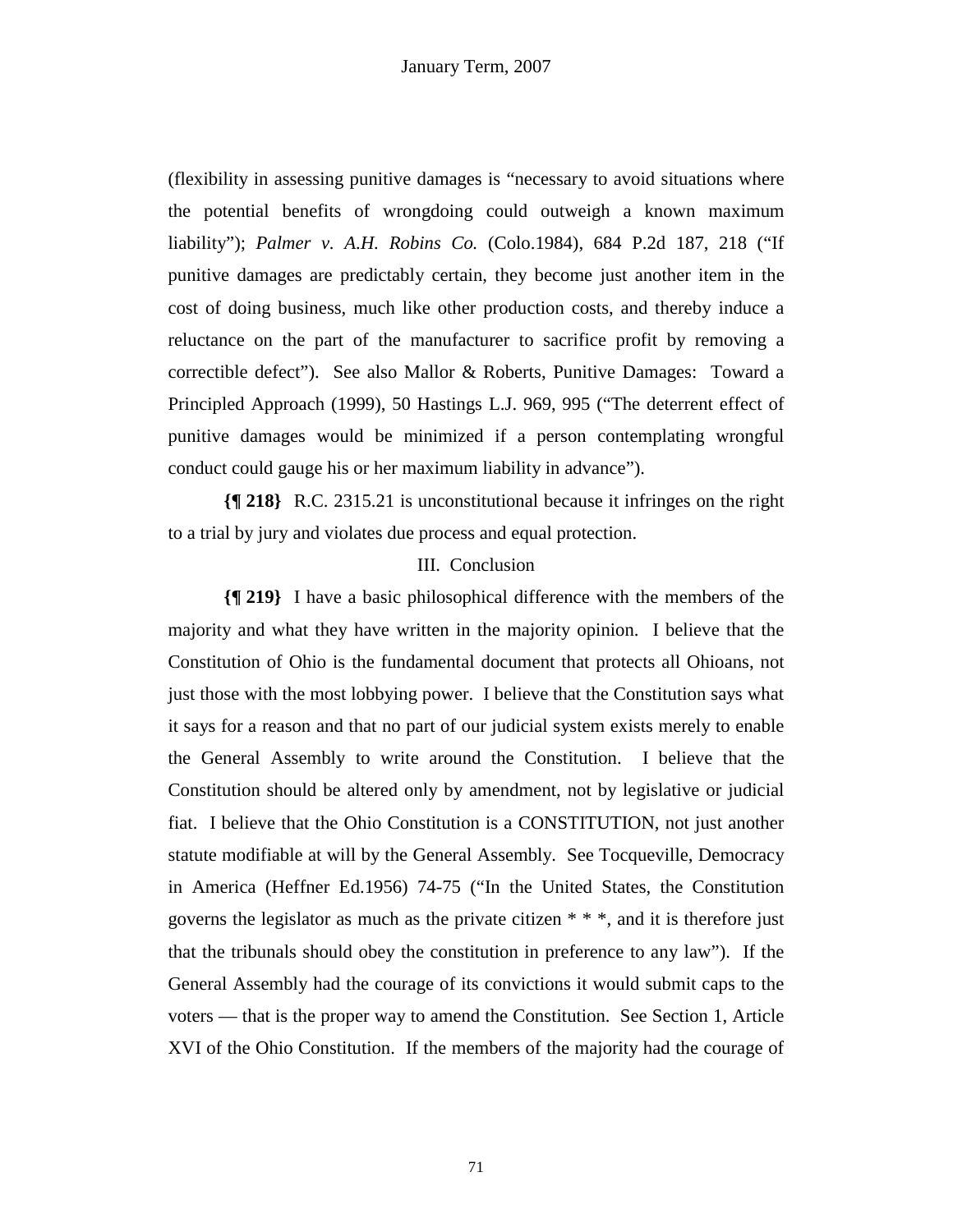their convictions, they would not allow the General Assembly to circumvent the amendment process.

**{¶ 220}** Was there ever any doubt how this case would come out? The members of the majority have long talked about judicial restraint. But, in recent high-profile cases, certain members of the majority rewrote Section 16, Article II of the Ohio Constitution into a sad caricature of itself, see *State ex rel. Ohio Gen. Assembly v. Brunner*, 114 Ohio St.3d 386, 2007-Ohio-3780, 872 N.E.2d 912, and created, in Ohio anyway, the concept of executive privilege, *State ex rel. Dann v. Taft*, 109 Ohio St.3d 364, 2006-Ohio-1825, 848 N.E.2d 472. And today, the members of the majority allow the evisceration of a provision of the Constitution that this court has previously stated should be jealously safeguarded. *Gibbs v. Girard* (1913), 88 Ohio St. 34, 47, 102 N.E. 299.

**{¶ 221}** Today we learn that "judicial restraint" was code for "the General Assembly can do no wrong when it comes to tort reform." Today is a glorious day for the backers of "judicial restraint." Today is a day of fulfilled expectations for insurance companies and manufacturers of defective, dangerous, or toxic products that cause injury to someone in Ohio. But this is a sad day for our Constitution and this court. And this is a tragic day for Ohioans, who no longer have any assurance that their Constitution protects the rights they cherish. I dissent.

Burg, Simpson, Eldredge, Hersh & Jardine, Janet G. Abaray, Calvin S. Tregre Jr., and Melanie S. Bailey; and Center for Constitutional Litigation, P.C., Robert S. Peck, and Stephen B. Pershing, for petitioner.

\_\_\_\_\_\_\_\_\_\_\_\_\_\_\_\_\_\_

Tucker, Ellis & West, L.L.P., Irene C. Keyse-Walker, Benjamin C. Sassé, and Julie A. Callsen, for respondents Johnson & Johnson, Ortho-McNeil Pharmaceutical, Inc., and Johnson & Johnson Pharmaceutical Research & Development, L.L.C.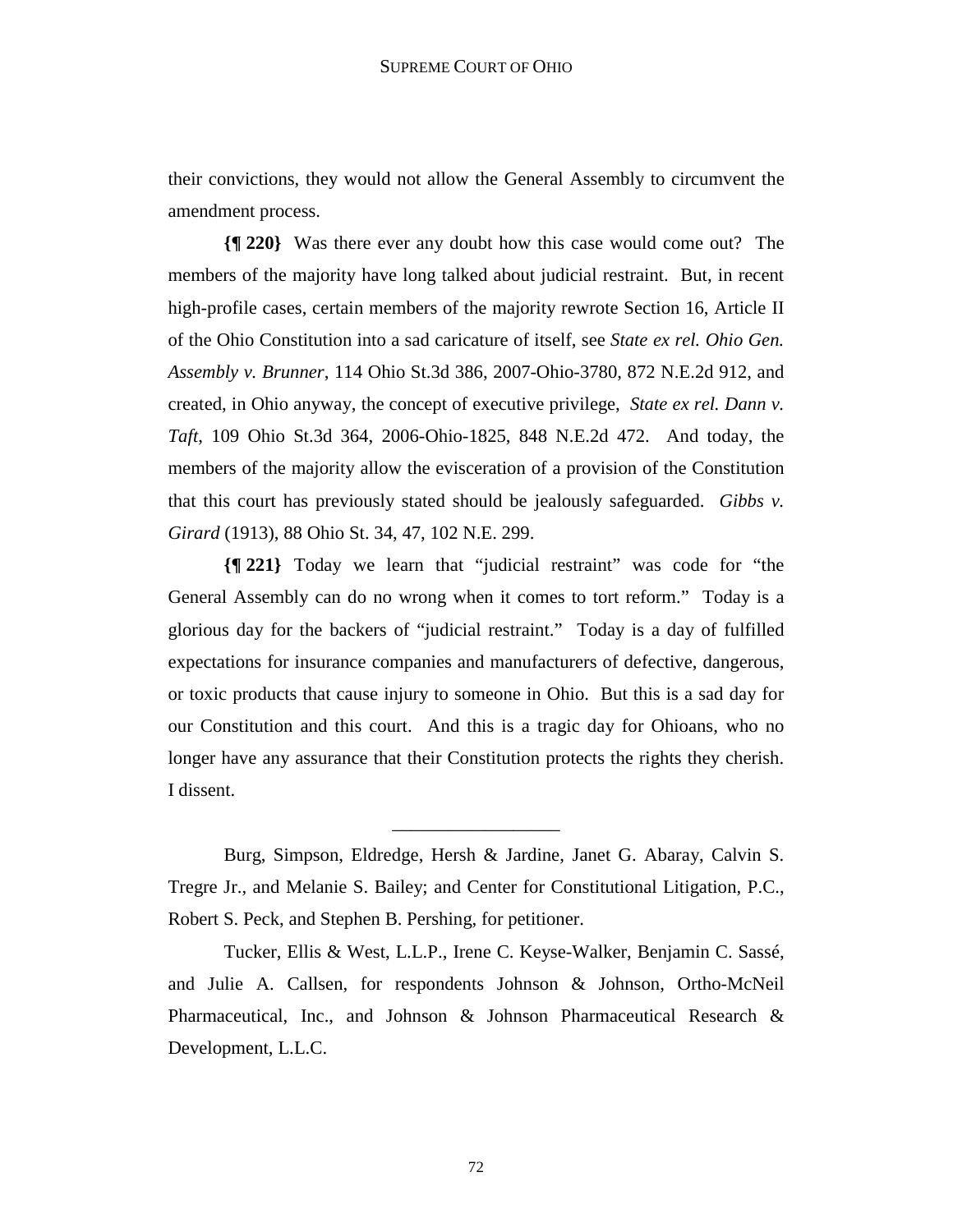Marc Dann, Attorney General, Stephen Carney, State Solicitor, and Sharon A. Jennings and Frank M. Strigari, Assistant Attorneys General, for respondent state of Ohio.

Volkema Thomas, L.P.A., and Michael S. Miller; Paul W. Flowers Co., L.P.A., and Paul W. Flowers; Nurenberg, Paris, Heller & McCarthy Co., L.P.A., Anthony E. Turley, and Kathleen J. St. John; Kitrick & Lewis Co., L.P.A., and Mark Kitrick, for amicus curiae Ohio Academy of Trial Lawyers, in support of petitioner.

Bernard K. Bauer Co., L.P.A., and Bernard K. Bauer, for amicus curiae Ohio Chapter of the American Board of Trial Advocates, in support of petitioner on Certified Question No. 1.

Gittes & Schulte, Frederick M. Gittes, and Kathaleen B. Schulte, for amici curiae Ohio Employment Lawyers Association, Ohio NOW Education and Legal Defense Fund, Committee Against Sexual Harassment, Ohio Conference of the NAACP, and Columbus NAACP, in support of petitioner.

Arthur, O'Neil, Mertz & Michel Co., L.P.A., and Dan Michel; Kirby, Thomas, Brandenburg & D'Amico and Michael R. Thomas; Linton & Hirshman and Robert F. Linton Jr.; and Behnke, Martin & Schulte, Richard W. Schulte, and Stephen D. Behnke, for amicus curiae Mothers Against Drunk Driving, in support of petitioner.

Micah Berman and Caris Post, for amicus curiae Tobacco Public Policy Center at Capital University Law School, in support of petitioner.

Kenneth R. Sheets, for amicus curiae Donna Ulliman, in support of petitioner.

Porter, Wright, Morris & Arthur, L.L.P., Joseph W. Ryan Jr., and Colleen L. Marshall, for amicus curiae International Association of Defense Counsel, in support of respondents.

73